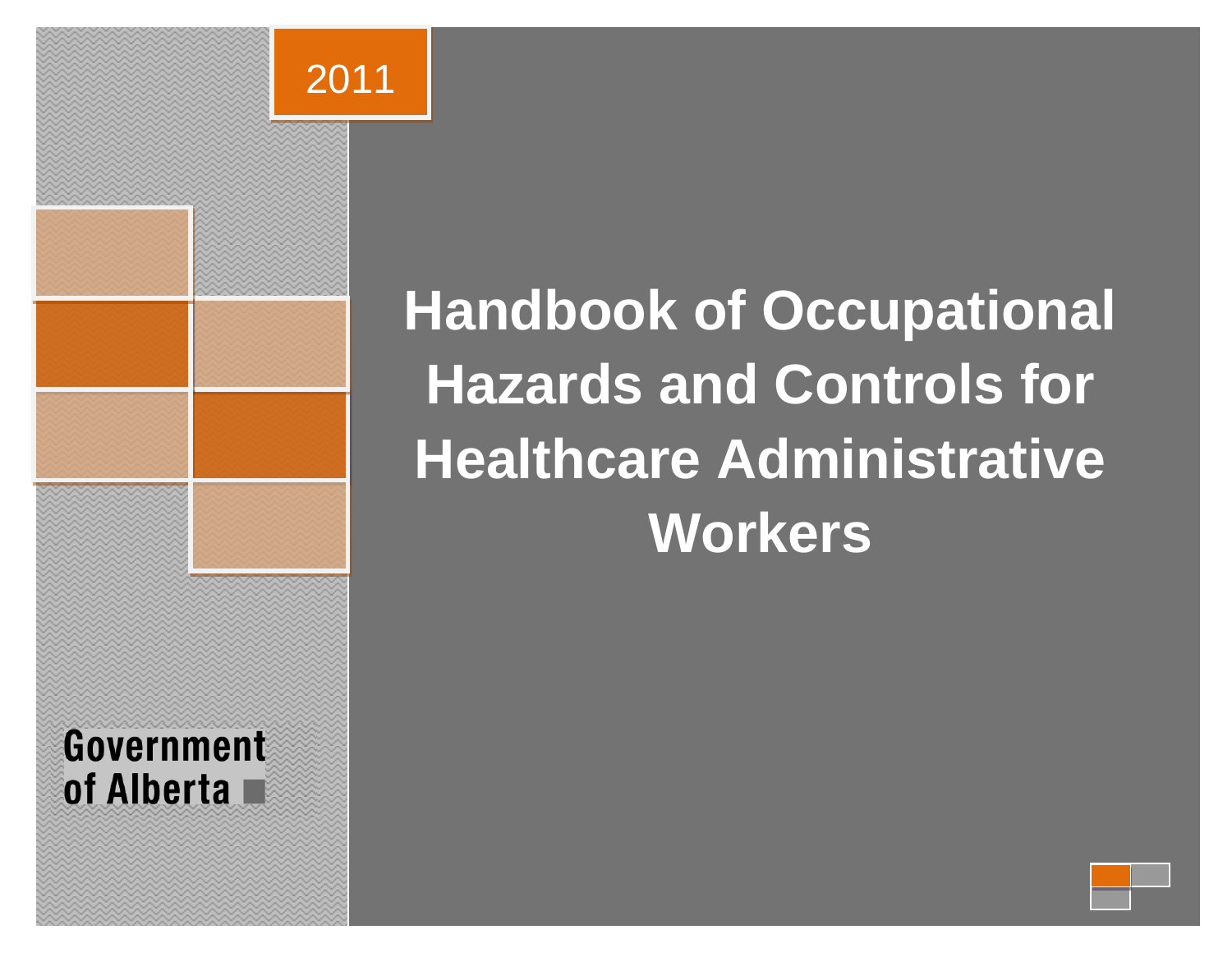# *Credits*

This document has been developed by the Government of Alberta and derived as a profession-specific summary of information contained in the five volumes of Best Practices in Occupational Health and Safety in the Health Care Industry. Full text of these documents can be found at<http://www.employment.alberta.ca/SFW/6311.html>

# *Copyright and Terms of Use*

This material, including copyright and marks under the Trade Marks Act (Canada) is owned by the Government of Alberta and protected by law. This material may be used, reproduced, stored or transmitted for noncommercial purpose. However, Crown copyright is to be acknowledged. If it to be used, reproduced, stored or transmitted for commercial purposes, written consent of the Minister is necessary.

#### *Disclaimer*

Information in this document is provided solely for the user's information and is provided strictly on an "as is" basis and without any warranty of any kind. The Crown, its agents, employees or contractors will not be liable for any damages, direct or indirect, or lost profits arising out of use of information provided in this document or for information provided at any of the resource sites listed in this document.

**Copyright© 2011 Government of Alberta**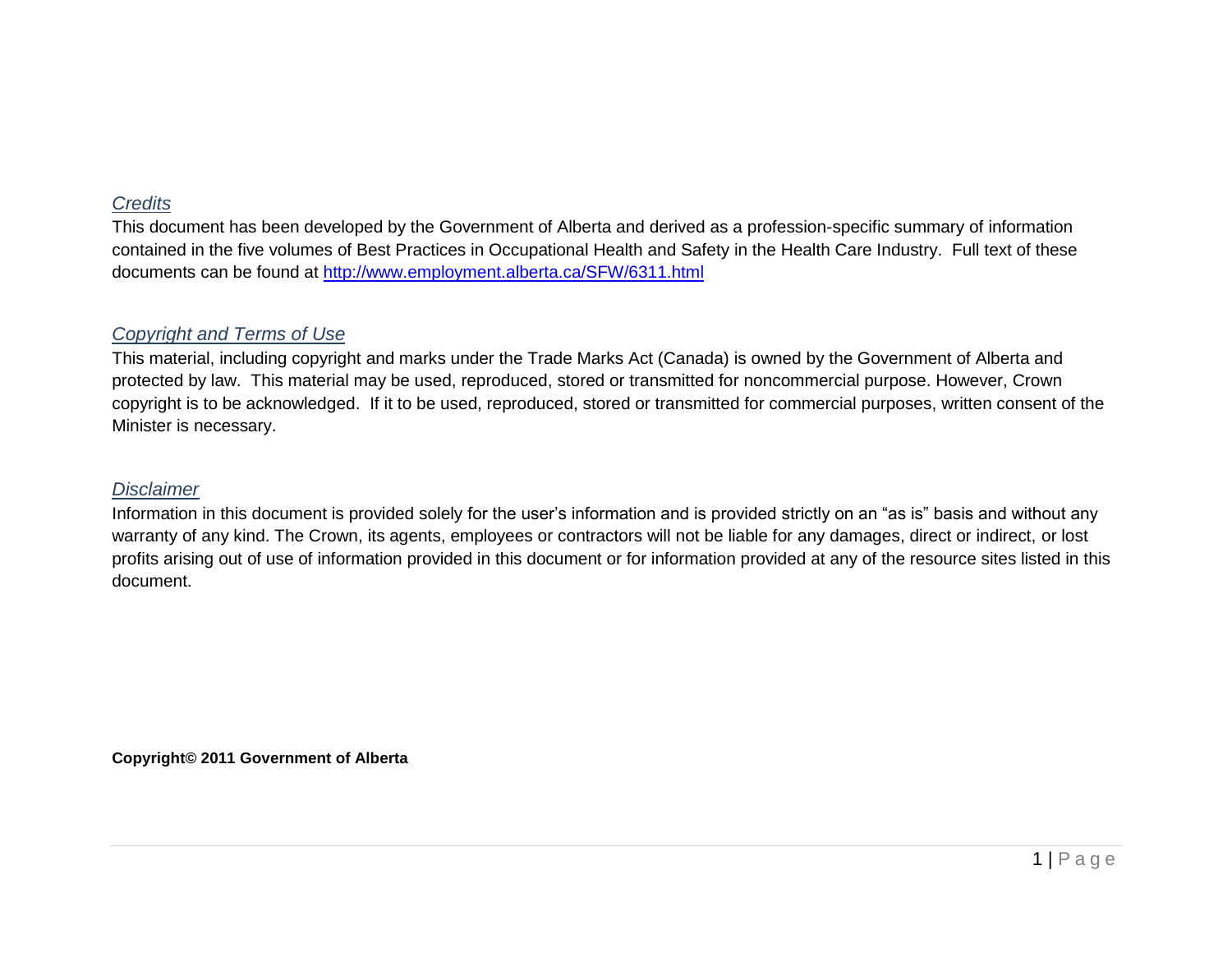# **Table of Contents**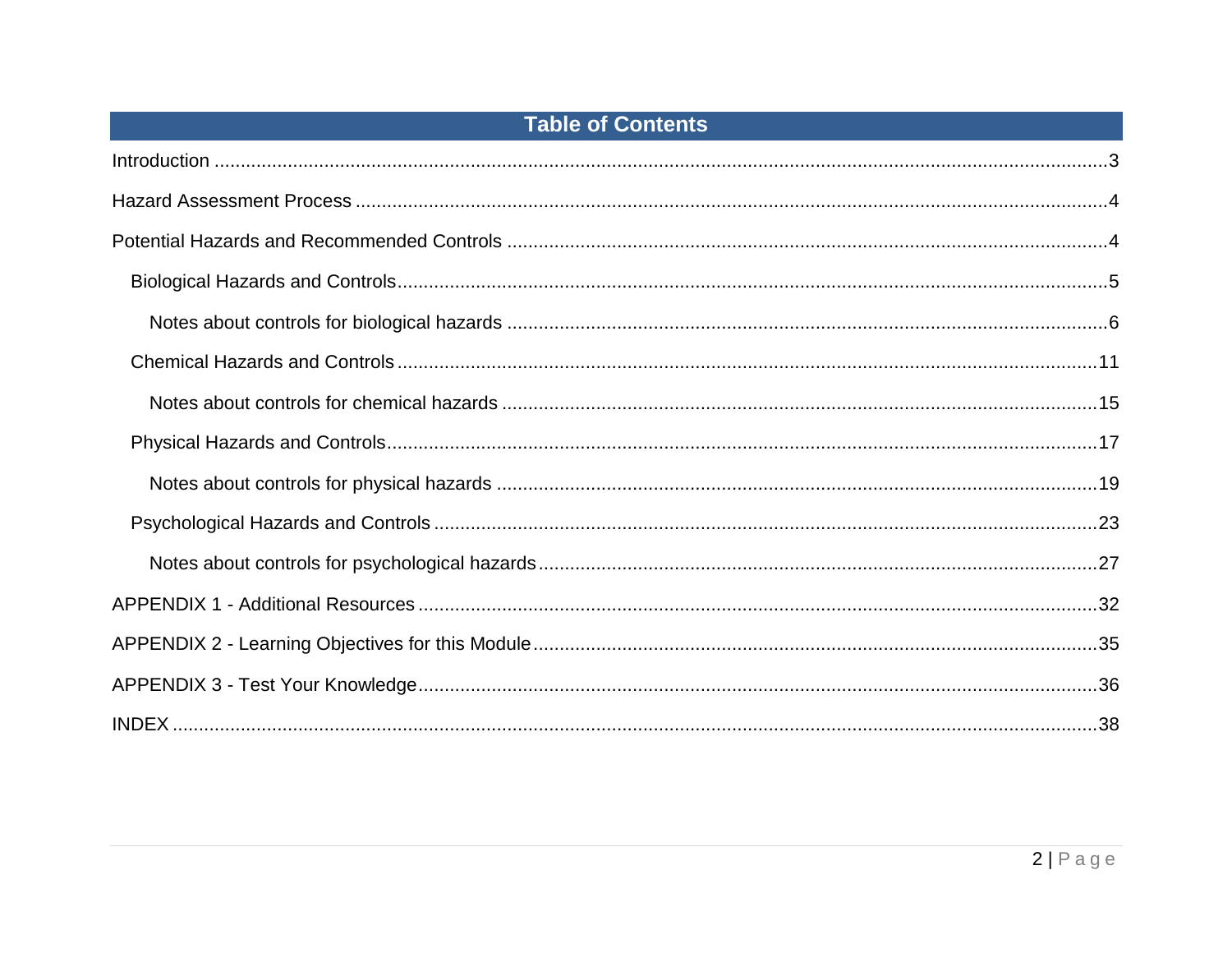# **Occupational Health and Safety Hazards and Controls for Healthcare Administrative Staff**

# **Introduction**

As part of the Alberta Healthcare Initiative, a series of Best Practice documents were produced by Alberta Employment and Immigration – Workplace Health and Safety to better acquaint healthcare workers (HCW) with workplace hazards and appropriate control measures. Five documents have been produced; each developed with the input of a multidisciplinary stakeholder group. The documents are available on the Alberta Employment and Immigration website<http://www.employment.alberta.ca/SFW/6311.html> as follows:

*Overview of Best Practices in Occupational Health and Safety in the Healthcare Industry Vol. 1 [http://www.employment.alberta.ca/documents/WHS/WHS-PUB\\_bp009.pdf](http://www.employment.alberta.ca/documents/WHS/WHS-PUB_bp009.pdf) Best Practices for the Assessments and Control of Biological Hazards* Vol. 2 [http://www.employment.alberta.ca/documents/WHS/WHS-PUB\\_bp010.pdf](http://www.employment.alberta.ca/documents/WHS/WHS-PUB_bp010.pdf) *Best Practices for the Assessments and Control of Chemical Hazards*, Vol. 3 [http://www.employment.alberta.ca/documents/WHS/WHS-PUB\\_bp011.pdf](http://www.employment.alberta.ca/documents/WHS/WHS-PUB_bp011.pdf) *Best Practices for the Assessments and Control of Physical Hazards*, Vol. 4 *Best Practices for the Assessments and Control of Psychological Hazards*, Vol. 5

In an effort to focus the hazard assessment and control information for specific healthcare professions, a series of short summaries of relevant information have been produced using excerpts from the five best practice documents. Readers are directed to the original documents for more details and more comprehensive information. *Please note that hyperlinks are provided to reference documents for the convenience of the reader. These links are functional at the time of first availability of this document but, due to the changing nature of web information, may not be functional at a later date. The Government of Alberta does not assume responsibility for updating hyperlinks.*

This document focuses on hazards and controls for administrative workers in healthcare organizations. It may be useful for administrative workers in healthcare facilities as well as those in doctor's offices or community clinics.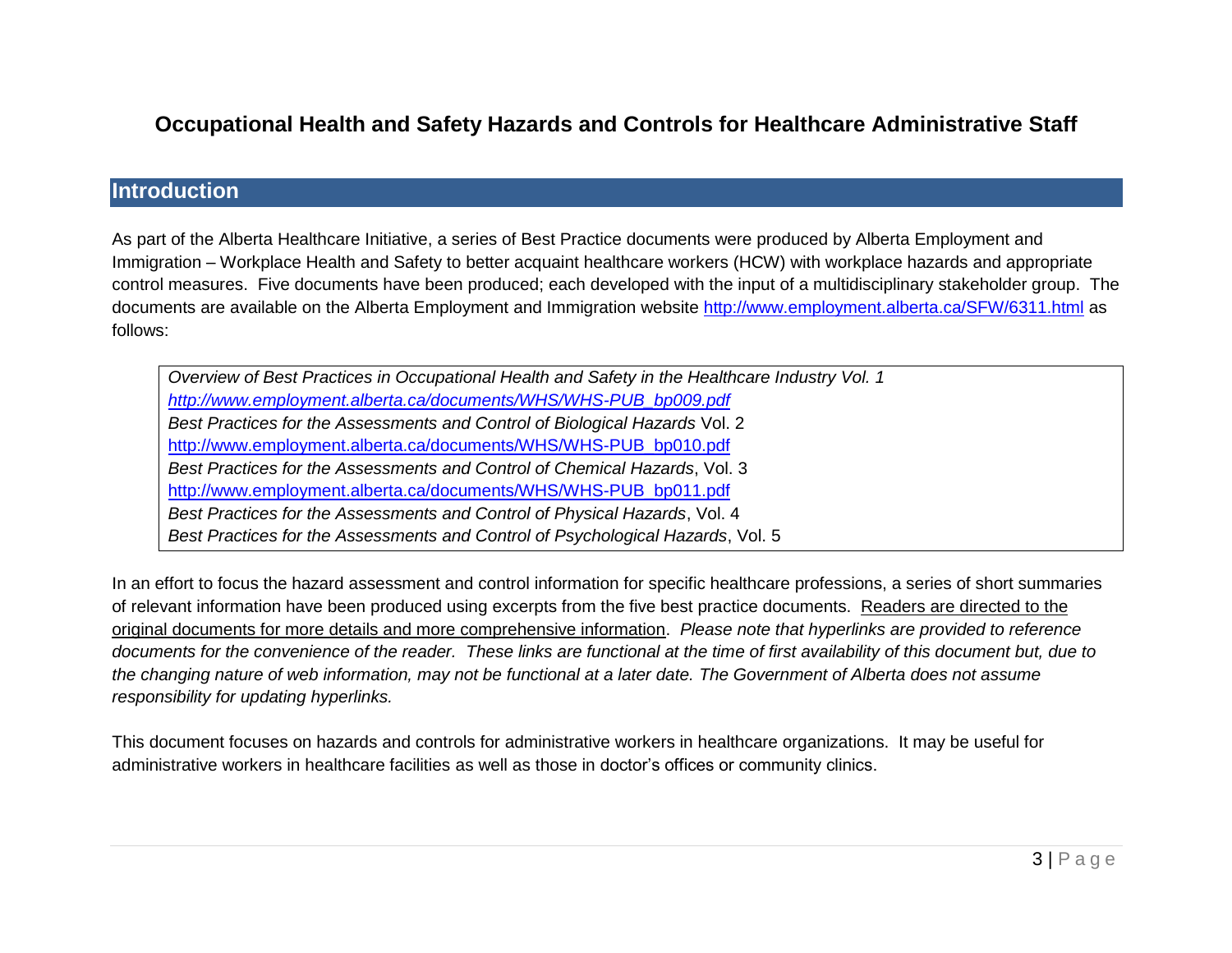# **Hazard Assessment Process**

Administrative workers may be exposed to a variety of workplace hazards in the course of performing their functions. The type and degree of exposure is dependent upon a variety of individual factors including people-related factors as well as environmental issues.

A key component of a health and safety program is to identify and assess hazards and determine appropriate controls. A systematic approach to hazard assessment includes the following steps:

- 1. List all work-related tasks and activities.
- 2. Identify potential biological, chemical, physical and psychological hazards associated with each task.
- 3. Assess the risk of the hazard by considering the severity of consequences of exposure, the probability that the exposure will occur and the frequency the task is done.
- 4. Identify the controls that will eliminate or reduce the risk. The hierarchy of controls should be followed. This means that engineering controls are the most effective, followed by administrative controls (such as training and rules), and followed by personal protective equipment (PPE).
- 5. Implement the controls for each hazard.
- 6. Communicate the hazard assessments and required controls to all workers who perform the tasks.
- 7. Evaluate the controls periodically to ensure they are effective.

# **Potential Hazards and Recommended Controls**

The following charts summarize potential hazards for administrative workers in healthcare facilities and recommended controls to reduce the risk of exposure to the hazards.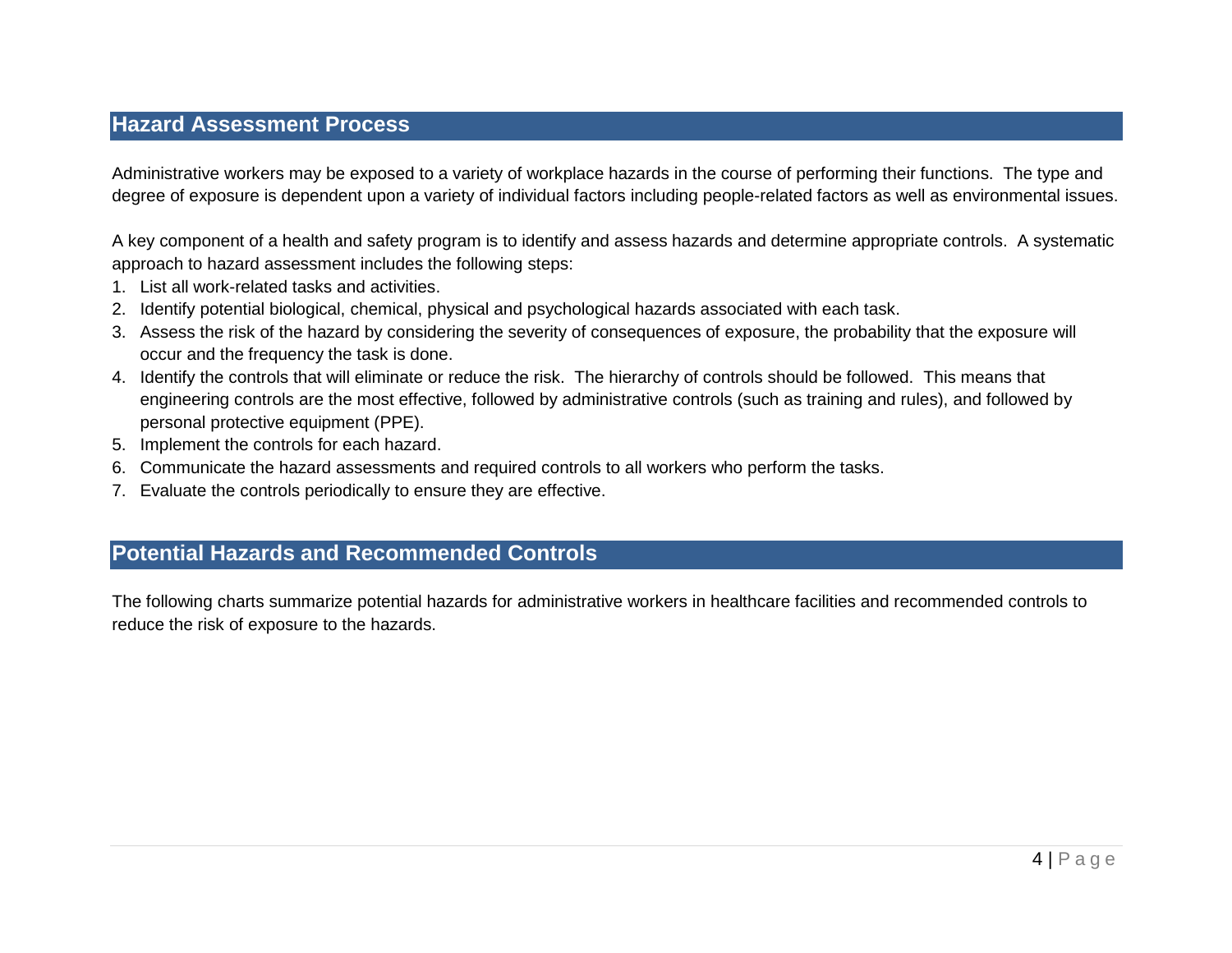# **Biological Hazards and Controls**

In this section the biological hazards most commonly encountered by administrative workers and methods to control them are presented. Employers should carefully evaluate the potential for exposure to biohazardous materials in all tasks and ensure that they have an effective hazard control plan in place. This information will be useful for inclusion into hazard assessments. Please note, this is not designed to be an exhaustive treatment of the subject, but is rather an overview summarizing the biological hazards most frequently encountered by administrative workers.

#### **Note:**

The following chart provides basic information about control strategies for commonly occurring biological hazards. Administrative controls are based on the risk assessment. Worker education and good communication processes are important administrative controls. Any PPE selected must be based upon the risk assessment of the task and the environment in which it is used. All legislation related to the selection and use of controls must be followed.

| <b>Potential Hazards</b>                                                                                                                                                                           | <b>Summary of Major Control Strategies</b>                                                                                                                                                                                                         |                                                                                                                                                                                                                 |                                                                                                                                                   |
|----------------------------------------------------------------------------------------------------------------------------------------------------------------------------------------------------|----------------------------------------------------------------------------------------------------------------------------------------------------------------------------------------------------------------------------------------------------|-----------------------------------------------------------------------------------------------------------------------------------------------------------------------------------------------------------------|---------------------------------------------------------------------------------------------------------------------------------------------------|
|                                                                                                                                                                                                    | <b>Engineering</b>                                                                                                                                                                                                                                 | <b>Administrative</b>                                                                                                                                                                                           | <b>PPE</b>                                                                                                                                        |
| <b>Exposure to bloodborne pathogens</b><br>through contact with contaminated<br><b>items and surfaces</b>                                                                                          | Vaccines.                                                                                                                                                                                                                                          | Compliance with all infection<br>prevention and control (IPC)<br>practices. Immunization program.<br>Worker education.                                                                                          | Gloves, protective<br>clothing, eye and face<br>protection.                                                                                       |
| <b>Exposure to airborne biological agents</b><br>through contact with secretions from<br>infectious clients (coughing, sneezing,<br>etc.) or air contaminated with<br>infectious biological agents | Early detection of infection<br>status, Isolation, Vaccines.                                                                                                                                                                                       | Compliance with all infection<br>prevention and control practices.<br>Immunization program. Worker<br>education.                                                                                                | PPE based on the risk<br>assessment may include<br>eye protection,<br>respiratory protection and<br>other protective clothing.                    |
| <b>Exposure to environmental biological</b><br>contaminants from ventilation<br>systems, water or food                                                                                             | Maintenance of ventilation<br>systems. Early spill clean-up.<br>Preventive maintenance of<br>ventilation systems and water<br>supply systems with regular<br>testing to ensure proper<br>functioning. Early detection<br>and remediation of mould. | Infection prevention and control<br>practices related to building<br>maintenance and food preparation.<br>Protocols for construction and<br>renovation projects that reduce<br>contamination. Worker education. | Use of proper PPE when<br>cleaning contaminated<br>environmental surfaces,<br>including gloves,<br>respiratory protection,<br>and eye protection. |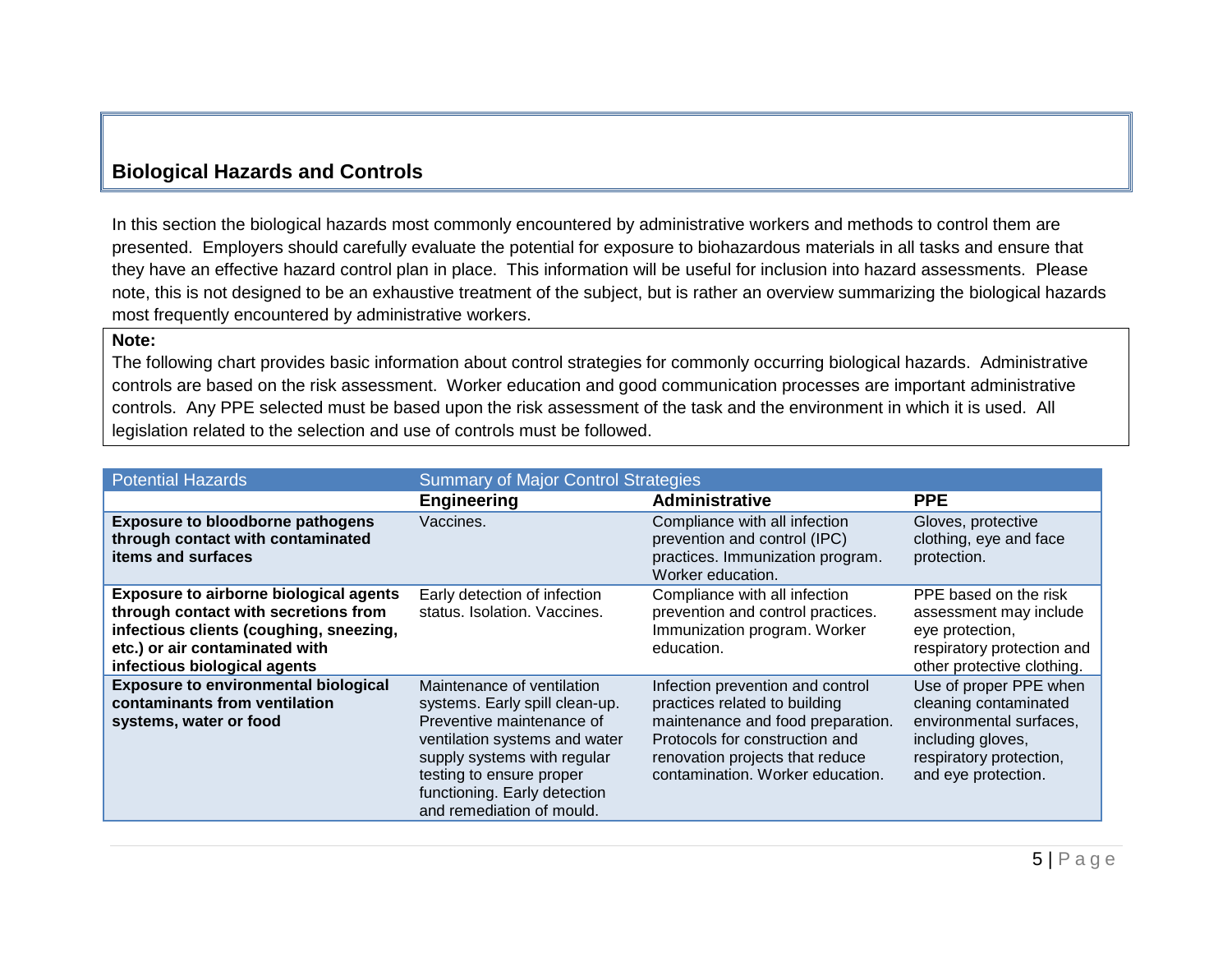# **Notes about controls for biological hazards**

Exposure to biological hazards may occur for administrative workers in contact with clients or co-workers, their blood, body fluids, or contaminated items. Controls include any mechanisms to reduce the potential for exposure to infectious agents and the immunization of administrative personnel against infectious diseases to which they may be exposed.

# *Engineering Controls*

In the hierarchy of controls, the highest level of control is directed at the source. From an occupational health perspective, the highest level of control may be immunization of workers who may come in direct contact with infected clients. Good engineering controls such as proper design and maintenance of facilities also contribute to minimizing the transmission of infectious agents. Engineering controls, once designed and implemented, are not under the control of the worker, but are directed at the source of the hazard.

# *Decontamination<sup>1</sup> of facilities and materials*

Decontamination is a term used to describe procedures that remove contamination by killing microorganisms, rendering the items safe for disposal or use. Sterilization refers to the complete destruction or removal of all microorganisms by chemical or physical means, usually to provide sterile items for use. All contaminated materials must be decontaminated before disposal or cleaning for reuse. The choice of method is determined by the nature of the material to be treated. Disinfection refers to the destruction of specific types of organisms but not all spores, usually by chemical means. Disinfection is a means of decontamination. Surfaces must be decontaminated after any spill of potentially infectious materials and at the end of the working day. Work areas, client rooms, and pieces of equipment may also require decontamination.

#### *General ventilation*

General ventilation systems serving buildings must be maintained regularly and inspected for conditions that could adversely affect air quality provided to work spaces. Accumulations of water that could stagnate in humidification systems or drip trays may become sources of potential biological contamination of air handling systems that need regular monitoring and inspection.

<sup>&</sup>lt;sup>1</sup> This section was modified from Laboratory Safety: CSMLS Guidelines, sixth edition; Gene Shematek & Wayne Wood; Canadian Society for Medical Laboratory Science; 2006.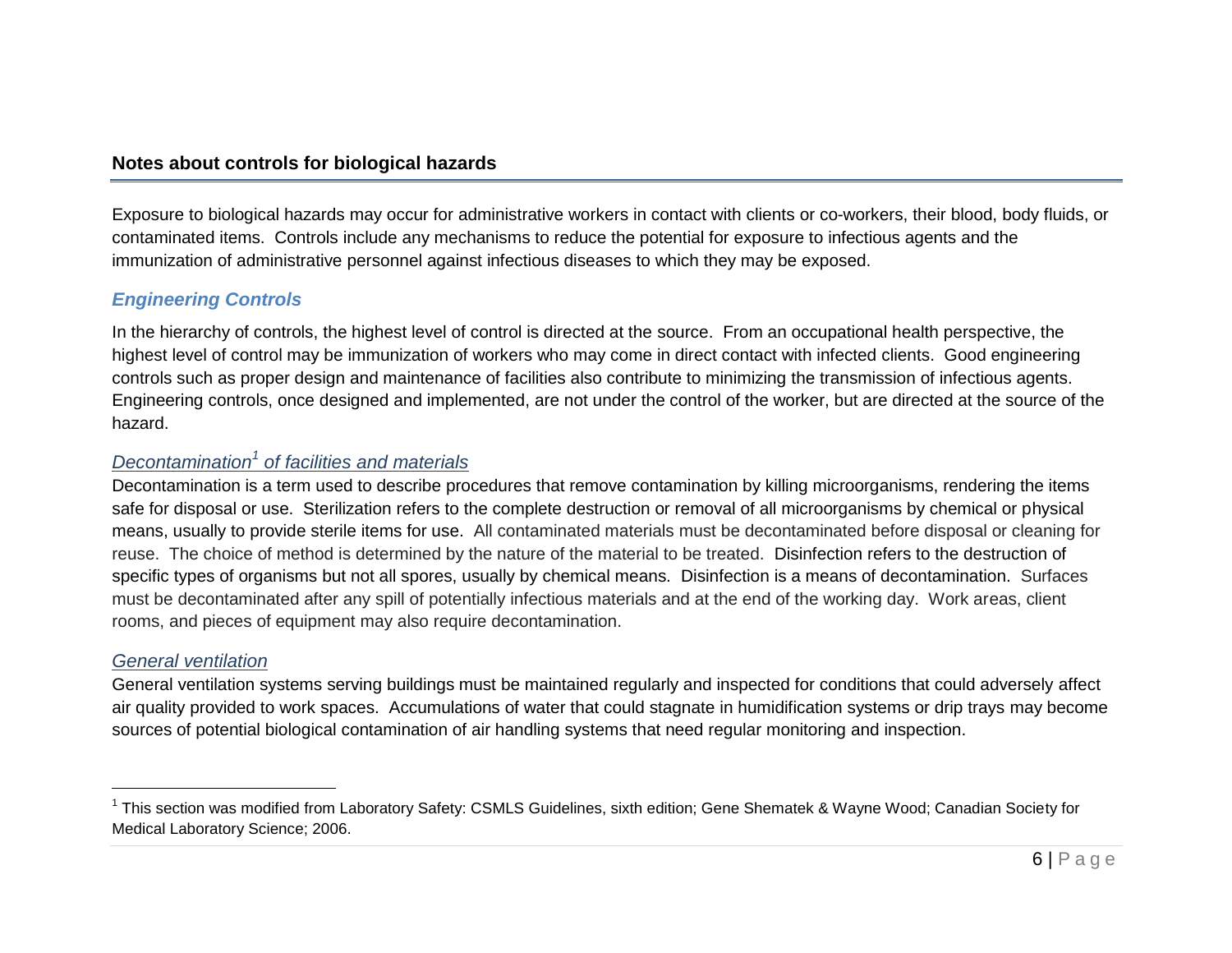Biohazardous organisms may be carried through general ventilation systems, potentially distributing them to other workspaces in a facility. Ultraviolet germicidal irradiation units, and or HEPA filtration media incorporated into air handling systems may be warranted for special circumstances.

Mould growth in the indoor environment can be affected by relative humidity levels, which is a function of some general ventilation systems. High relative humidity levels may contribute to an increase in the growth of some moulds and lead to condensation developing on surfaces. Control of indoor relative humidity levels is an important factor in preventing mould growth.

#### *Isolation*

In some cases, it may be prudent to separate infectious patients from other patients. This commonly occurs in doctors' offices and community clinics where infectious patients are asked to identify themselves and may be relocated in a separate waiting room or treatment room.

#### *Administrative Controls*

The next level of controls includes administrative controls. Because it is not always possible to eliminate or control the hazard at the source, administrative controls are frequently used for biological hazards in healthcare. Administrative controls focus on ensuring that the appropriate prevention steps are taken, that all proper work procedures are documented, that administrative personnel are trained to use the proper procedures, and that their use is enforced. Administrative controls include policies and procedures that establish expectations of performance, codes of practice, staff placement, required orientation and training, work schedules, and occupational health programs in which immunizations are provided. For administrative workers, a risk for exposure to biological hazards may also occur through contact with client's blood or body fluids through violent or abusive behaviour. This type of exposure is considered in more detail in the physical hazards section of this document.

A comprehensive management system considers the continuum of infection prevention and control efforts across all sites and operations. It includes attention to client, visitor, contractor, volunteer and health care worker (HCW) safety. A comprehensive system should include the following components:

- $\Box$  A process that ensures comprehensive hazard assessments are conducted for all sites and tasks and appropriate controls are identified
- $\Box$  An infection prevention and control (IPC) plan with clear designation of roles and responsibilities
- Consistent standards for the cleaning, disinfection and sterilization of equipment, procedures, and policies including Routine Practices, Additional Precautions, hand hygiene policies and facilities, client risk assessments, communication protocols, decontamination of clothing and dedicated clothing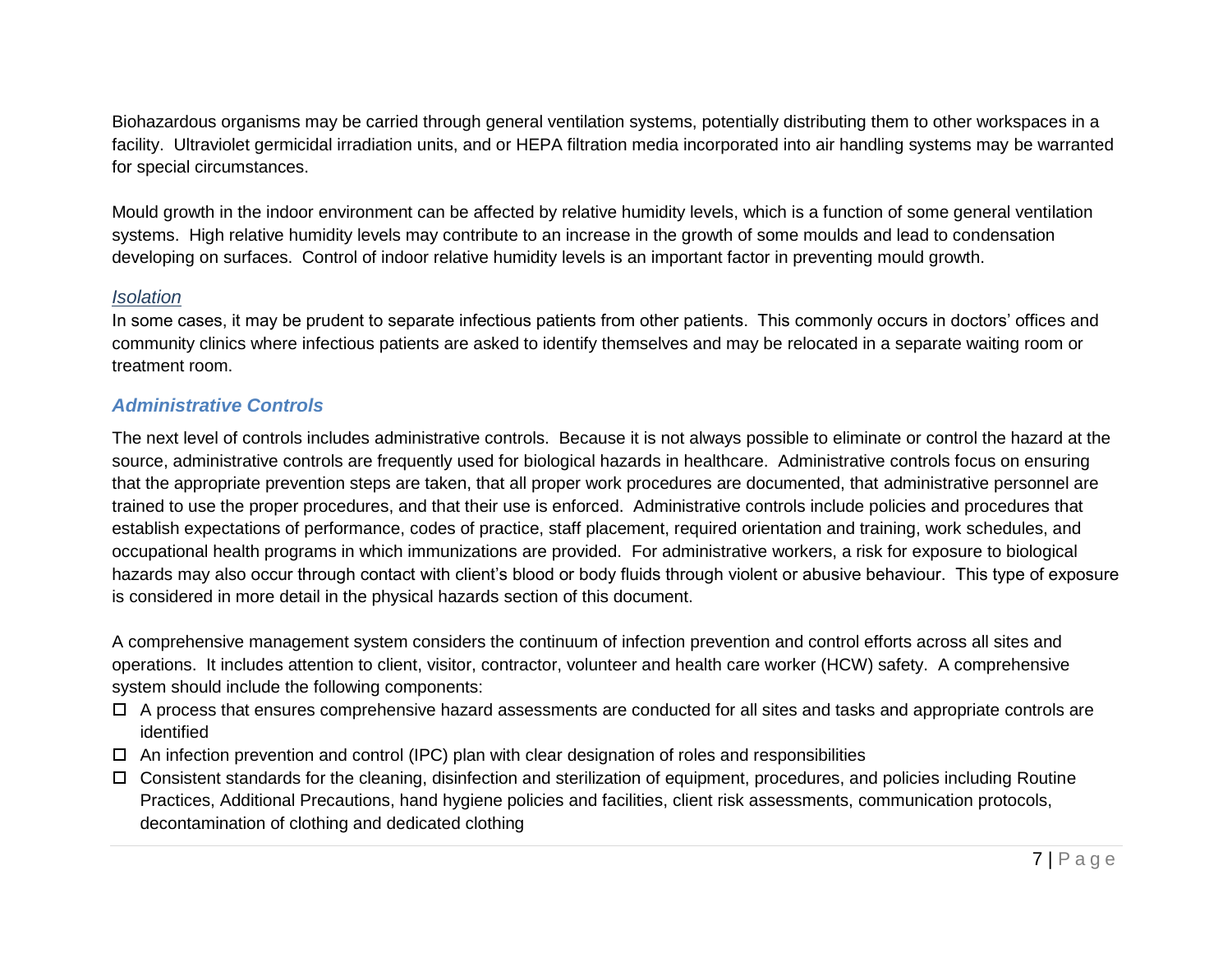- $\Box$  Outbreak prevention and management
- $\Box$  Required orientation and ongoing education
- $\square$  Biomedical waste handling procedures and policies
- $\Box$  Record keeping and regular reporting of outcomes

#### *Routine practices and additional precautions*

Procedural controls may include procedures that relate to detection and follow-up of infectious diseases, the use of Routine Practices and Additional Precautions as directed, baseline health assessments and periodic screening of workers, hazard identification and control processes, and outbreak management procedures. Awareness of the infectious disease status of clients is another good control, though this is not always possible for administrative staff. All work procedures should include the consideration and control of the risk of exposure to workers. Routine Practices and Additional Precautions (where required) greatly assist in reducing the transmission of infectious agents from both known and unknown client sources by treating all contacts as potential risks.

#### **Infection Prevention and Control Definitions:**

- **Routine Practices** include a recommended pattern of behaviours to form the foundation of limiting the transmission of microorganisms in all health care settings and is generally accepted care for all clients. Elements of Routine Practices are: hand hygiene: risk assessment related to client symptoms, care and service delivery, including screening for infectious diseases; risk reduction strategies through the use of PPE, cleaning environment, laundry, disinfection and sterilization of equipment , waste management, safe sharps handling, client placement and healthy workplace practices; and education of healthcare providers, clients and families, and visitors.
- **Additional precautions** are practices used to prevent transmission of infectious agents that are spread by direct or indirect contact with the client or client's environment that are necessary in addition to Routine Practices for certain pathogens or clinical presentations. These precautions include Contact Precautions, Droplet Precautions, and Airborne Precautions that are based on the method of transmission.

For more information:<http://www.health.alberta.ca/documents/IPC-MRSA-Standards-2008.pdf>

Routine Practices include being attentive to all routes of transmission. Awareness of routes of transmission has led to the development of a variety of transmission-route specific strategies. Most of these are well documented in infection prevention and control plans. In particular, hand hygiene is identified as the single most important administrative strategy in infection prevention and control.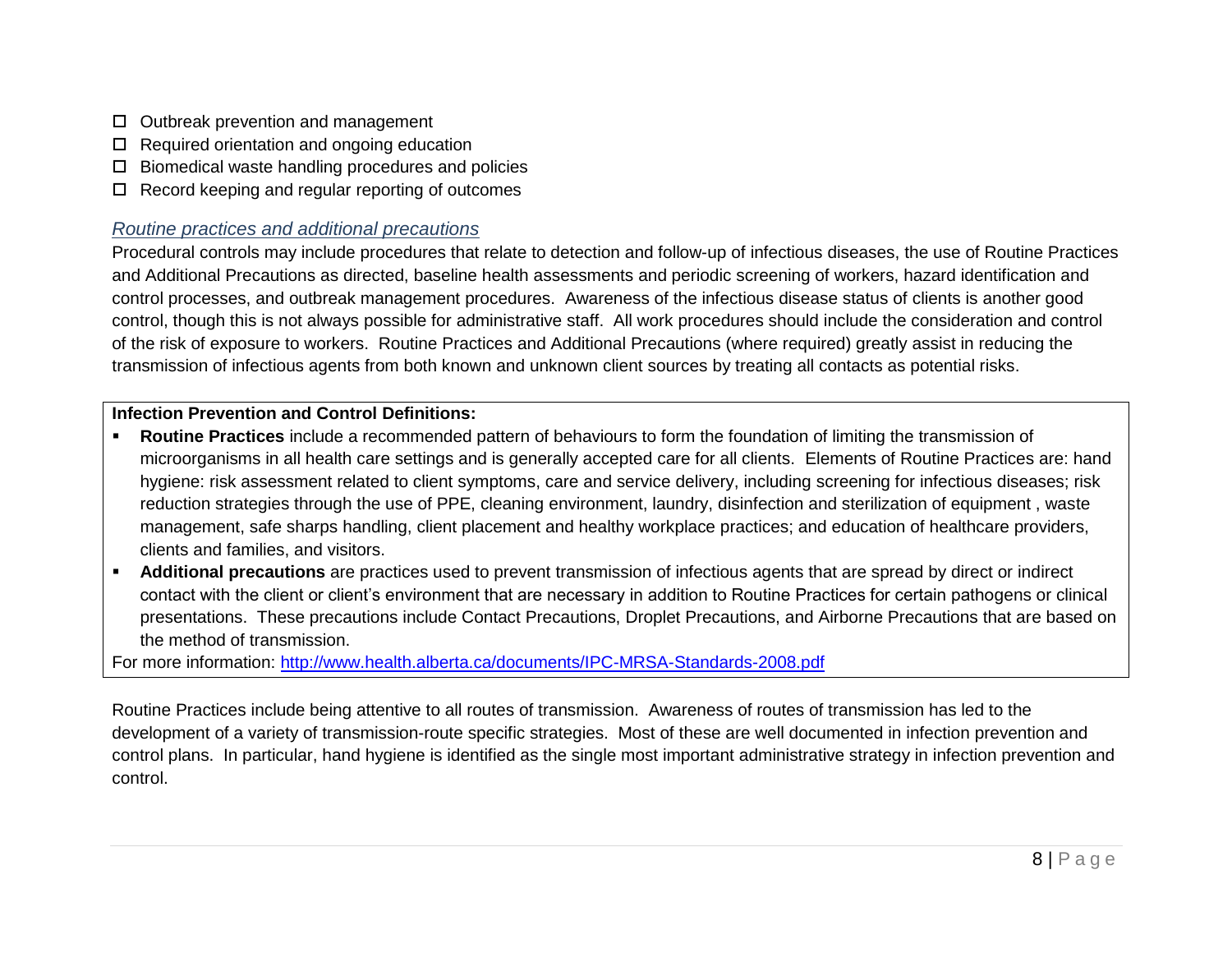Surfaces must be decontaminated after any spill of potentially infectious materials. Specific written protocols must be developed and followed for each decontamination process.

#### *Chemical Disinfectants*

Chemical disinfectants are used to decontaminate surfaces, reservoirs of infectious material, and to clean up spills of infectious material. The choice of chemical disinfectant must be made carefully based on:

- Types of organisms, suspected or known
- Items or surfaces to be decontaminated
- Hazards posed to the worker by the disinfectant
- Cost of disinfectant
- Corrosiveness of disinfectant
- Shelf life and required dilution of disinfectant
- Material which inactivates the disinfectant

In many cases, the choice of disinfectant for specific uses may be standardized in the organization and made after evaluation by IPC and OHS professionals.

#### *Spill response procedures*

The efficient and effective control of a biological spill requires that all staff members are trained in and have practiced the established spill response techniques. The materials and supplies that are necessary for spill clean-up and decontamination must be readily available to ensure timely spill response. Written spill response procedures should outline spill response actions and roles. The actual procedure used will vary with the size of the spill and the location of spill (including materials, equipment or environmental surfaces affected). All spill responses should be documented as incidents.

#### *Training*

Training in biological hazards and controls should be provided to all health care workers (HCWs), including those working in administrative positions. Each HCW must understand the facility's IPC and OHS programs as they relate to their job duties. For newly hired HCWs all relevant IPC and OHS policies and procedures must be provided before they start work. To ensure that HCWs understand and apply this information to their jobs, specific training should also be provided to address job-specific biological hazards. Periodic refresher training to reinforce policies and procedures and introduce any new practices will benefit all HCWs. Competency assessments should be provided for all training, and training records should be maintained.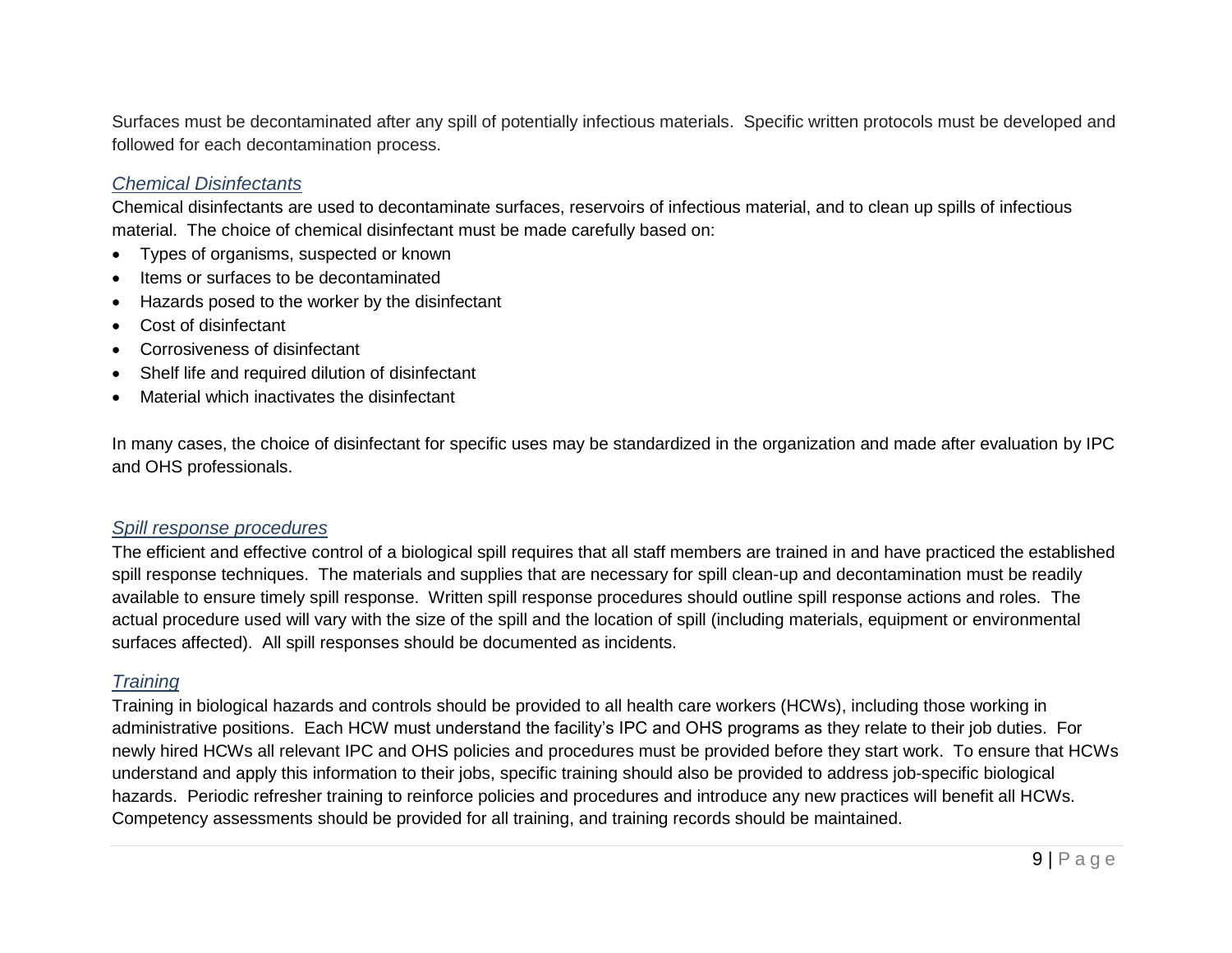## *HCW immunization and health surveillance*

An immunization policy and program is a proactive mechanism to reduce risk of communicable diseases for HCWs. Each healthcare organization should have an immunization and health surveillance program in place that is appropriate to the size and type of workplace. Immunization and health surveillance programs should include:

- Education about vaccine-preventable diseases
- Risk assessment to determine the need for immunization or surveillance based on potential exposure
- Administration of immunizations (or referral for immunizations, as appropriate)
- Documentation and follow-up of any baseline health assessments, communicable disease status and immunizations

Ideally, the immunization and surveillance programs should provide easy, authorized access to HCW immune status records for follow up of exposure incidents and outbreaks. In some cases, immunizations or baseline testing may be required prior to commencement of work.

#### *Post-exposure follow-up management*

Post-exposure management includes management of HCWs exposed to, colonized by, or infected with microorganisms; an outbreak management process for exposures and/or HCWs who are symptomatic or colonized with infectious disease; and access by Occupational Health professionals to utilize medical assessment and diagnostic services for timely follow-up for HCW exposures.

# *Personal Protective Equipment (PPE)*

Personal protective equipment such as gloves, respiratory protection and eye protection should be used based on the risk assessment. PPE is often used in conjunction with other controls (engineering and administrative) to provide additional protection to workers. The primary types of PPE are designed to protect the worker from infectious disease by breaking the chain of infection at the "portal of entry or exit" of the microorganisms. This means that all PPE is designed to reduce exposure via specific routes of transmission. Gloves, gowns and other protective clothing reduce exposure through the dermal (skin) contact route and help contain the microorganisms to the work environment. Gloves are the most common type of PPE used to reduce exposure to biological hazards. In addition, PPE is required when there is the potential for exposure of the face to splashes or sprays of infectious material. In cases where a patient presents with a respiratory infection that may be communicable, patients may be asked to don procedure masks to reduce the spread of droplet contaminants.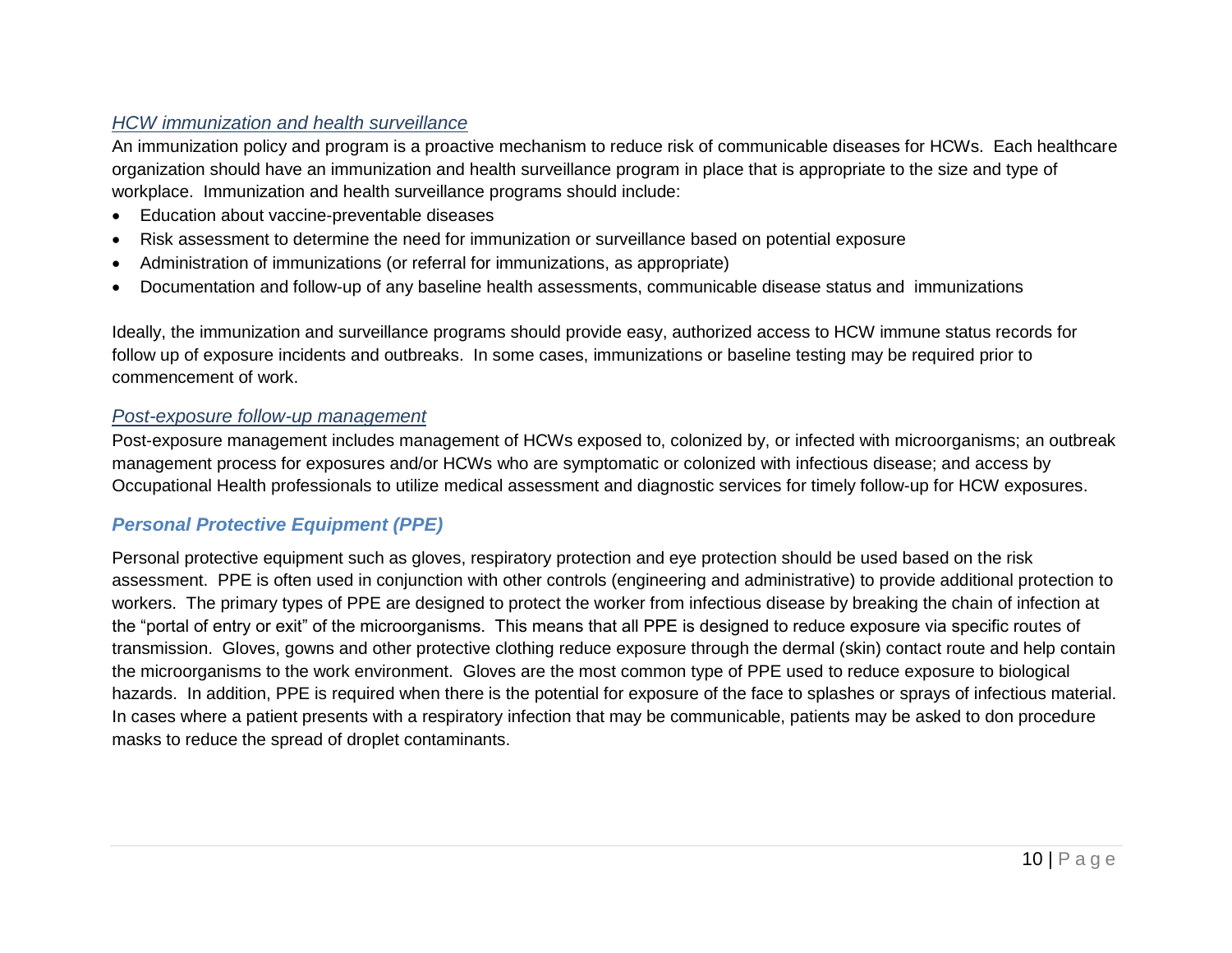# **Chemical Hazards and Controls**

Most administrative workers do not work with many chemical products. However, they may be exposed to chemical disinfectants as well as client-specific chemical hazards such as fragrances and scents they may be sensitized to, toner and other office supplies, or second-hand tobacco smoke. This section will provide a brief overview of selected chemicals that administrative personnel may come into contact with. **Note that this list is not extensive or all-inclusive.** In the control column, E, A and P are used to designate Engineering, Administrative and PPE controls. These controls are briefly summarized and the reader should link to the references provided for additional information. The proper choice of control measures must be based on a risk assessment for the specific tasks being performed. Safe work practices are administrative controls necessary for working with all harmful substances and educating workers in the practices is vital. Safe work procedures should be designed to:

- Limit the worker's exposure time
- Reduce contact with the substance through any route of exposure to the worker
- Ensure safe disposal of substances and disposable equipment that comes into contact with harmful substances
- Ensure safe handling and decontamination of reusable equipment
- Require the use of all designated controls

Worker education is critical for safely handling harmful substances.

**General Resources – Chemical Hazards**

For more information about specific chemical hazards, consult the following resources:

NIOSH Pocket Guide to Chemical Hazards [\(http://www.cdc.gov/niosh/npg/\)](http://www.cdc.gov/niosh/npg/).

CCOHS Cheminfo [\(http://ccinfoweb.ccohs.ca/\)](http://ccinfoweb.ccohs.ca/).

Alberta Workplace Health and Safety Bulletins [\(http://employment.alberta.ca/SFW/136.html](http://employment.alberta.ca/SFW/136.html) ).

The following charts, taken from Volume 3 – Best Practices for the Assessment and Control of Chemical Hazards in Healthcare, summarize important information about some of the chemical hazards that may be encountered by administrative personnel.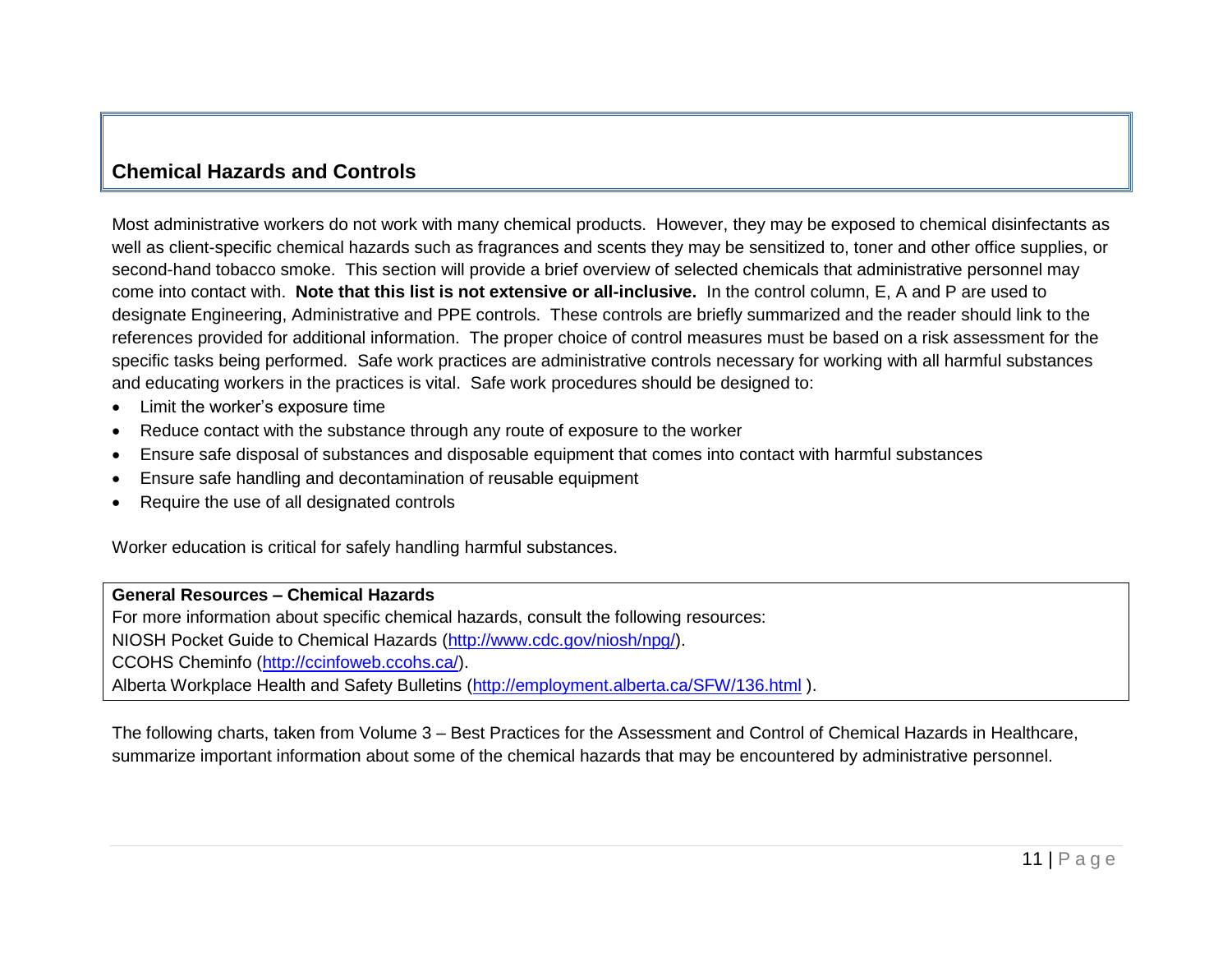| <b>Chemical</b><br>(category or          | <b>Common Uses</b><br>and Examples                                                                                                                                                                                                                                                                                                                                                                                                                  | <b>Exposure and Health Controls</b><br><b>Effects Information</b>                                                                                                                                                                                                |                                                                                                                                                                                                                                                                                                                                                                                                                                                      | For more information:                                                                                                                                                                                                                                                       |  |
|------------------------------------------|-----------------------------------------------------------------------------------------------------------------------------------------------------------------------------------------------------------------------------------------------------------------------------------------------------------------------------------------------------------------------------------------------------------------------------------------------------|------------------------------------------------------------------------------------------------------------------------------------------------------------------------------------------------------------------------------------------------------------------|------------------------------------------------------------------------------------------------------------------------------------------------------------------------------------------------------------------------------------------------------------------------------------------------------------------------------------------------------------------------------------------------------------------------------------------------------|-----------------------------------------------------------------------------------------------------------------------------------------------------------------------------------------------------------------------------------------------------------------------------|--|
| determining appropriate controls.        | group)<br>These are examples of chemicals, uses, health effects and controls. For each chemical used in the workplace, specific information MUST be<br>consulted to determine controls based on what the product is used for, how it is used and the environment it is used in. This may be found on<br>MSDSs, information provided by the manufacturer or supplier, or other sources. Individual reactions to chemicals must also be considered in |                                                                                                                                                                                                                                                                  |                                                                                                                                                                                                                                                                                                                                                                                                                                                      |                                                                                                                                                                                                                                                                             |  |
| <b>Alcohol hand</b><br>sanitizers        | Hand hygiene<br>when water is not<br>available and<br>hands are not<br>visibly soiled                                                                                                                                                                                                                                                                                                                                                               | May cause skin dryness.<br>Product is flammable.                                                                                                                                                                                                                 | A- Appropriate storage of product (away<br>from ignition sources and incompatible<br>products). Provision of hand cream to<br>soothe hand dryness.                                                                                                                                                                                                                                                                                                   | http://www.ottawa.ca/residents/healt<br>h/emergencies/pandemic/hand/faq<br>gel en.html<br>http://employment.alberta.ca/docum<br>ents/WHS/WHS-PUB_fex002.pdf<br>http://www.municipalaffairs.alberta.c<br>a/documents/ss/STANDATA/fire/fcb<br>/97fcb026.pdf                   |  |
| <b>Low Level</b><br><b>Disinfectants</b> | Chlorine<br>compounds,<br>alcohols,<br>quaternary<br>ammonium salts,<br>iodophors,<br>phenolic<br>compounds,<br>hydrogen<br>peroxide used<br>widely for<br>disinfection;<br>usually prepared<br>and used in low<br>concentrations.                                                                                                                                                                                                                  | Most are eye, skin, and<br>respiratory irritants,<br>particularly when<br>concentrated. Some<br>products may produce<br>sensitization. Toxic<br>effects depending on<br>nature of chemical. May<br>react with other products<br>to create hazardous<br>products. | E- Substitution with less harmful product.<br>Properly designed and maintained<br>ventilation systems. Automatic diluting<br>machines. Closed systems.<br>A- Practice to purchase products in<br>ready to use concentrations to minimize<br>handling. Safe work procedures.<br>WHMIS program and maintenance of<br>MSDSs. Worker education.<br>Accommodation for sensitized workers<br>or those with health issues.<br>P- Gloves and eye protection. | https://vprgsecure.web.virginia.edu/<br>bio/disinfectant summary.html<br>http://www.cdc.gov/niosh/topics/che<br>mical.html<br>http://cms.h2e-<br>online.org/ee/hazmat/hazmatconcer<br>n/steril/<br>http://www.mtpinnacle.com/pdfs/disi<br>nfectant-selection-guidelines.pdf |  |

# *Chemicals used for cleaning and disinfection*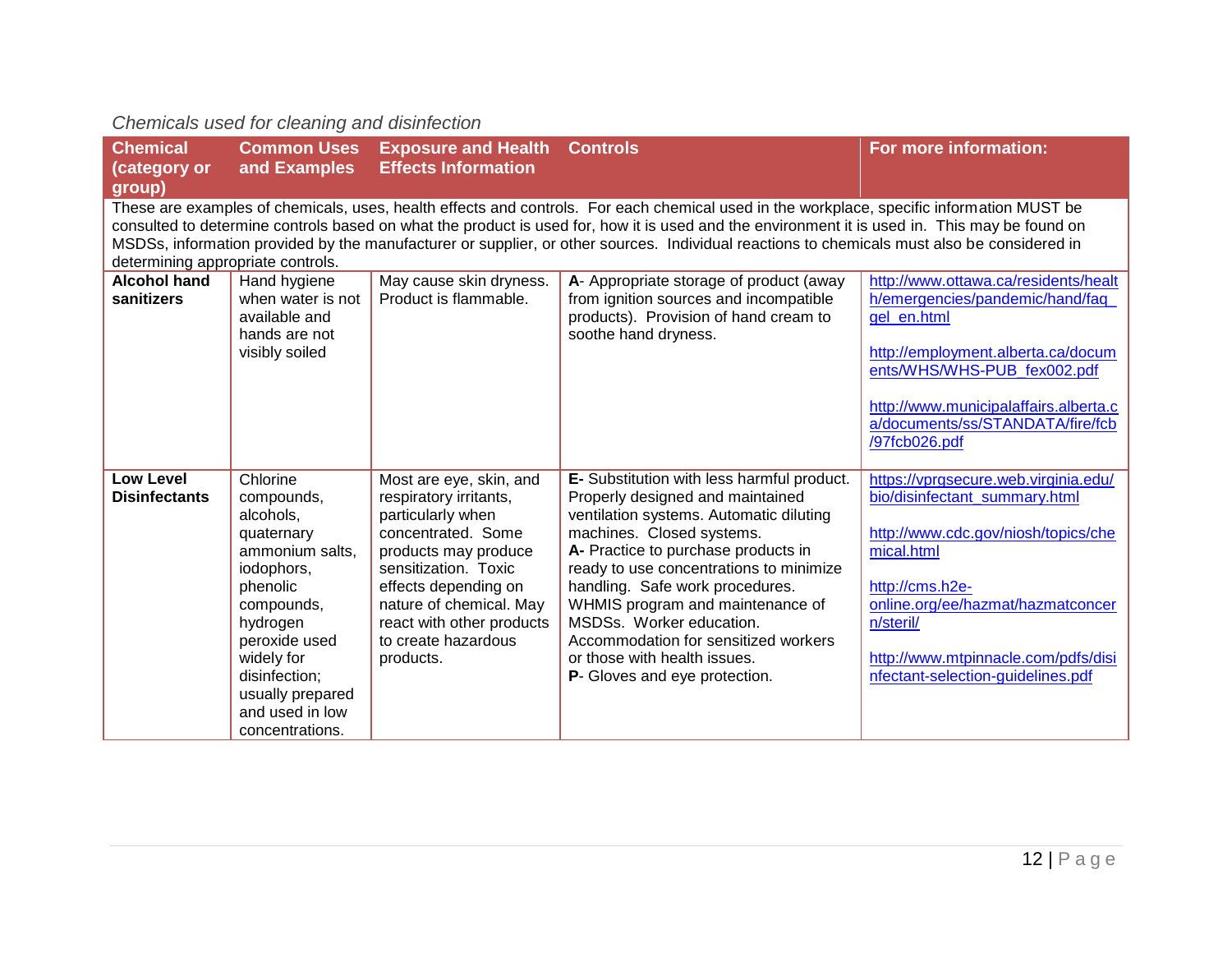# *Other chemicals and substances*

| <b>Chemical</b>                                            | <b>Common</b><br>Uses;<br><b>Examples</b>                                                                                                                                                                             | <b>Exposure and</b><br><b>Health Effects</b><br><b>Information</b>                                                                                                                                | <b>Controls</b>                                                                                                                                                                                                                                                                                                                                                                                                                                                                                                                                                                                                                                                                                                                   | For more information:                                                                                                    |
|------------------------------------------------------------|-----------------------------------------------------------------------------------------------------------------------------------------------------------------------------------------------------------------------|---------------------------------------------------------------------------------------------------------------------------------------------------------------------------------------------------|-----------------------------------------------------------------------------------------------------------------------------------------------------------------------------------------------------------------------------------------------------------------------------------------------------------------------------------------------------------------------------------------------------------------------------------------------------------------------------------------------------------------------------------------------------------------------------------------------------------------------------------------------------------------------------------------------------------------------------------|--------------------------------------------------------------------------------------------------------------------------|
| determining appropriate controls.                          |                                                                                                                                                                                                                       |                                                                                                                                                                                                   | These are examples of chemicals, uses, health effects and controls. For each chemical used in the workplace, specific information MUST be<br>consulted to determine controls based on what the product is used for, how it is used and the environment it is used in. This may be found on<br>MSDSs, information provided by the manufacturer or supplier, or other sources. Individual reactions to chemicals must also be considered in                                                                                                                                                                                                                                                                                         |                                                                                                                          |
| <b>Personal care</b><br>products, scents<br>and fragrances | A wide range of<br>products<br>including<br>personal care<br>items such as<br>shampoos,<br>soaps,<br>perfumes,<br>creams,<br>deodorants, etc.<br>Also contained<br>in, cleaning<br>products.                          | May cause a variety of<br>mild to severe<br>symptoms. Allergic,<br>asthmatic and sensitive<br>workers may<br>experience reactions.                                                                | E- Elimination of scented products.<br>Substitution with less harmful products.<br>Properly designed and maintained<br>ventilation systems.<br>A- Development, implementation and<br>enforcement of scent-free policies.<br>Signage in work areas where affected<br>workers work. Worker education.                                                                                                                                                                                                                                                                                                                                                                                                                               | http://www.ccohs.ca/oshanswers/<br>hsprograms/scent free.html                                                            |
| Second-hand<br>tobacco smoke                               | May be present<br>in public places<br>where smoking<br>is permitted.<br>Also may be<br>encountered in<br>homes or<br>establishments<br>where home<br>care workers or<br>public health<br>workers provide<br>services. | Lung cancer and other<br>cancers. Associated<br>with heart disease,<br>respiratory irritation,<br>aggravation of allergies<br>and other pre-existing<br>conditions. Impacts<br>developing foetus. | E- Elimination of smoking within and<br>around facilities. Properly designed and<br>maintained ventilation systems. Isolation<br>of areas where smoking is permitted with<br>dedicated ventilation systems. Substitution<br>with smoking cessation aids.<br>A- Development, implementation and<br>enforcement of no smoking policies and<br>policies related to worker exposure in<br>homes. Substitution with smoking<br>cessation aids. Smoking cessation<br>programs. Collection of patient smoking<br>information on patient intake forms in<br>home or community settings. Worker<br>education. Good housekeeping. Provision<br>of services in an alternate location if client<br>is uncooperative with no smoking policies. | http://healthlink.mcw.edu/article/1<br>031002601.html<br>http://www.ccohs.ca/oshanswers/<br>psychosocial/ets_health.html |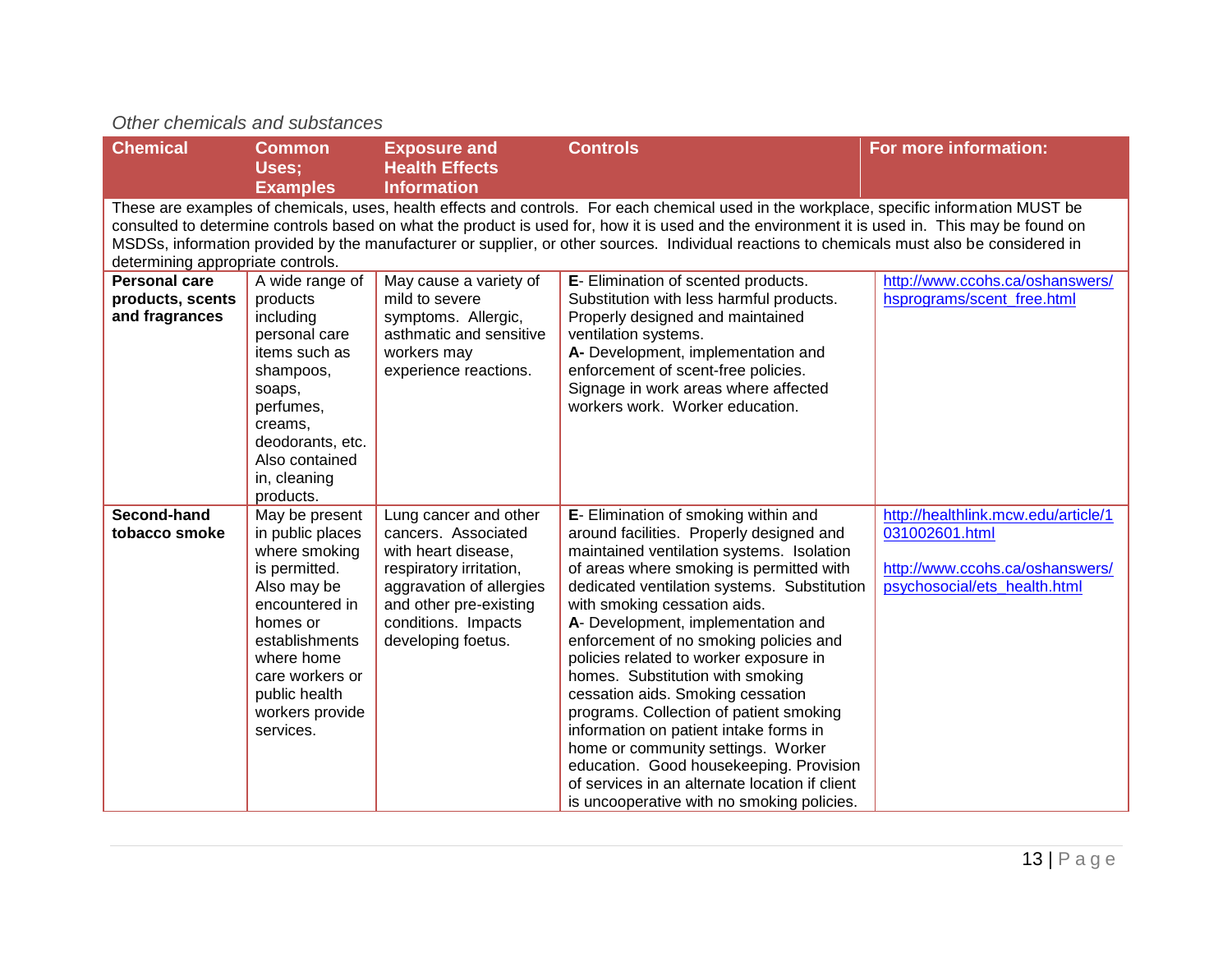In this section the most common chemical exposure hazards encountered by administrative personnel and methods to control them are presented. Employers should carefully evaluate the potential for exposure to chemical hazards in all administrative activities and ensure that they have an effective hazard control plan in place. This information will be useful for inclusion into hazard assessments. Please note, this is not designed to be an exhaustive treatment of the subject, but is rather an overview summarizing the chemical hazards most frequently encountered by administrative personnel.

#### **Note:**

The following charts taken from Volume 3 – Best Practices for the Assessment and Control of Chemical Hazards in Healthcare provide basic information about control strategies for commonly occurring chemical hazards related to administrative activities. The selection of controls must be based on a risk assessment of the tasks and environment. Worker education and good communication processes are critical administrative controls. All legislation related to the assessment of hazards, selection and use of controls must be followed.

| <b>Potential Chemical Hazards</b>                                     | <b>Summary of Major Control Strategies</b>                                                                                |                                                                                                                                                                                                           |                                            |
|-----------------------------------------------------------------------|---------------------------------------------------------------------------------------------------------------------------|-----------------------------------------------------------------------------------------------------------------------------------------------------------------------------------------------------------|--------------------------------------------|
|                                                                       | <b>Engineering</b>                                                                                                        | <b>Administrative</b>                                                                                                                                                                                     | <b>PPE</b>                                 |
| <b>Exposure to a variety of disinfecting</b><br>and cleaning agents   | Maintain adequate general<br>ventilation. Automatic diluting<br>machines.                                                 | Purchase in ready to use<br>concentrations to minimize<br>handling. Safe work procedures.<br>WHMIS program and maintenance<br>of MSDSs.                                                                   | Gloves and eye<br>protection.              |
| Exposure to laser printer emission,<br>copier inks and other supplies | Maintain adequate general<br>ventilation. Locate printers and<br>copiers away from room<br>occupants.                     | Purchasing procedures. Safe work<br>procedures and educate workers in<br>procedures. Proper storage of<br>products. Limit number of<br>printers/copiers in one room based<br>on general ventilation rate. | Gloves and eye<br>protection as warranted. |
| <b>Exposure to scented products that</b><br>may induce sensitization  | Elimination of scented products.<br>Substitution with less harmful<br>products. Maintain adequate<br>general ventilation. | Develop scent-free policies.<br>Educate worker in the nature of the<br>hazard. Post signage in work<br>areas where affected workers<br>work.                                                              |                                            |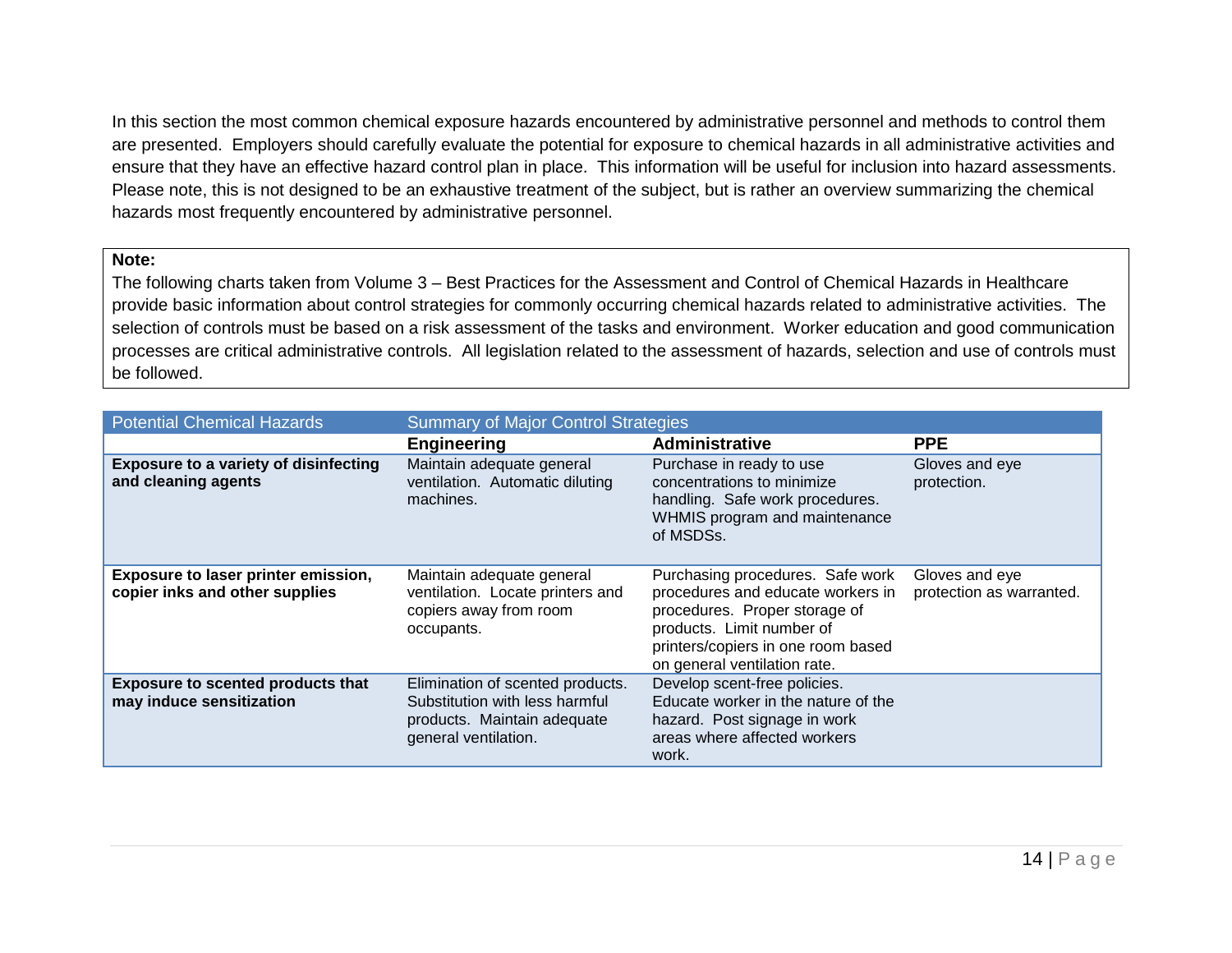#### **Notes about controls for chemical hazards**

## *Engineering Controls*

Many engineering controls are available for controlling the hazard at the source and along the path of transmission. For chemical hazards, common engineering controls include:

- Elimination
- General ventilation (only appropriate for non-toxic chemicals)
- Isolation/enclosed processes (e.g. smoking in designated, well-ventilated areas; location of printers/copies away from occupants)
- Facility design

For administrative personnel, chemical exposures may be limited by ensuring the facilities are well designed and have effective ventilation.

#### *Elimination*

Elimination of a hazardous chemical from the healthcare workplace is always desirable but not always possible. For example, disinfectants are required when biological hazards are present, and cleaning solutions are necessary to maintain hygienic conditions. In some cases, exposures can be eliminated by transferring specific processes or activities to another facility, or areas within a facility where better controls are available.

#### *Substitution*

Some chemicals used in the health care environment are chosen based on tradition or cost. In recent years, efforts have been made to find less hazardous alternatives to some of the chemicals commonly used. When substituting a chemical for one that is currently in use, it is critical to ensure that the new chemical does not have properties that may make it more toxic or more flammable, etc.

#### *Administrative Controls*

#### *Policies and procedures, training*

As administrative controls, policies and procedures should be in place to ensure that there are safe work procedures in place for any situation where chemicals are used. Workplace Hazardous Materials Information System (WHMIS) training should be provided to all administrative personnel who may come into contact with chemicals. In addition, emergency call lines that provide expertise and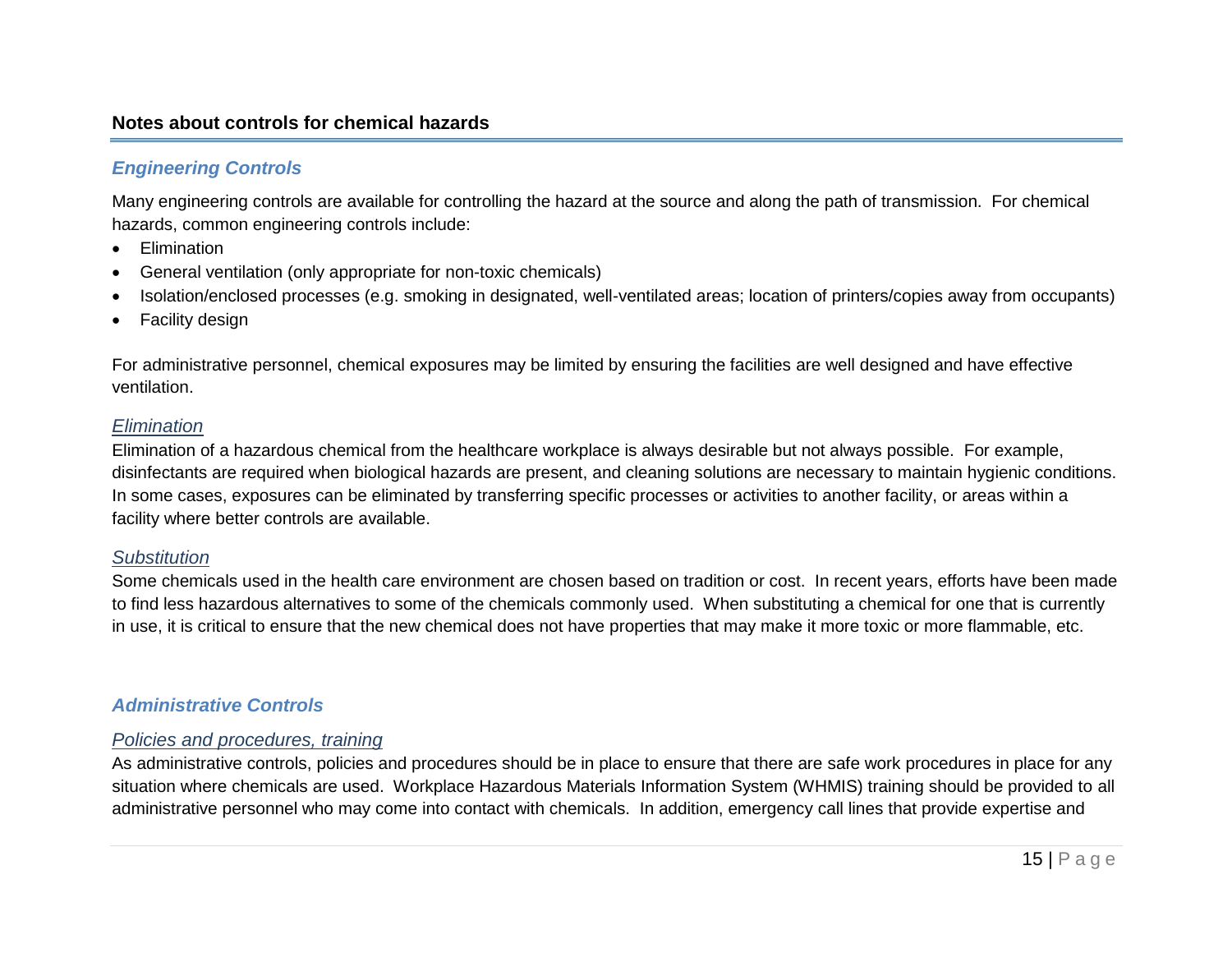advice regarding toxic chemicals should be made available. Scent-free policies are in place in many administrative areas as well as doctors' offices and clinics. Signage reminding patients and visitors that many people are sensitive to fragrances and scents are often used to request that these products are not used.

#### *Medical follow-up of the exposed worker*

A worker who has had a chemical exposure may require medical follow-up. Guidelines are available to provide information on the treatment and monitoring of workers with exposure to specific chemicals.

#### *Health Surveillance and Medical Monitoring in the Workplace*

The pre-placement assessment considers the worker's personal health status as it relates to potential workplace exposures. It is useful to identify if workers have any allergies or sensitivities to products that they may come into contact with.

#### *Chemical Waste Handling and Disposal*

Chemical wastes must be addressed with a good chemical waste management system. Municipal and or Provincial codes address appropriate disposal requirements and aim to reduce contamination, possible injuries, illness or reactions related to chemical exposures.

#### *Additional considerations for reducing risk of exposure*

It is prudent to be aware of the need for modification of the work environment, conditions or required PPE for workers who may be medically vulnerable to the effects of some substances. Higher risk workers may include pregnant workers, workers with allergies or those who are sensitized to certain chemicals. Some common approaches to accommodate these workers include temporary reassignment to areas or tasks where the exposure potential is eliminated; work scheduling to reduce the amount of exposure, and changes to the PPE to accommodate limitations.

#### *Personal Protective Equipment*

Personal protective equipment (PPE) is considered the lowest level of protection in the hierarchy of controls. This reflects the reliance on proper selection, fit, use and maintenance of the equipment by the organization and individual HCWs. PPE is often used in conjunction with other controls (engineering and administrative) to provide additional protection to workers. PPE is designed to protect the worker from exposure to chemicals by blocking access to the route of entry into the body. Gloves, aprons and other protective clothing reduce exposure through the dermal (skin) contact route. Eye and face protection reduce exposure through skin and mucous membrane contact.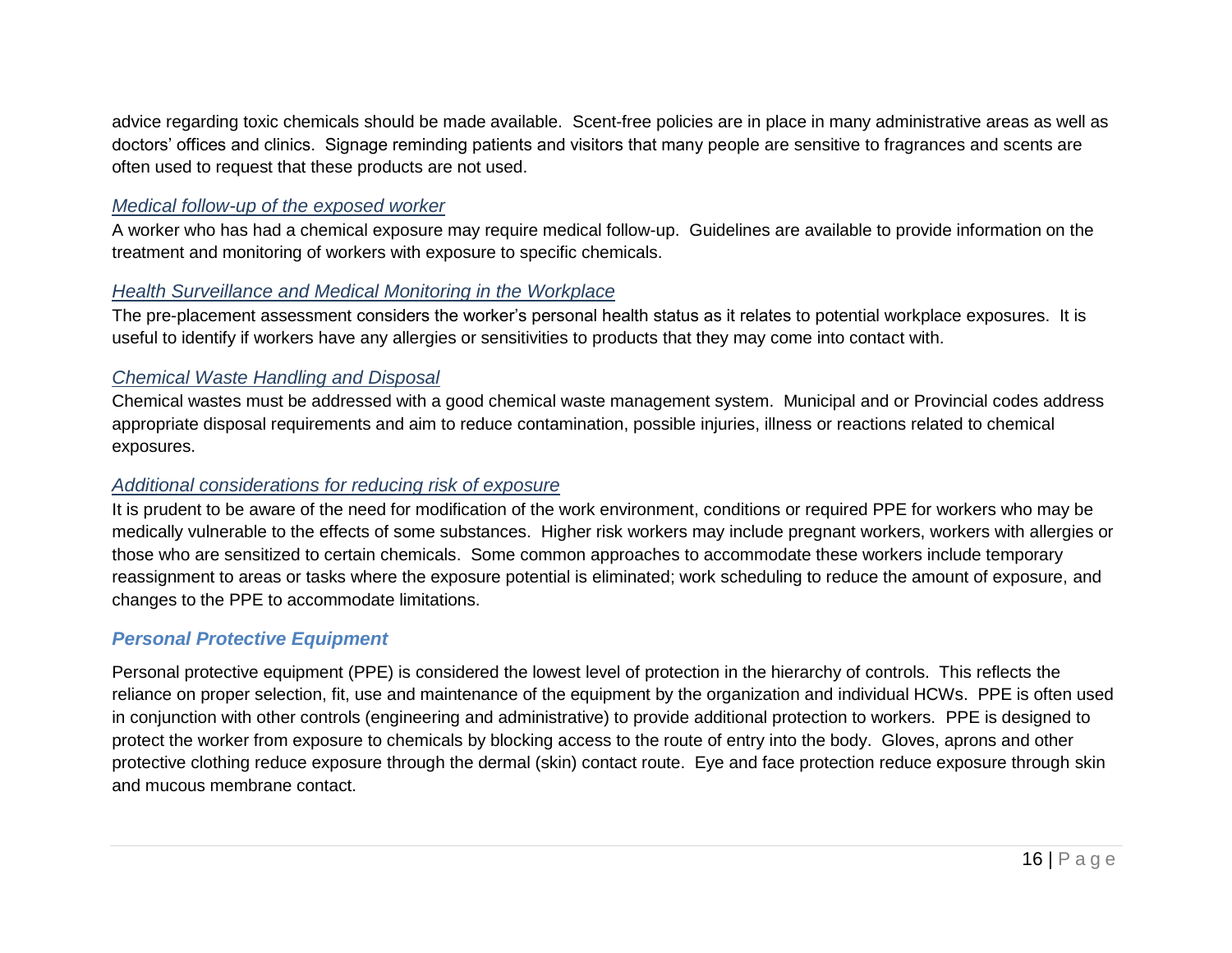# **Physical Hazards and Controls**

There are many potential physical hazards to which administrative personnel may be exposed. The nature of the work may pose ergonomic hazards, the potential for slips, trips and falls, exposure to environmental conditions, cuts, and electrical hazards. In this section the physical hazards most commonly encountered by administrative personnel and methods to control them are presented. Employers should carefully evaluate the potential for exposure to hazards for all administrative activities and ensure that they have an effective hazard control plan in place. This information will be useful for inclusion into hazard assessments.

#### **Note:**

The following chart provides basic information about control strategies for commonly occurring physical hazards in administrative work. The selection of controls must be based on a risk assessment of the tasks and environment. Worker education and good communication processes are critical administrative controls. All legislation related to the assessment of hazards, selection and use of controls must be followed.

| <b>Potential Physical Hazards</b>                                       | <b>Summary of Major Control Strategies</b>                                                                                                                            |                                                                                                                                                                                                                                                                                                                                                                                                                                                                                                                                  |            |
|-------------------------------------------------------------------------|-----------------------------------------------------------------------------------------------------------------------------------------------------------------------|----------------------------------------------------------------------------------------------------------------------------------------------------------------------------------------------------------------------------------------------------------------------------------------------------------------------------------------------------------------------------------------------------------------------------------------------------------------------------------------------------------------------------------|------------|
|                                                                         | <b>Engineering</b>                                                                                                                                                    | Administrative                                                                                                                                                                                                                                                                                                                                                                                                                                                                                                                   | <b>PPE</b> |
| Ergonomic hazards associated with<br>computer use or workstation design | Ergonomically designed<br>workstations, chairs and<br>equipment. Incorporate<br>adjustable workstation to<br>accommodate shared use by<br>employees of various sizes. | Adjustment of workstation and chair<br>to fit user. Worker education<br>regarding ergonomic hazards and<br>control strategies. Self assessment<br>tools to assist workers in identifying<br>and controlling risk factors. Safe<br>work procedures. Early reporting of<br>signs and symptoms of ergonomic<br>concerns. Stretches and micro-<br>breaks. Purchasing standards for<br>ergonomically designed computer<br>workstations, chairs and<br>equipment. Ergonomic<br>assessments. Maintenance of<br>workstations, chairs and |            |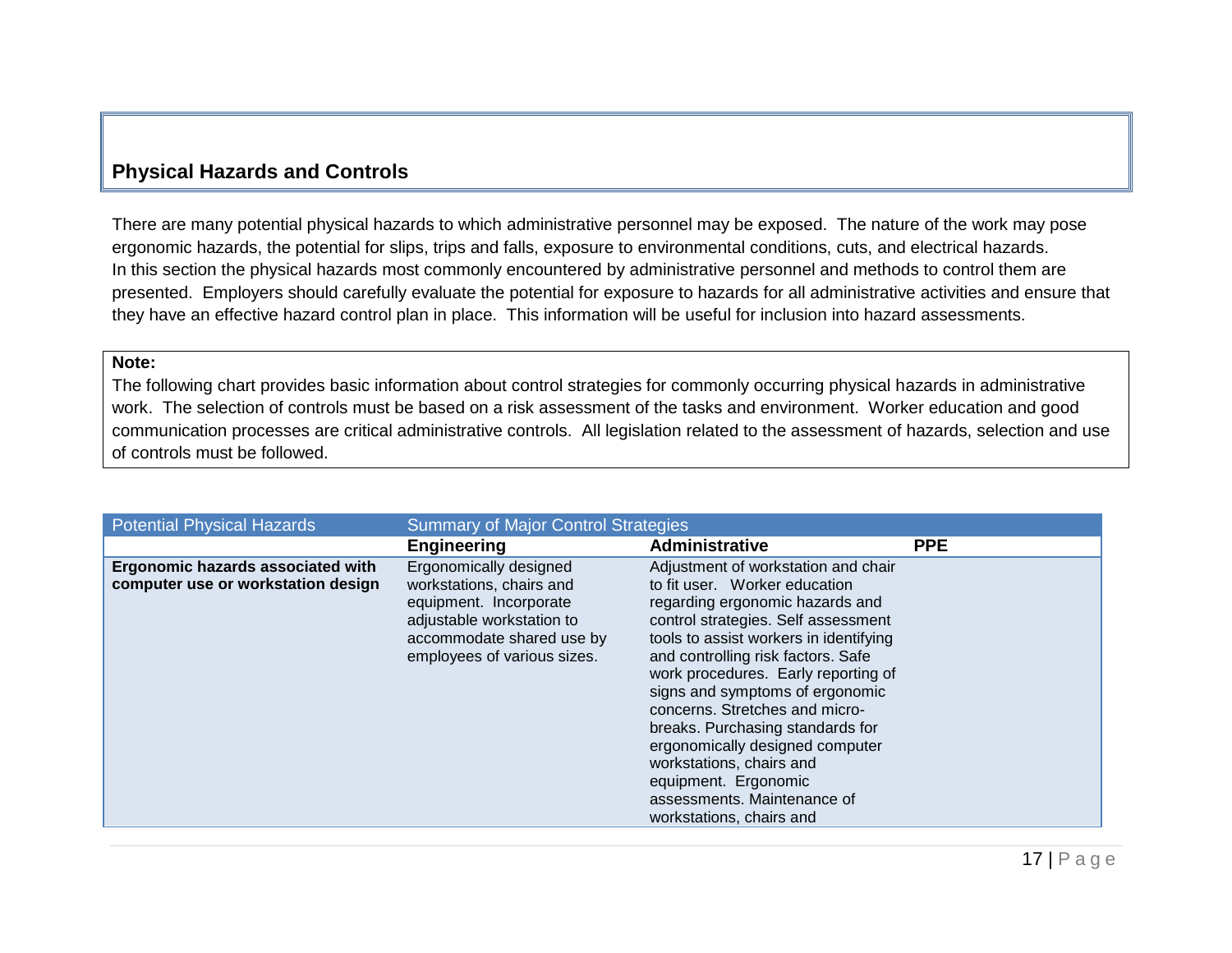|                                                                                                                                                       |                                                                                                                                                                                                                                                            | equipment.                                                                                                                                                                                                                                                                                                                                                                                                             |                                                                  |
|-------------------------------------------------------------------------------------------------------------------------------------------------------|------------------------------------------------------------------------------------------------------------------------------------------------------------------------------------------------------------------------------------------------------------|------------------------------------------------------------------------------------------------------------------------------------------------------------------------------------------------------------------------------------------------------------------------------------------------------------------------------------------------------------------------------------------------------------------------|------------------------------------------------------------------|
| Ergonomic hazards associated with<br>material handling of equipment,<br>furniture and supplies including<br>lifting, carrying, pushing, pulling, etc. | Ergonomically designed storage<br>areas with adequate space.<br>Ergonomically designed<br>equipment and furniture with<br>appropriate casters and<br>handles. Provision of<br>appropriate materials handling<br>equipment such as carts,<br>trolleys, etc. | Safe work procedures including<br>proper lifting procedures. Worker<br>education and awareness sessions.<br>Early reporting of signs and<br>symptoms of ergonomic concerns.<br>Stretches and micro-breaks.<br>Purchasing standards for<br>ergonomically designed equipment,<br>furniture and supplies. Purchasing<br>standards for material handling<br>equipment. Maintenance program<br>for equipment and furniture. |                                                                  |
| Falling hazards associated with slips,<br>trips and falls                                                                                             | Install slip resistant flooring.<br>Design stairwells according to<br>accepted safety standards.<br>Ensure adequate lighting.                                                                                                                              | Perform regular maintenance on<br>flooring, stairwells, hallways,<br>handrails, etc. Inspect ladders prior<br>to use. Worker education.<br>Implement a spill cleanup program<br>that includes prompt spill cleanup,<br>use of warning signs, etc. Maintain<br>good housekeeping practices and<br>minimize clutter and tripping<br>hazards.                                                                             | Appropriate footwear with<br>gripping soles and good<br>support. |
| <b>Cuts from sharp instruments</b><br>including scissors and box cutters                                                                              | Avoid use of sharps when not<br>required. Proper storage of<br>sharps.                                                                                                                                                                                     | Worker education. Safe work<br>procedures.                                                                                                                                                                                                                                                                                                                                                                             | Gloves as per hazard<br>assessment.                              |
| Electrical hazards arising from use of<br>electrical cords and appliances                                                                             | Ground fault circuit interrupters<br>when used close to water<br>sources.                                                                                                                                                                                  | Safe work procedures that include<br>use of electrical cords, power bars<br>and appliances that includes facility<br>approval requirements. Worker<br>training.                                                                                                                                                                                                                                                        |                                                                  |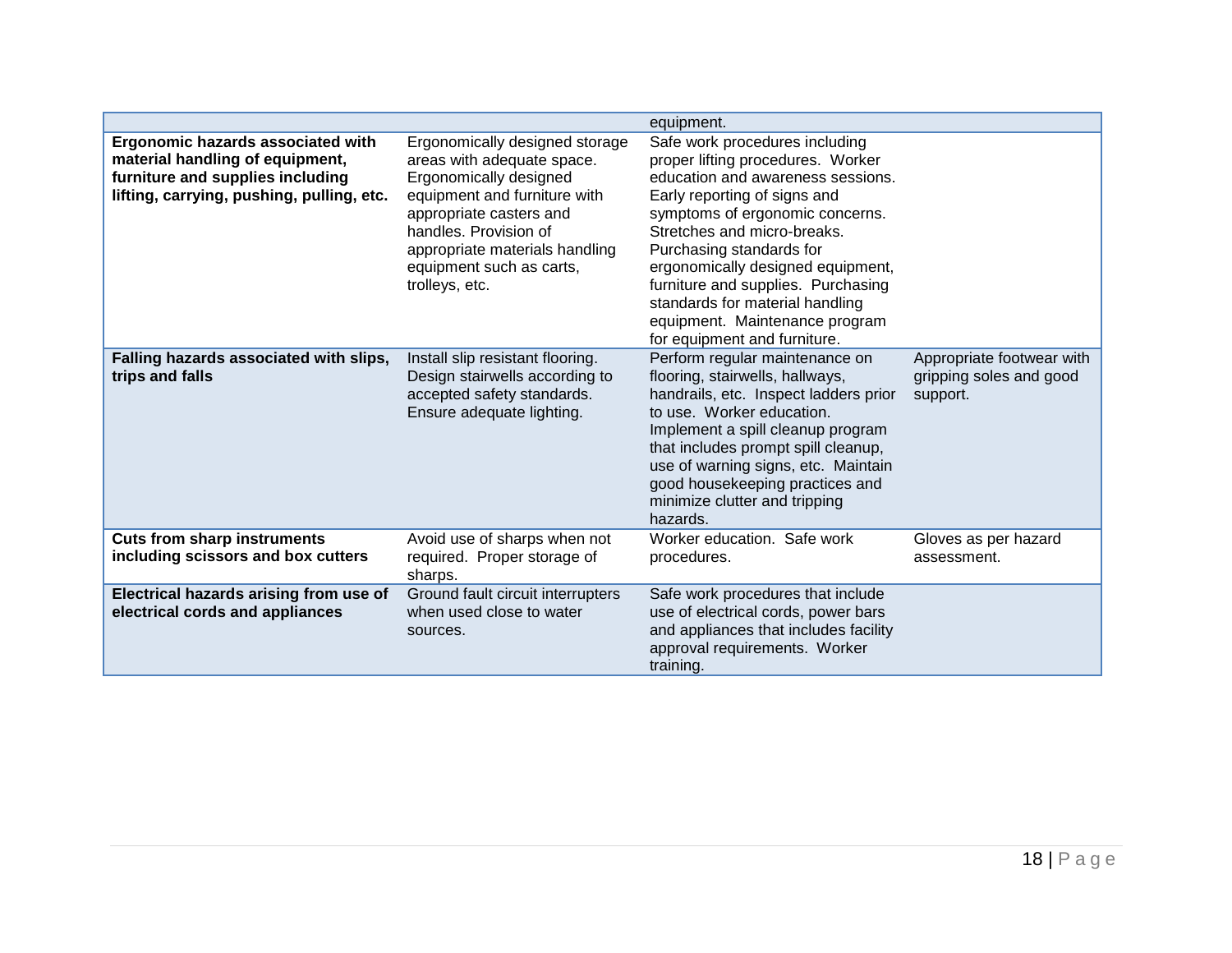# *Engineering Controls*

# *Ergonomic hazards – Computer Workstations*

One of the most commonly encountered physical hazards for administrative workers is associated with computer ergonomics. The use of computers is ubiquitous in a variety of HCW positions and healthcare settings, including almost all administrative workers. The key biomechanical risk factors for computer use are awkward postures, excessive force, repetition and compression and impact forces. In addition to biomechanical risk factors, there may be other risk factors related to the work environment (e.g. lighting, noise), workstation design and personal factors. Examples of personal risk factors include state of health, fitness level, casual addictions (e.g. caffeine and smoking), poor posture, poor typing technique (e.g. pounding the keys), and poor typing posture (e.g. bent wrists). In addition to musculoskeletal injuries (MSIs), it should be noted that the signs and symptoms related to poor computer workstation ergonomics may include eye fatigue and discomfort, and in some cases headaches.

A self assessment is a useful tool to assist workers to evaluate biomechanical risk factors related to their computer workstations and to provide recommendations for control measures. Ideally, healthcare organizations should provide workers with self assessment tools and, if concerns persist, an ergonomics assessment should be performed by someone with specialized training. The goal of the hazard assessment is to identify hazards and control strategies to reduce the risk of injury.

#### **Computer workstation ergonomics resources**

OSHA, e-tools: Computer workstation checklist, 04/04/2008 [www.osha.gov/SLTC/etools/computerworkstations/checklist.html](http://www.osha.gov/SLTC/etools/computerworkstations/checklist.html) Occupational Health Clinics for Ontario Workers, Office Ergonomics Handbook, 5<sup>th</sup> Ed., May 2008 [www.ohcow.on.ca/resources/workbooks/ergonomics.pdf](http://www.ohcow.on.ca/resources/workbooks/ergonomics.pdf) UCLA, Computer workstation self evaluation; [www.ergonomics.ucla.edu/Seval\\_Gen.cfm](http://www.ergonomics.ucla.edu/Seval_Gen.cfm) WCB – Alberta, Office Ergonomics: Think Detection, Think Prevention, Think Activity, 2007; [www.wcb.ab.ca/pdfs/public/office\\_ergo.pdf](http://www.wcb.ab.ca/pdfs/public/office_ergo.pdf)

Engineering controls related to computer ergonomics include

- Providing ergonomically designed equipment and furniture The goal is to purchase and provide equipment and furniture that will support ergonomically correct work postures and behaviours.
- Designing workstation layout and arrange equipment to minimize biomechanical risk factors. For example, frequently accessed equipment and materials should be located in easy reach (and located to minimize awkward postures).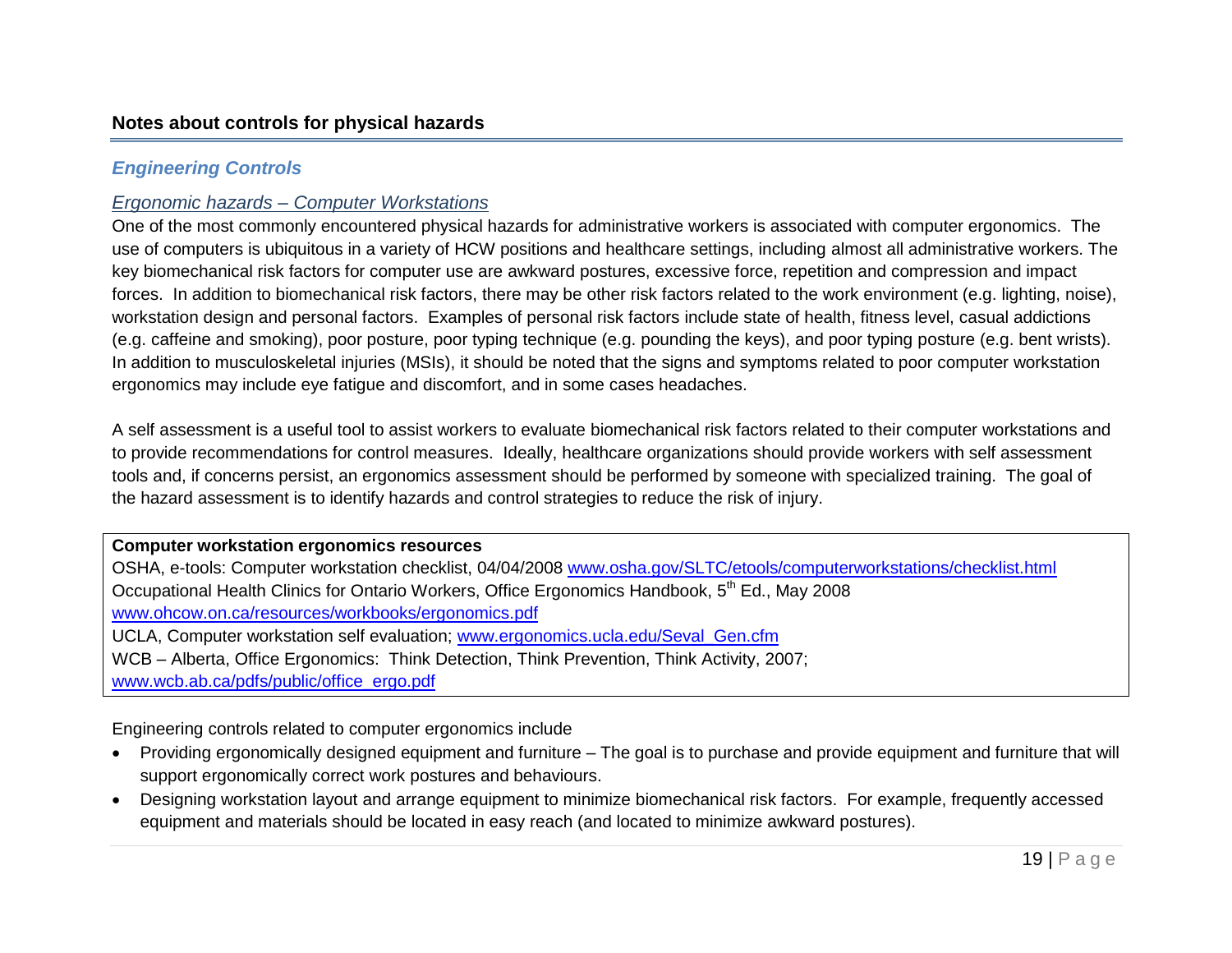## *Trips, Slips and falls*

In order to prevent slips, trips and falls, adequate lighting should be available. Cords and other tripping hazards should not be in the path of traffic. Non-slip flooring should be provided. The following are common engineering controls used to reduce the risk of slips, trips and falls:

- Design administrative areas and equipment layout to minimize cords and to accommodate equipment without creating tripping hazards.
- Keep hallways clear of obstructions.
- Use cord covers over electrical cords, as necessary.
- Utilize non-slippery surfaces on the whole steps or at least on the leading edges.
- Perform regular maintenance to keep stairs in good repair. Ensure nothing is sticking out of surfaces on the stairs, handrails or banisters (e.g. nails or splinters).
- Maintain lighting levels.
- Use angular lighting and colour contrast to improve depth perception.

# *Cuts*

The most effective controls to reduce cuts are engineering controls. Common engineering controls include

- Safety cutters as bag and box openers
- Proper storage and disposal of sharps

# *Electrical Hazards*

Insulation protects workers from contact with electricity. All equipment, wiring and cords must be maintained and used in a manner that keeps electrical insulation intact. Electric appliances and equipment are protected from overloading by means of electric overloading devices such as fuses or circuit breakers. Although these devices will stop the flow of current when too much current flows through them, they are intended to protect equipment but not workers. All overloading devices must be of sufficient ratings. Replacing fuses or circuit breakers with overloading devices that trip at a higher current than specified is a dangerous practice as is replacing overloading devices with a conductor. Ground fault circuit interrupters (GFCIs) are safety devices that will interrupt the flow of current by monitoring the flow of current to and from the device. GFCIs are important engineering controls that should be used in wet environments and to power tools and equipment outdoors.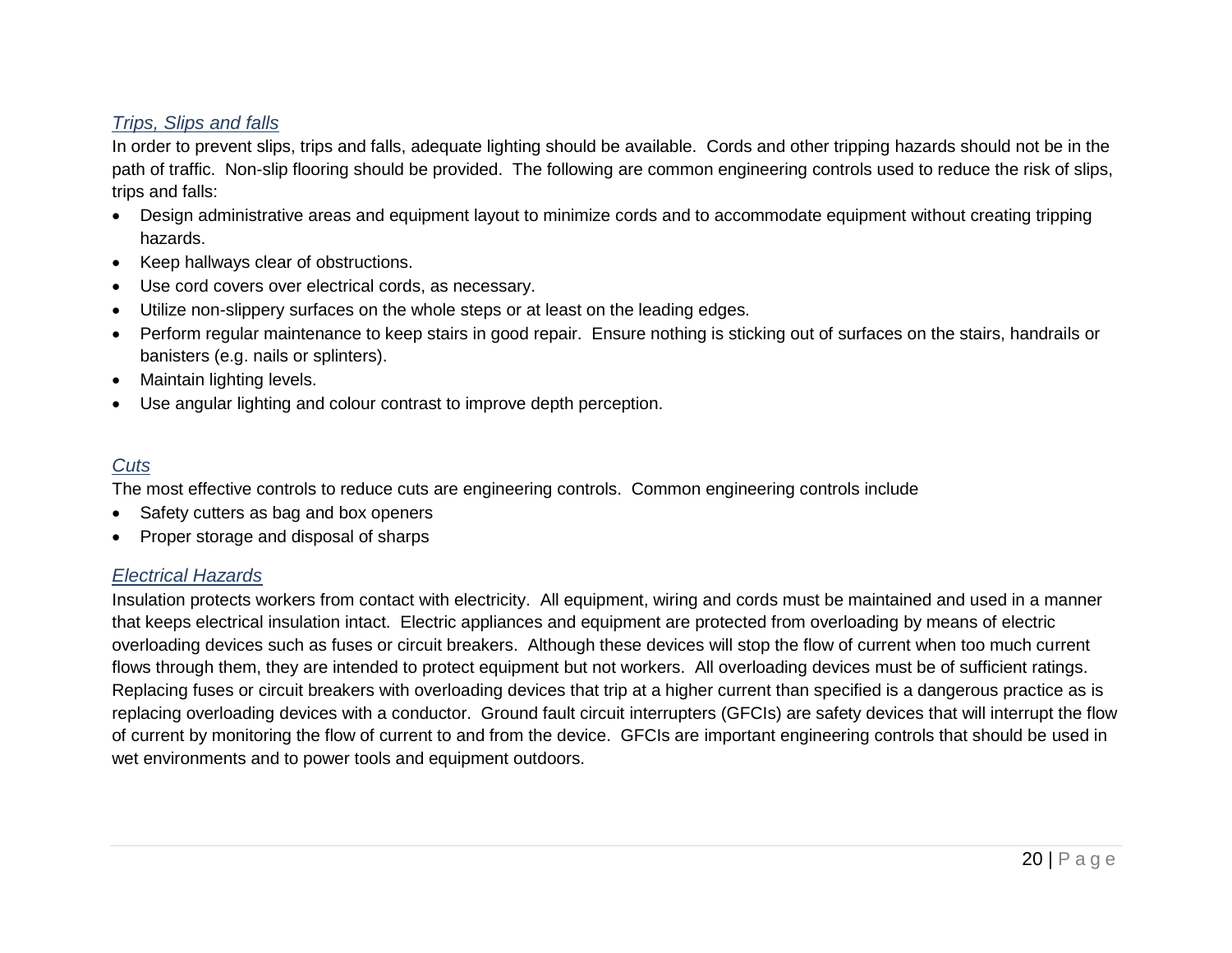# *Administrative Controls*

#### *Ergonomic hazards*

Controls that focus on how work is performed and organized are administrative controls. Administrative controls include policies, procedures, work practices, rules, training, and work scheduling, including:

- Establish ergonomic purchasing standards for tools and equipment, including computer workstations.
- Conduct user trials to test new equipment and tools with input from workers.
- Provide training programs to educate workers regarding biomechanical risk factors, signs and symptoms and safe work practices (including proper lifting methods and proper use of lifting devices).
- Provide self assessment tools to identify and control biomechanical hazards.
- Optimize work shift scheduling to minimize extended work hours and overtime.
- Design break schedules to reduce biomechanical hazards.
- Encourage monitoring and early reporting of the signs and symptoms of MSIs.

# *Trips, Slips and Falls*

Administrative controls to prevent slips, trips and falls include:

- Education of workers and enforcement of the use of proper footwear
- Timely clean-up of any spills
- Elimination of extension cords that may pose tripping hazards
- Keeping walkways free of clutter

# *Cuts*

Administrative controls widely used to reduce the potential for cuts include

- Worker education
- Safe work procedures
- Restricted access to work areas
- Safe disposal of all sharps, including broken glass

# *Electrical Hazards*

A major component of an electrical safety program is worker training. Extension cords are used in many applications for temporarily supplying power. Considerations to follow when using extension cords include:

• Protect cords from damage.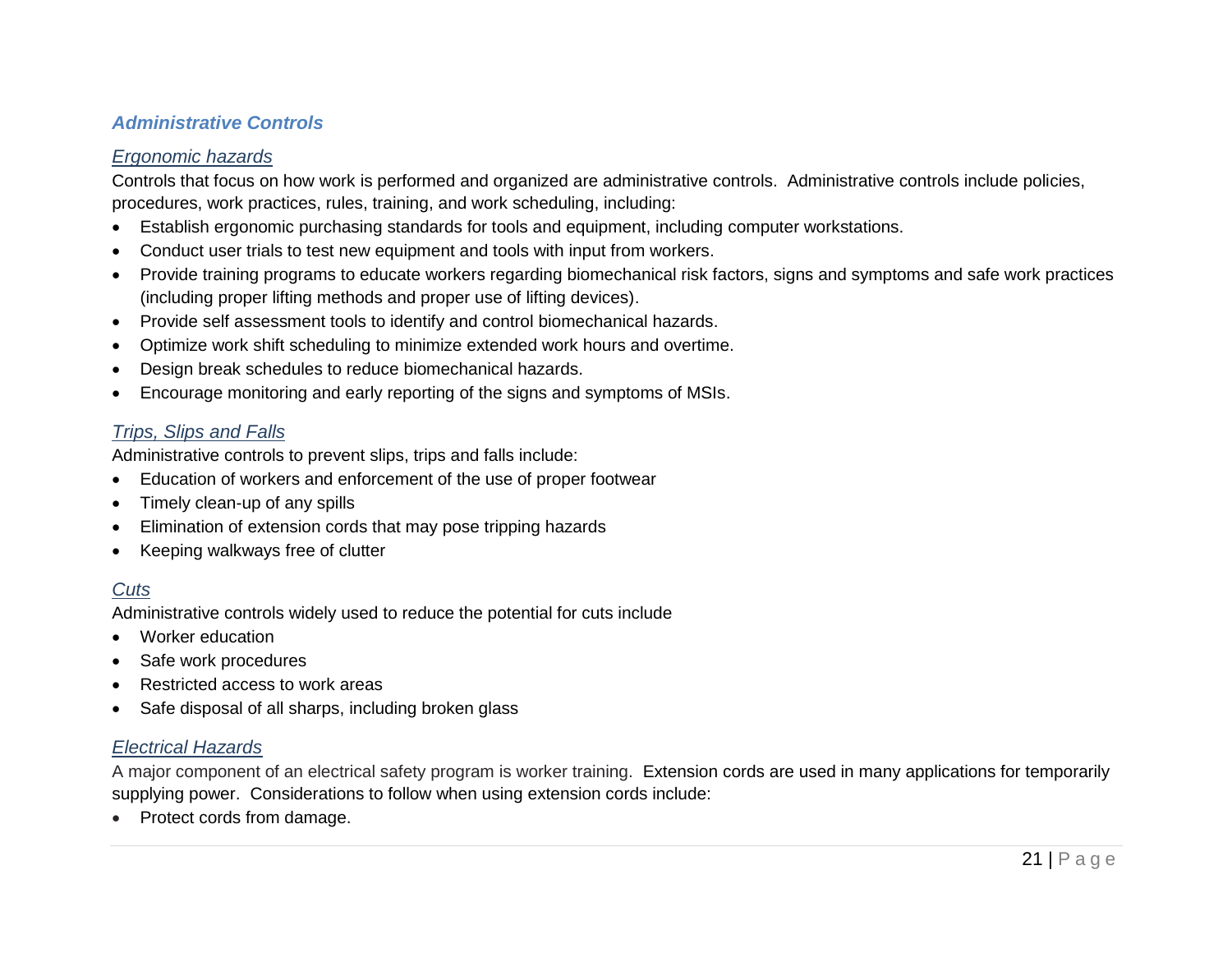- Never keep an extension cord plugged in when it is not in use.
- Do not use a damaged extension cord.
- Extension cords and most appliances have polarized plugs (one blade wider than the other). These plugs are designed to prevent electric shock by properly aligning circuit conductors. Never file or cut the plug blades or grounding pin of an extension cord.
- Do not plug one extension cord into another. Use a single cord of sufficient length.

Hazard assessments should guide the development of work procedures to assess and control electrical hazards.

# *Personal Protective Equipment Controls*

#### *Ergonomic hazards*

The most important personal protective equipment to control ergonomic hazards is appropriate footwear with gripping soles and good support.

#### *Trips, Slips and falls*

The use of appropriate footwear by administrative workers is essential to prevent trips, slips and falls. Workers should be required to wear flat or low-heeled shoes with non-slip soles that offer good support.

# *Cuts*

Eye protection is important if there is any possibility that fragments of glass or other sharps may enter the eyes, and footwear must protect the wearer from accidental exposure to sharps. Gloves are usually required as PPE to protect workers from cuts.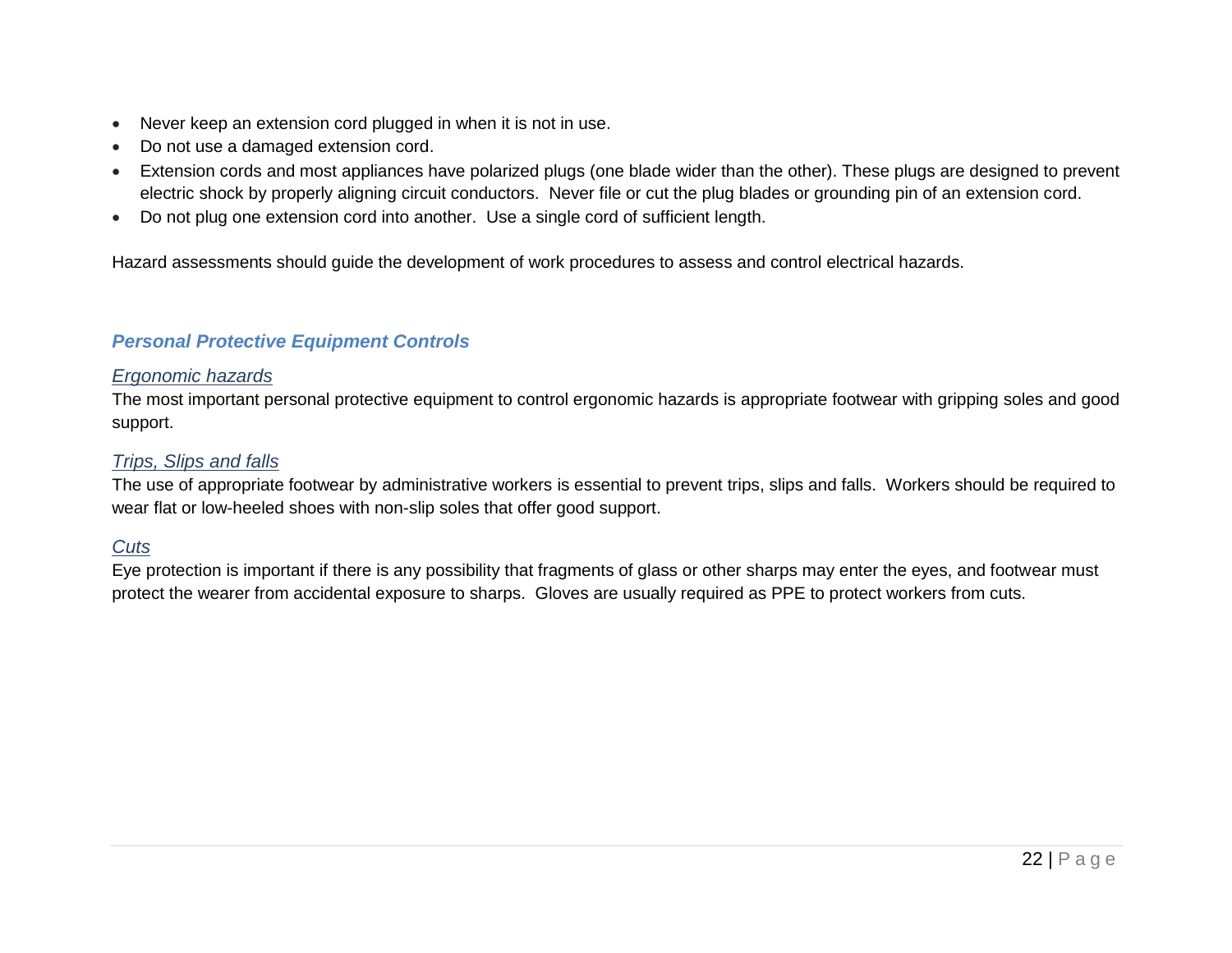# **Psychological Hazards and Controls**

Each administrative area should systematically conduct hazard assessments for tasks performed by administrative personnel and identify if and where the potential exists for psychological hazards. In this section, examples are provided of psychological hazards that may be encountered by any healthcare worker, and possible control measures will be suggested. This information will be useful for inclusion into hazard assessments. Please note, this is not designed to be an exhaustive treatment of the subject, but is rather an overview summarizing the some of the reported psychological hazards in healthcare settings.

#### **Note:**

The following chart provides basic information about control strategies for commonly occurring psychological hazards. The selection of controls should be based on a risk assessment of the tasks and environment. Worker tolerance to stressors varies considerably. Most controls listed here relate to organizational controls, with some mention of personal controls that may be useful in controlling risk. Worker education and good communication processes are critical administrative controls. All legislation related to the assessment of hazards, selection and use of controls should be followed.

| <b>Potential Psychological Hazards</b><br>or Effects of Workplace Stressors | <b>Summary of Major Control Strategies</b>              |                                                                                                                                                                                                                                                                                                                         |                                                                             |
|-----------------------------------------------------------------------------|---------------------------------------------------------|-------------------------------------------------------------------------------------------------------------------------------------------------------------------------------------------------------------------------------------------------------------------------------------------------------------------------|-----------------------------------------------------------------------------|
|                                                                             | <b>Engineering</b>                                      | Administrative                                                                                                                                                                                                                                                                                                          | <b>Personal</b>                                                             |
| Abuse by clients or members of<br>the public                                | Alarm systems and panic<br>buttons. Video surveillance. | Management policies and procedures<br>related to no tolerance of violence or<br>abuse. Worker education in violence<br>awareness, avoidance and de-<br>escalation procedures. Liaison and<br>response protocols with local police.<br>Working alone policies. Reporting<br>procedures for incidents and near<br>misses. | Ability to request support.<br>Use of counselling services.                 |
| Abuse by co-workers                                                         | Alarm systems and panic<br>buttons. Video surveillance. | Management policies and procedures<br>related to no tolerance of violence or<br>abuse. Worker education in violence<br>awareness, avoidance and de-<br>escalation procedures. Working alone                                                                                                                             | Assertiveness training. Use<br>of mediation and/or<br>counselling services. |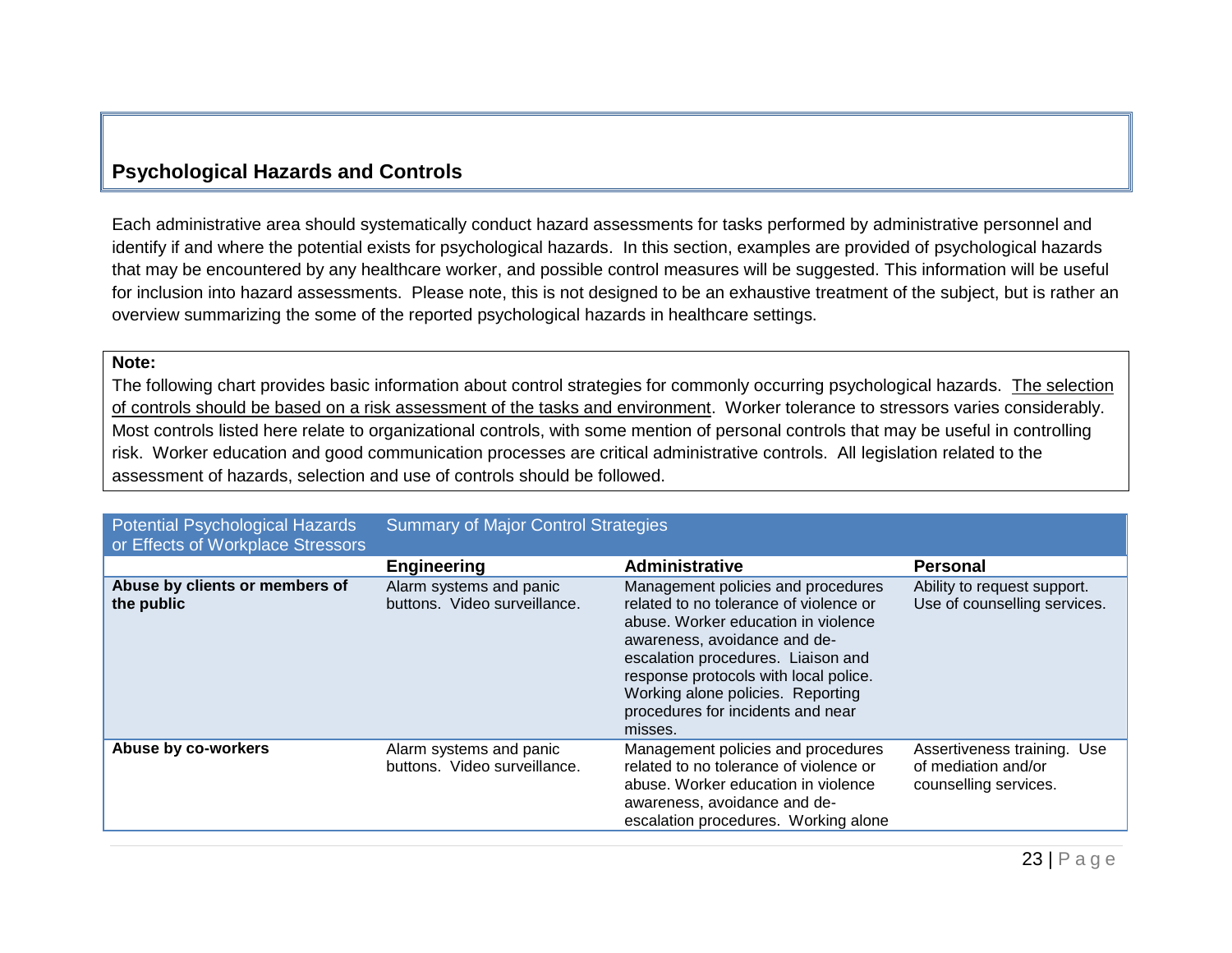|                                                                                                           |                                                                                                                     | policies. Reporting and investigation<br>procedures for incidents and near<br>misses.                                                                                                                                                                                                                                                                                                                                                                                                                                                                                         |                                                                                                                                                                                                                                                                            |
|-----------------------------------------------------------------------------------------------------------|---------------------------------------------------------------------------------------------------------------------|-------------------------------------------------------------------------------------------------------------------------------------------------------------------------------------------------------------------------------------------------------------------------------------------------------------------------------------------------------------------------------------------------------------------------------------------------------------------------------------------------------------------------------------------------------------------------------|----------------------------------------------------------------------------------------------------------------------------------------------------------------------------------------------------------------------------------------------------------------------------|
| Hazards related to working alone<br><b>Threat of violence</b><br><b>Medical emergencies when</b><br>alone | Communication devices.<br>Vehicle design considerations.<br>Panic alarms. Bright lighting.<br>Surveillance cameras. | Scheduling to avoid having workers<br>work alone. Worker training. Working<br>alone policies.                                                                                                                                                                                                                                                                                                                                                                                                                                                                                 |                                                                                                                                                                                                                                                                            |
| <b>Stress related to critical incidents</b>                                                               |                                                                                                                     | Training to increase awareness of<br>signs and symptoms of critical incident<br>stress. Critical incident stress team to<br>respond to incidents. Communication<br>and call procedures to mobilize team.<br>Defusings and debriefings as<br>appropriate.                                                                                                                                                                                                                                                                                                                      | Development of support<br>systems to assist in dealing<br>with stress. Use of<br>counselling services.                                                                                                                                                                     |
| "Technostress" related to the<br>introduction of new technology                                           | Design of instruments or<br>equipment with user-friendly<br>features.                                               | Selection procedures to ensure user-<br>friendly technology choices. Provision<br>of sufficient training for workers.<br>Worker participation in selection and<br>implementation of new technology.<br>Provision of problem solving resources<br>and support workers. Back-up plans in<br>the event of failures. Change<br>management strategy for introduction<br>of new technology. Realistic<br>expectations regarding use of<br>communication technology. Limit use of<br>technological monitoring of worker<br>productivity. Setting and<br>communication of priorities. | Self-education concerning<br>new technologies. Time<br>management strategies.<br>Open communication about<br>stress related to change.<br>Healthy lifestyles. Setting<br>realistic goals. Limiting the<br>need to multi-task.<br>Technology "time outs". E -<br>vacations. |
| Substance abuse as a response to<br>excessive workplace stressors                                         |                                                                                                                     | Worker involvement in substance<br>abuse policy and procedures<br>development. Worker education about<br>substance abuse. Training workers<br>and supervisors to recognize the signs<br>of substance abuse. Procedures to<br>limit individual access to narcotics<br>Provision of counselling services and<br>return to work plans.                                                                                                                                                                                                                                           | Increase awareness of<br>substance abuse signs and<br>symptoms. Communication<br>with counsellors. Report to<br>family physician. Participate<br>in treatment programs and<br>return to work programs.                                                                     |
| Depression, anxiety, sleep                                                                                |                                                                                                                     | Worker education about the signs and                                                                                                                                                                                                                                                                                                                                                                                                                                                                                                                                          | Programs to maintain or build                                                                                                                                                                                                                                              |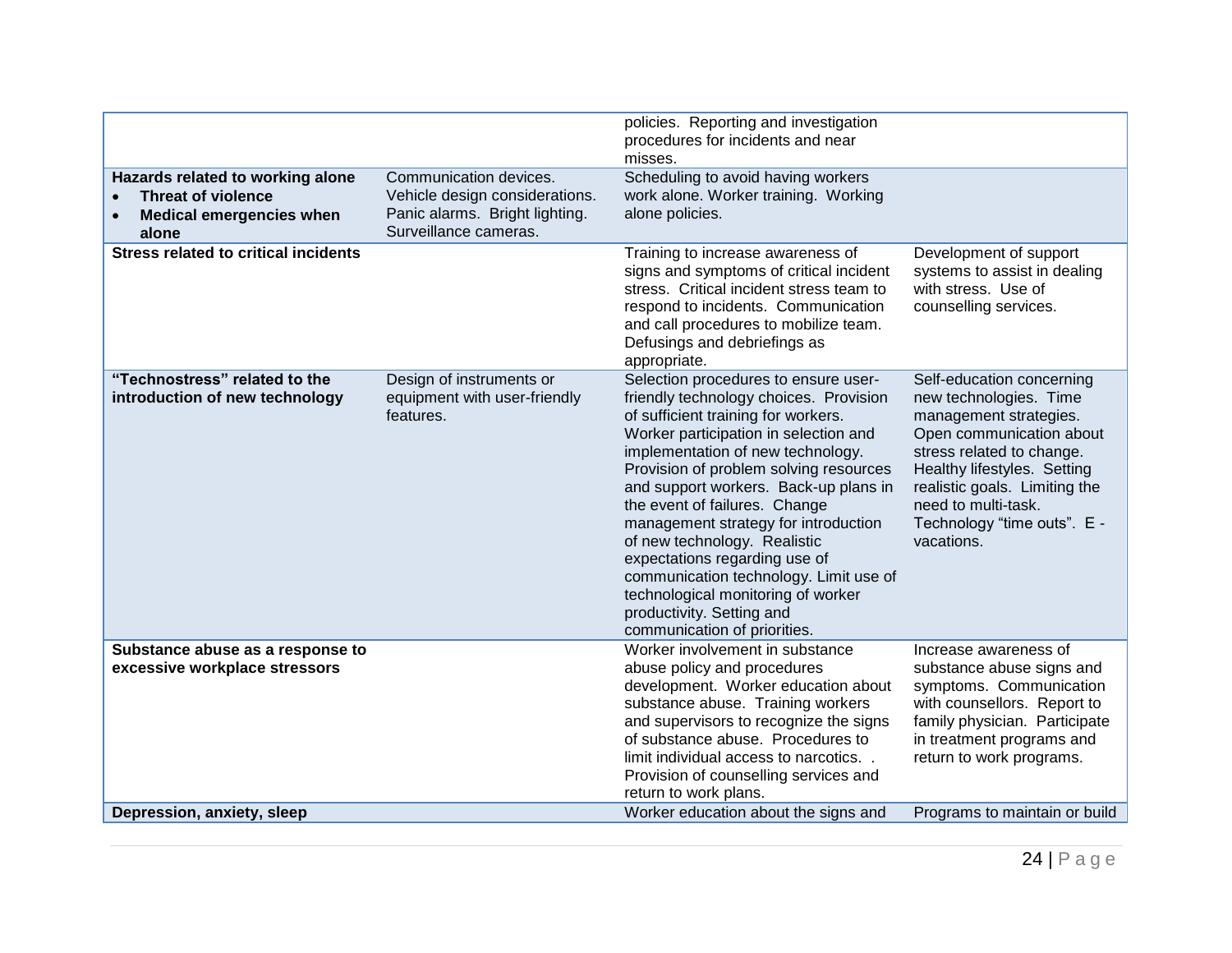| disorders, other mental illness as<br>a response to excessive<br>workplace stressors |                                                                                                                                                                                                                                                                                                | symptoms of depression, anxiety, sleep<br>disorders, other mental illness.<br>Elimination of workplace risk factors for<br>depression, anxiety, sleep disorders,<br>other mental illness. Provision of<br>support services and programs.<br>Benefit plans provision. Effective<br>return to work programs.                                                                                                                                                                                                                                                                                                                                                                                                | resilience or coping skills.<br>Development of support<br>system. Communication with<br>family physician.                                                                                                                                                                                                                                                                                                                                                       |
|--------------------------------------------------------------------------------------|------------------------------------------------------------------------------------------------------------------------------------------------------------------------------------------------------------------------------------------------------------------------------------------------|-----------------------------------------------------------------------------------------------------------------------------------------------------------------------------------------------------------------------------------------------------------------------------------------------------------------------------------------------------------------------------------------------------------------------------------------------------------------------------------------------------------------------------------------------------------------------------------------------------------------------------------------------------------------------------------------------------------|-----------------------------------------------------------------------------------------------------------------------------------------------------------------------------------------------------------------------------------------------------------------------------------------------------------------------------------------------------------------------------------------------------------------------------------------------------------------|
| Hazards related to impacts of<br>aging on workers                                    | Mechanical devices and power<br>equipment for lifting / moving.<br>Storing objects at appropriate<br>heights, packing in smaller<br>quantities or containers.<br>Supportive, adjustable seating<br>and workstations. Cell phones<br>and pagers that incorporate<br>vibration. Proper lighting. | Management policies and procedures<br>that ensure no age discrimination.<br>Proactive policies to accommodate<br>aging workers. Training opportunities<br>for aging workers. Education for all<br>workers on intergenerational<br>communication. Aging workers as<br>trainers/mentors. Flexible work<br>arrangement. Job redesign to<br>accommodate aging workers.                                                                                                                                                                                                                                                                                                                                        | Healthy lifestyle. Use of client<br>and material handling<br>equipment. Adequate sleep.<br>Awareness of potential side<br>effects of medication.                                                                                                                                                                                                                                                                                                                |
| Hazards related to shiftwork,<br>excessive workload and hours of<br>work             | Appropriate lighting levels.<br>Lighting levels that are<br>adjustable by workers.<br>Appropriate thermal<br>environment.                                                                                                                                                                      | Management policies and procedures<br>to address working hours and shift<br>design. Worker involved in design of<br>shift schedule. Limit hours of work and<br>overtime. Shifts designed so workers<br>get enough rest between shifts. Split<br>shifts are avoided, if possible. Train<br>workers and management in fatigue<br>and shift work issues. Work shift<br>schedules designed to minimize fatigue<br>(e.g. maximum number of consecutive<br>night shifts, forward rotation, etc.).<br>Quality breaks are in place. Policies to<br>encourage the reporting of concerns<br>associated with fatigue. Thorough<br>investigation of incidents and near<br>misses with fatigue as a possible<br>cause. | Appropriate sleep schedule<br>and sleep environment.<br>Strategies in place to<br>promote sleep. Diet adjusted<br>to accommodate shift<br>schedule. Healthy lifestyle.<br>Physical exercise. Safe plan<br>for commute to work. Plan for<br>family and friends. Use of<br>stimulants and sedatives are<br>minimized.<br>Alertness strategies are<br>utilized (e.g. bright lighting<br>levels, regular short breaks,<br>communication with co-<br>workers, etc.). |
| <b>Stress related to work-life conflict</b>                                          |                                                                                                                                                                                                                                                                                                | Management policies and procedures<br>that support work-life balance (e.g.<br>voluntary reduced hours, voluntary<br>part-time work, phased in retirement,                                                                                                                                                                                                                                                                                                                                                                                                                                                                                                                                                 | Time log used to track time.<br>Work-life balance programs<br>are utilized. Work activities<br>are isolated from home time.                                                                                                                                                                                                                                                                                                                                     |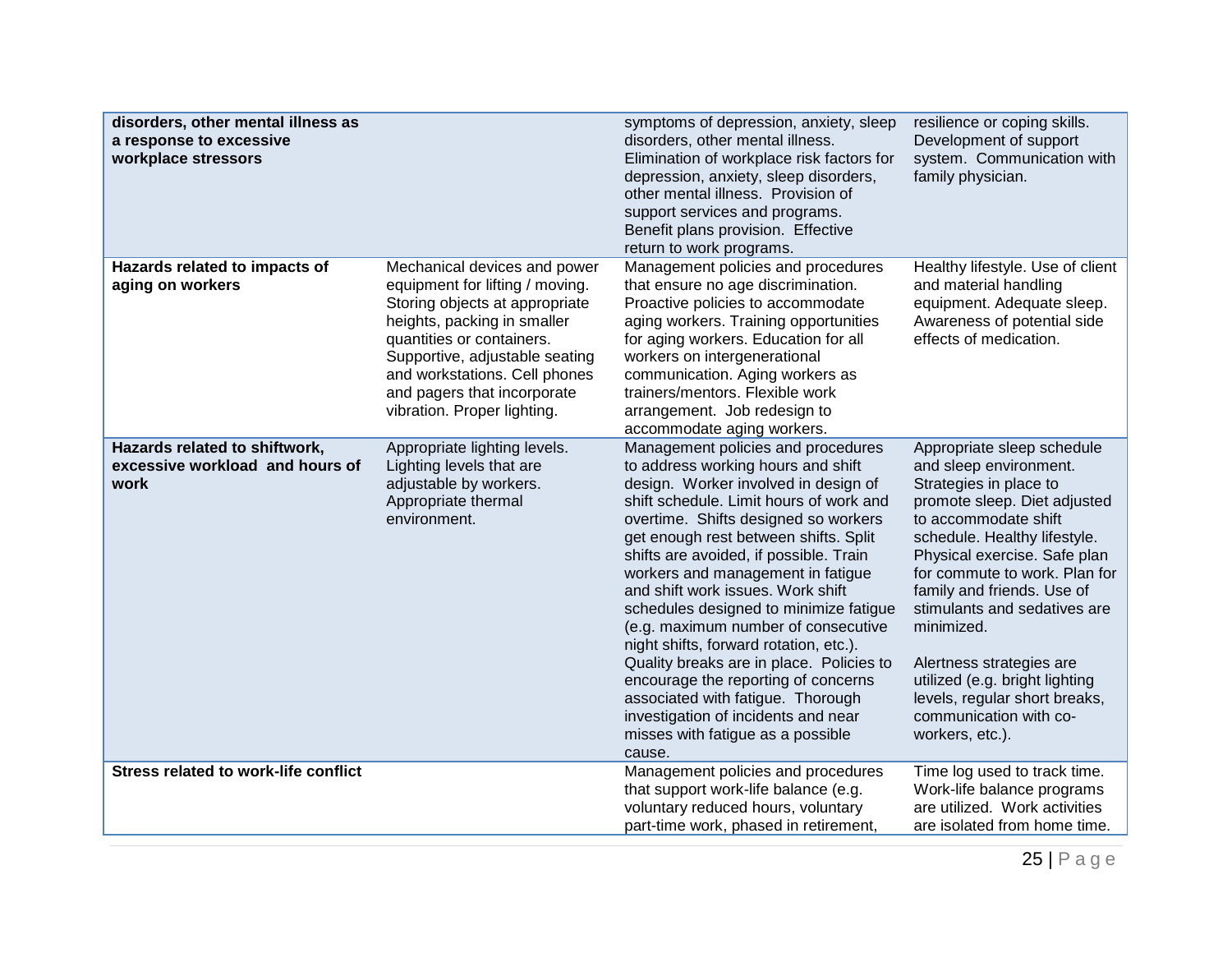|                                                                                            |                                                                                                                                                                                                                                                                                                                                                                                                                                                                                                         | telecommuting, job sharing, paid and<br>unpaid leaves, dependent care<br>initiatives, etc.). Work designed to<br>address workload and work demands<br>issues. Reliance on paid and unpaid<br>overtime is reduced. Supportive<br>management culture. Work-life balance<br>policies are communicated to workers.<br>The use and impact of work-life<br>balance policies is measured.                                                                                                                                                 | Time is effectively managed.<br>Days off are protected.<br>Appropriate sleep habits.<br>Social support system is in<br>place. |
|--------------------------------------------------------------------------------------------|---------------------------------------------------------------------------------------------------------------------------------------------------------------------------------------------------------------------------------------------------------------------------------------------------------------------------------------------------------------------------------------------------------------------------------------------------------------------------------------------------------|------------------------------------------------------------------------------------------------------------------------------------------------------------------------------------------------------------------------------------------------------------------------------------------------------------------------------------------------------------------------------------------------------------------------------------------------------------------------------------------------------------------------------------|-------------------------------------------------------------------------------------------------------------------------------|
| <b>Exposure to nuisance or irritating</b><br>noise levels that may induce<br><b>stress</b> | Any engineering controls<br>required to abate noise to<br>allowable levels, if over PEL.<br>Sound absorber panels.<br>Personal communication<br>devices rather than overhead<br>pagers. Maintenance and<br>repair of facility equipment,<br>including the ventilation system.<br>Lubrication of equipment with<br>moving parts. Design<br>considerations related to noise<br>reduction in new/renovated<br>facilities. Padded chart holders<br>and pneumatic tube systems.<br>Sound-masking technology. | Lower rings on telephones. Encourage<br>use of soft-soled shoes. Worker<br>education on noise levels created by<br>various activities. Posted reminders to<br>reduce noise. Purchasing decisions<br>that take into account noise levels of<br>equipment. Location of noisy<br>equipment to more isolated areas.<br>Work organization at nursing stations<br>to reduce noise.                                                                                                                                                       |                                                                                                                               |
| Exposure to poor indoor air<br>quality that may induce stress                              | Proper ventilation system<br>design. Ventilation system<br>maintenance activities.<br>Isolation/segregation of work<br>processes that may create<br>contaminants.                                                                                                                                                                                                                                                                                                                                       | Contractor requirements to reduce air<br>contamination. Selection of low-<br>pollutant cleaning chemicals. Cleaning<br>schedules. Infection prevention and<br>controls standards. Rules regarding the<br>use of personal appliances that may<br>impact HVAC operations. Procedures<br>to report and investigate indoor air<br>quality complaints. Worker<br>involvement in indoor air quality<br>investigation. Communication to<br>enable frank and timely discussion of<br>IAQ issues and what is being done to<br>resolve them. |                                                                                                                               |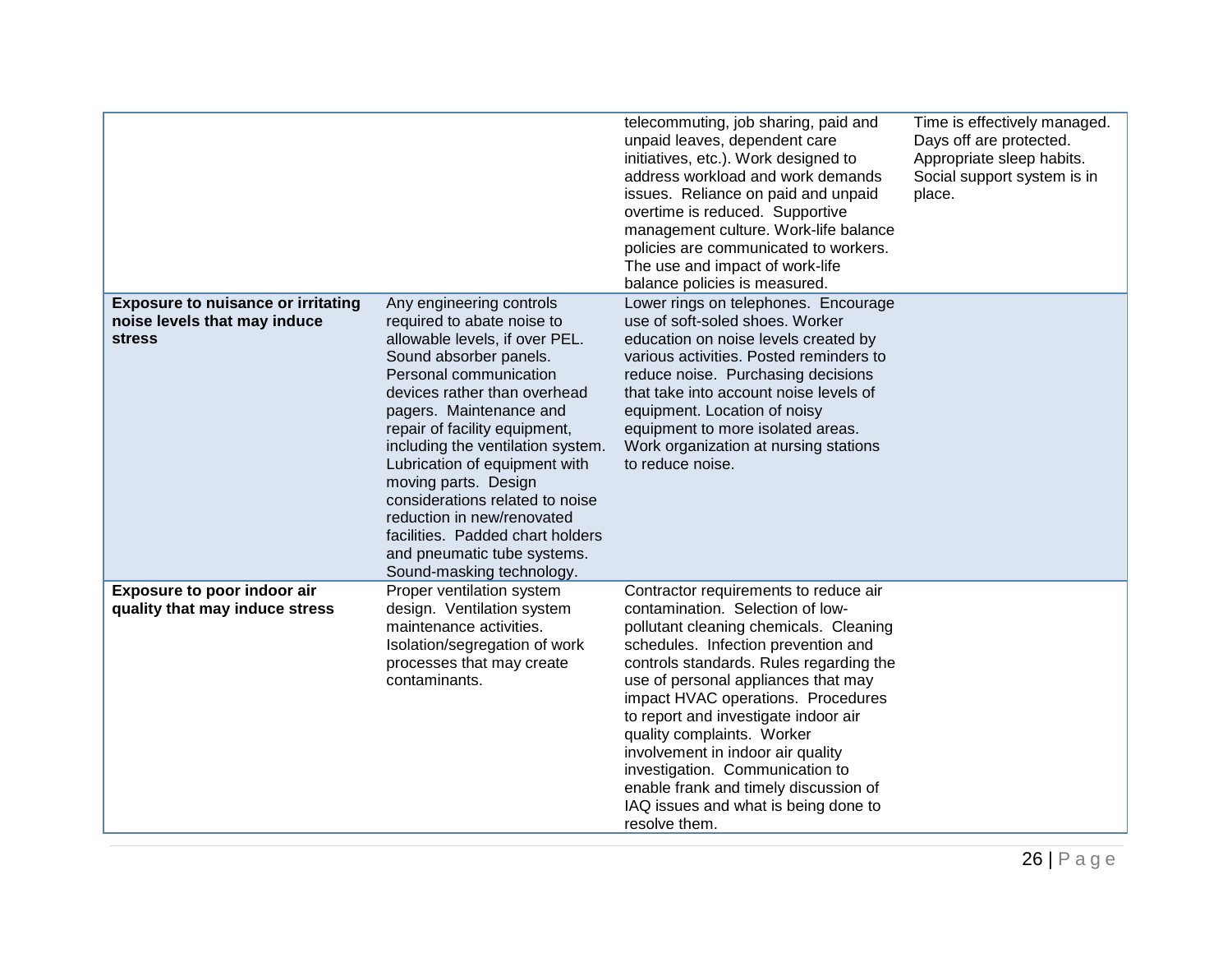# **Notes about controls for psychological hazards**

Potential psychological hazards and controls vary greatly in jobs, locations and organizations and are only briefly discussed here. Personal factors impact how stressors are viewed and addressed. A comprehensive discussion of causes and impacts of psychological stressors on workers and on the organization can be found in Best Practices for the Assessments and Control of Psychological Hazards – Vol. 5. Included in the discussion are the topics of environmental factors such as noise and indoor air quality and their impacts on personal health, as well as outcomes of workplace stress that may impact personal health such as substance abuse, depression, anxiety, sleep disorders and other mental illness, and age-related factors.

#### *Program elements for preventing or controlling violence and abuse towards workers in the workplace*

Because the scope of abuse of workers is broad, with a wide range of potential internal and external perpetrators and a myriad of individual considerations, prevention of abuse of workers is multi-faceted. This list of prevention procedures and control techniques is not all-inclusive, but rather a sample of the complexities that should be considered in a program for administrative personnel:

- $\Box$  Development, communication and enforcement of policies that indicate no tolerance for any form of violence, harassment, or abuse including bullying. Awareness sessions for all workers on abuse and violence in the workplace, reporting procedures and controls.
- Staff identification to reduce unauthorized access to areas this includes a requirement of all workers to wear identification badges. It is suggested that information that is not necessary not be shown on the front to the badge to reduce risk to workers.
- $\Box$  Client guidelines and signage to emphasize that abuse will not be tolerated this may include the preparation and dissemination of client information guidelines, in which client behaviour is discussed, the commitment to no tolerance for abuse against workers and the encouragement of mutual respect are covered.
- □ Working alone guidelines and communications protocols. Working alone guidelines are required by Alberta occupational health and safety legislation (OHS Code, Part 28), and must include a written hazard assessment as well as communication protocols for workers who must work alone.
- □ Alarm systems and emergency communication devices (panic buttons, etc.). Identification of workers or locations that should be provided with alarm systems and panic buttons should occur. Once any alarm systems are installed or provided, all workers should be trained on how to use them and how to respond to alarms.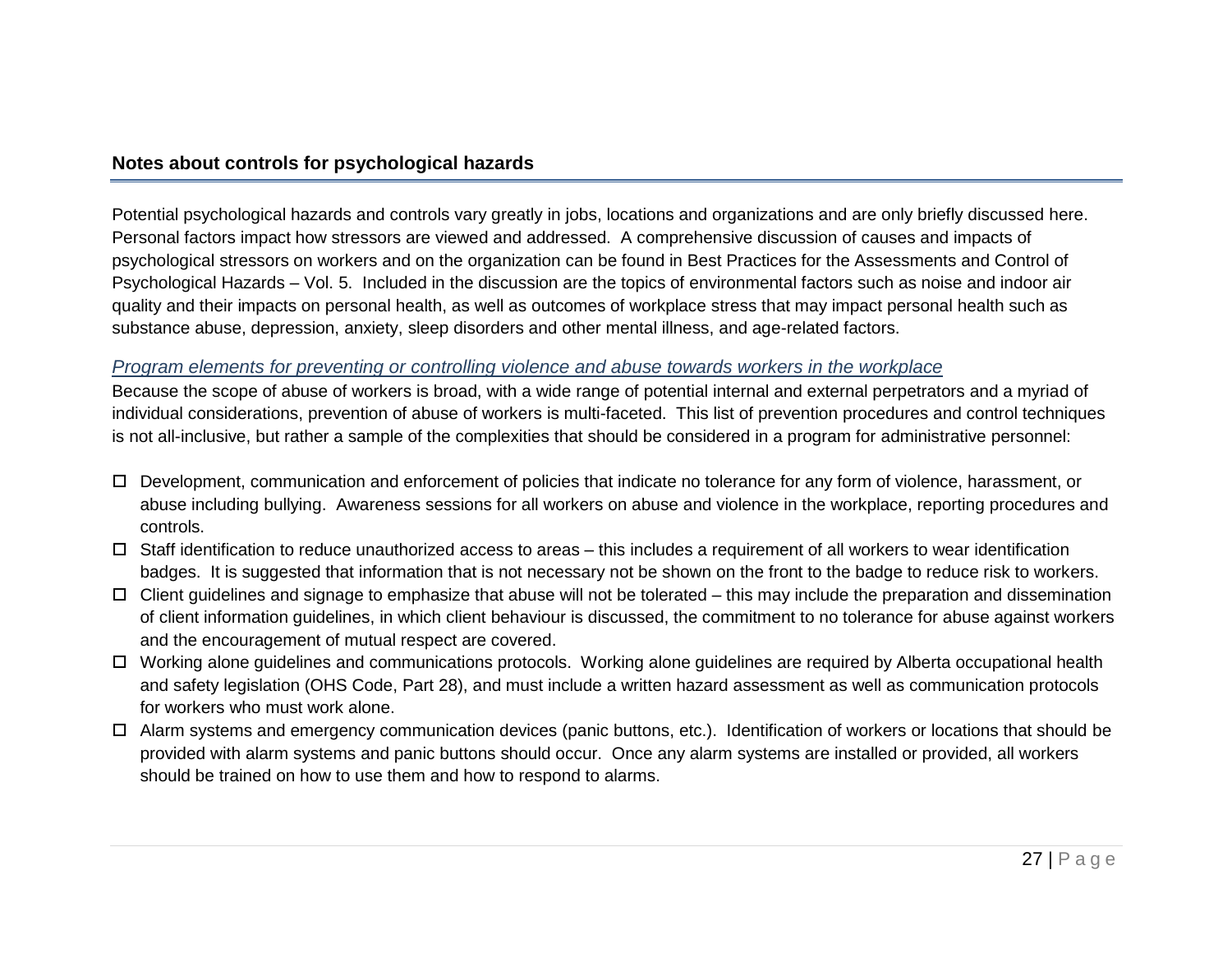- $\Box$  Identification and correction of high risk facility issues (e.g., isolated areas, parking lots, low lighting, no escape routes, etc.). There are many risk factors posed by the design of the facility. The administrative area should identify risk factors and work to reduce the risk in the areas. A checklist would be useful to help identify issues contributing to worker risk.
- $\Box$  Training programs that include non-violent crisis intervention and assault management techniques.

#### *Working alone*

Working alone is addressed in the Alberta OHS Code 2009.

#### **Controls required**

Employers must, for any worker working alone, provide an effective communication system consisting of

- radio communication.
- and land line or cellular telephone communication, or
- some other effective means of electronic communication that includes regular contact by the employer or designate at intervals appropriate to the nature of the hazard associated with the worker's work.

If effective electronic communication is not practicable at the work site, the employer must ensure that

- the employer or designate visits the worker, or
- the worker contacts the employer or designate at intervals appropriate to the nature of the hazard associated with the worker's work.

Alberta OHS Code 2009, Part 28

#### *Work-Life balance, including reduction of excessive workloads*

An employer should strive to develop policies and programs that support work-life balance. The following is a list of general work-life balance policies and programs to consider:

- Flexible time arrangements including alternative work schedules, compressed work week, voluntary reduced hours / part-time work and phased in retirement
- Flexible work locations through the use of technology such as telecommuting and satellite offices
- Flexible job design through job redesign, job sharing
- Wellness programs
- Flexible benefits including paid and unpaid leaves for maternity, parental care giving, educational and sabbatical leaves
- Employer sponsored childcare and eldercare practice and referral services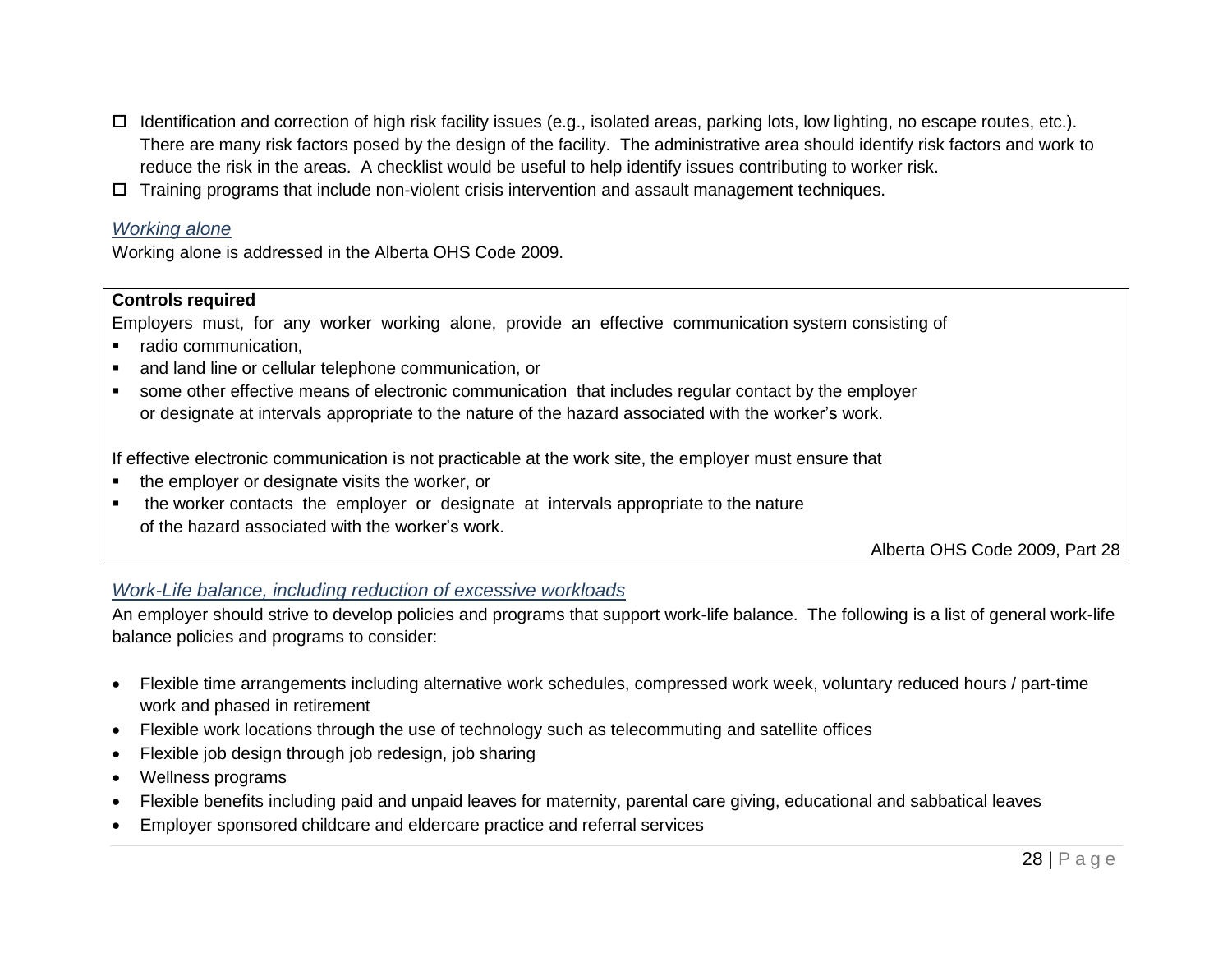A work-life conflict issue recognized in healthcare is often brought on by workload and work demands. Some strategies to reduce the impact of increased workloads and work demands include the following:

- Identify methods to reduce worker workloads. According to research, special attention is required for managers and professionals.
- Track the costs associated with understaffing and overwork (paid and unpaid overtime, increased turnover, employee assistance program use, increased absenteeism).
- Strive to reduce the amount of time workers spend in job-related travel.
- Reduce reliance on paid and unpaid overtime.
- Consider a "time in lieu" system to compensate for overtime.
- Develop norms regarding the use of technology (e.g. cell phones, PDA, laptops, email) outside of work time.
- Allow workers to say "no" to overtime without repercussions.
- Provide a limited number of days of paid leave per year for caregiver responsibilities (childcare and eldercare) and personal problems.
- Measure the use of work-life practices (e.g. job sharing, compressed work week, etc.) and reward sections of the organization with high usage. Investigate sections where usage is low.
- Increase supportive management. Specifically, organizations should increase the extent to which managers are effective at planning the work to be done, make themselves available to answer worker questions, set clear expectations, listen to worker concerns and give recognition for a job well done.

#### *Technostress (stress resulting from the introduction of new technologies)*

The primary controls an organization employs to reduce the potential of technostress are administrative controls. While major engineering control opportunities exist in the design and development of technology to make it easier to use, an employer's choice of technology is an administrative control.

Administrative controls an organization can use to reduce the risk of technostress include:

- Selection of technology that is designed to be easy for the user
- Worker participation in selection, trial and implementation of technology and the provision of feedback as to its use
- Sufficient worker training to ensure that workers feel confident and competent to use the technology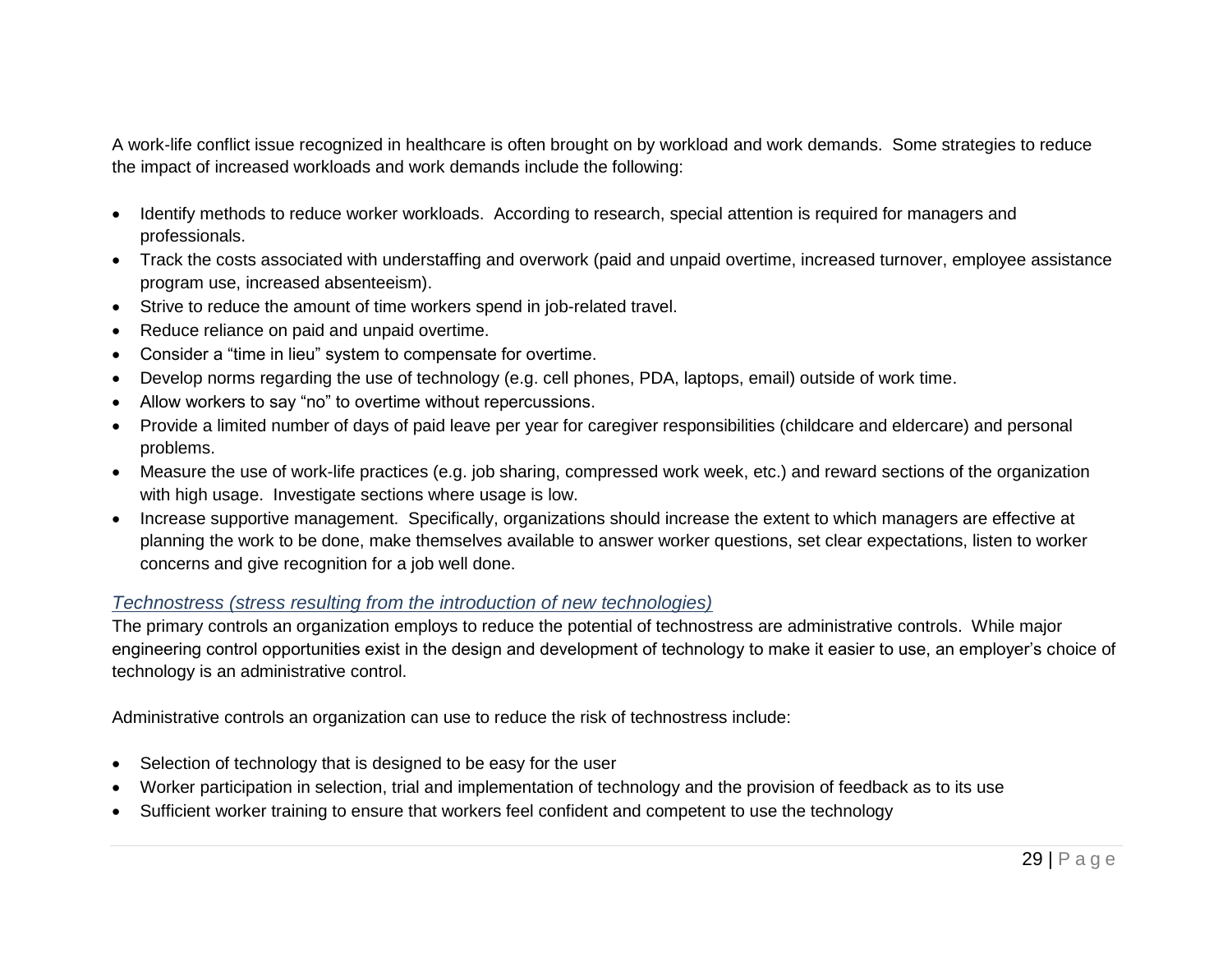- Provision of problem-solving resources and support to workers
- Back-up plans in the event of technology failure
- Influential, credible supporter for the introduction of the new technology (executive support)
- Use of a change management strategy for organization-wide technology change
- Setting of realistic expectations for the use of communication technology
- Reduced use of technological monitoring of worker productivity
- Setting and communicating priorities to relieve stress in multi-tasking
- Updates of hazard assessments each time new technology is introduced.

Personal controls for reducing the risk of technostress include:

- Self-education concerning new technologies
- Open communication about stress related to change
- Time management
- Setting priorities
- Healthy lifestyle including good nutrition, exercise and getting enough sleep
- Setting realistic goals
- Limit the need to multi-task
- Technology "time-outs" (avoiding being "plugged in" continually)
- Relaxation, meditation and taking vacations (especially e-vacations)

# *Shiftwork*

The following guidelines will assist in reducing the psychological impacts of shift work.

# **Good Practice Guideline for Shift Work Schedule Design<sup>2</sup>**

- Plan a workload that is appropriate to the length and timing of the shift.
- Strive to schedule a variety of tasks to be completed during the shift to allow workers some choice about the order they need to be done in.

<sup>&</sup>lt;sup>2</sup> Adapted from Government of the U.K; Health and Safety Executive; Managing shift work HSG256; 2006; [www.hse.gov.uk/pubns/priced/hsg256.pdf](http://www.hse.gov.uk/pubns/priced/hsg256.pdf)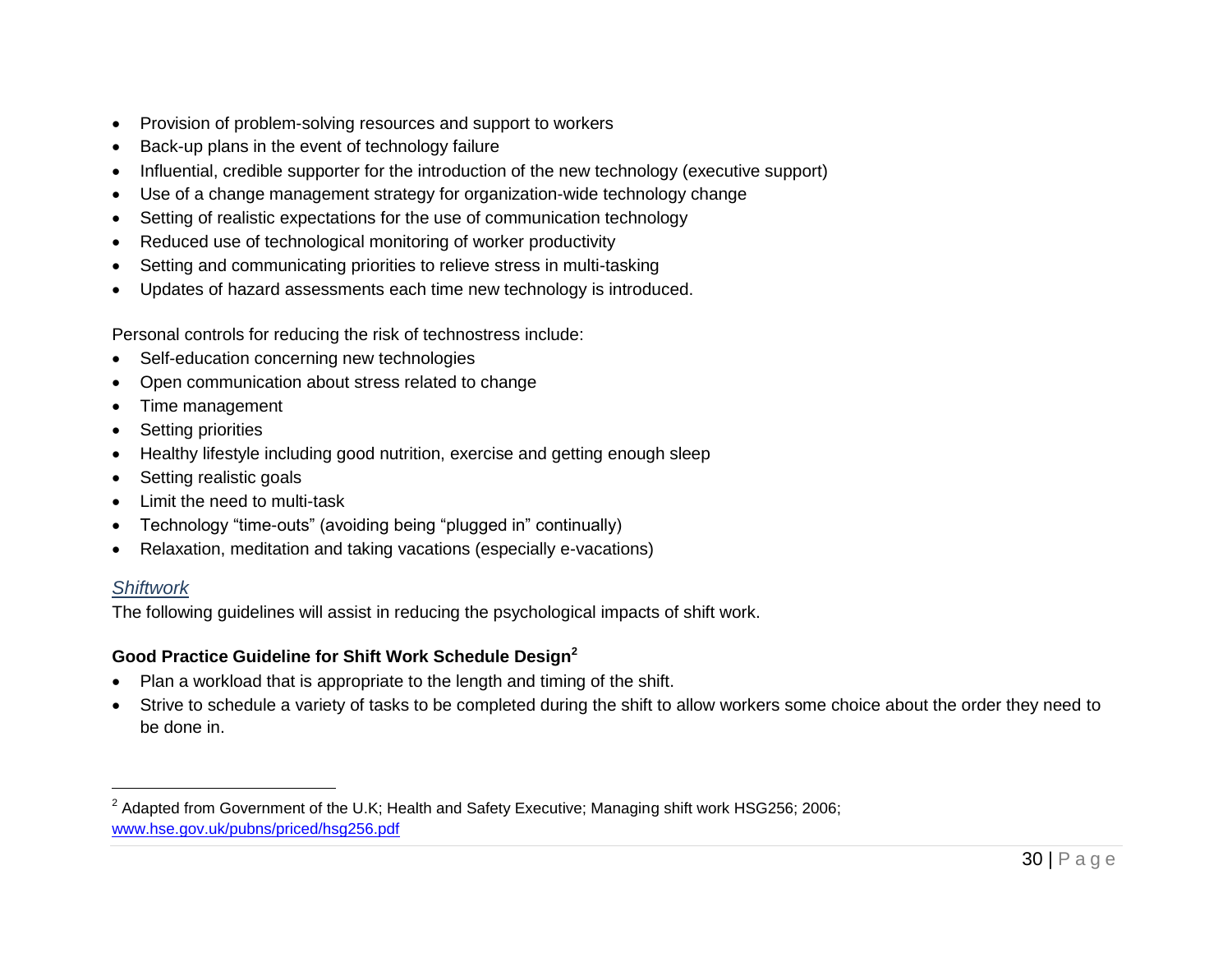- Avoid scheduling demanding, dangerous, safety-critical or monotonous tasks during the night shift, particularly during the early morning hours when alertness is at its lowest.
- Engage workers in the design and planning of shift schedules.
- Avoid scheduling workers on permanent night shifts.
- When possible, offer workers a choice between permanent and rotating shifts.
- Use a forward-rotating schedule for rotating shifts, when possible.
- Avoid early morning shift starts before 7 AM, if possible.
- Arrange shift start/end times to correspond to public transportation or consider providing transport for workers on particular shifts.
- Limit shifts to a maximum of 12 hours (including overtime) and consider the needs of vulnerable workers.
- Limit night shift to 8 hours for work that is demanding, dangerous, safety critical or monotonous.
- Avoid split shifts unless absolutely necessary.
- Encourage and promote the benefit of regular breaks away from the workstation.
- Where possible, allow workers some discretion over the timing of breaks but discourage workers from saving up break time for the end of the workday.
- In general, limit consecutive working days to a maximum of 5-7 days.
- For long work shifts (>8 hours), for night shifts and for shifts with early morning starts, consider limiting consecutive shifts to 2-3 days.
- Design shift schedules to ensure adequate rest time between successive shifts.
- When switching from day to night shifts (or vice versa), allow workers a minimum of 2 nights' full sleep.
- Build regular free weekends into the shift schedule.

For a more detailed discussion of controls to prevent or reduce psychological hazards, please consult Best Practices for the Assessments and Control of Psychological Hazards – Vol. 5.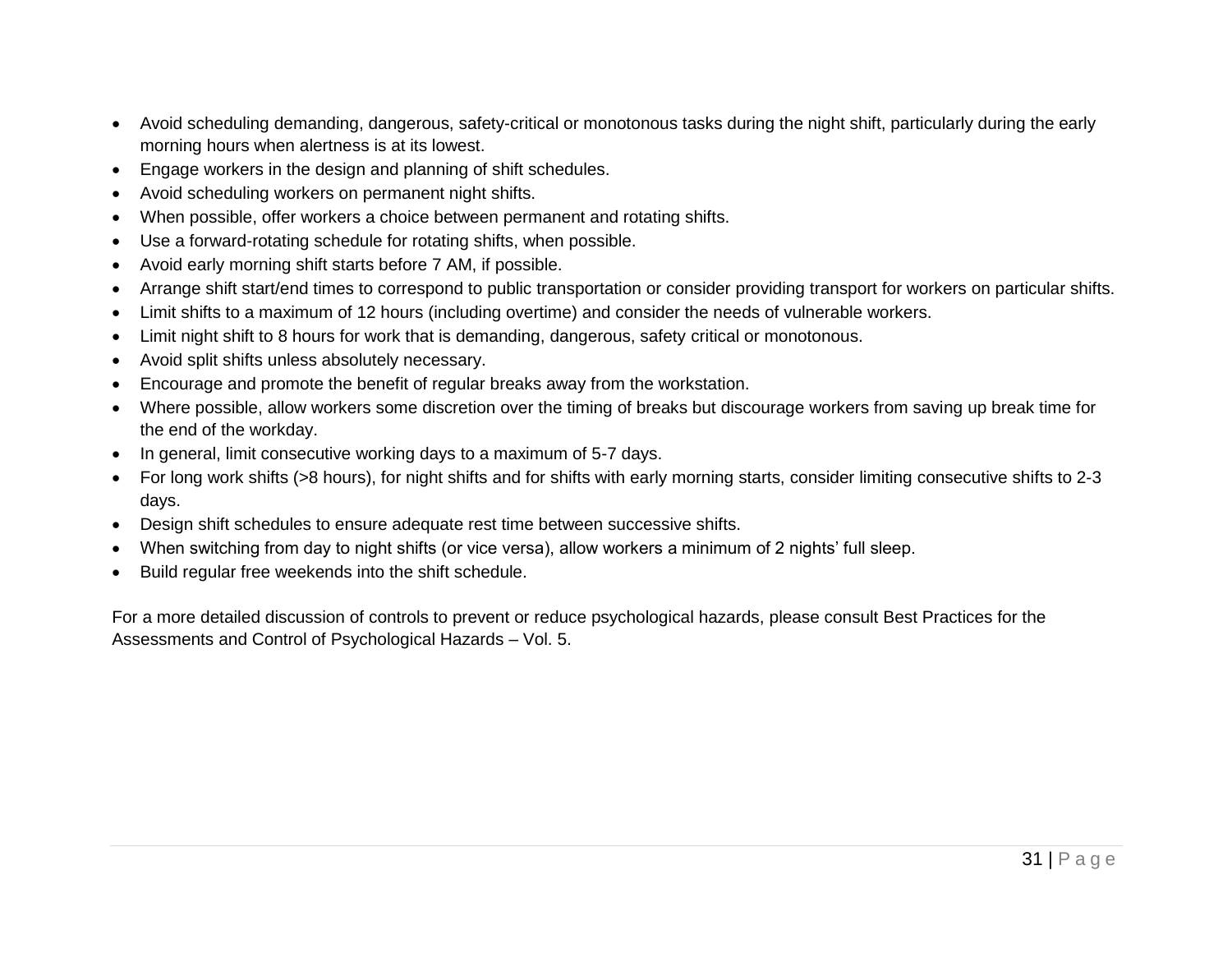# **APPENDIX 1 - Additional Resources**

The following are useful references and links to relevant resource materials. For complete reference lists, please consult the Best Practice documents developed by Alberta Employment and Immigration available at <http://www.employment.alberta.ca/SFW/6311.html>

Alberta Government legislation related to chemicals in the workplace may be accessed through the Government website at <http://employment.alberta.ca/SFW/307.html>

Alberta OHS Code 2009, Part 18 – Personal Protective Equipment

Alberta Workplace Health and Safety *Preventing Violence and Harassment at the Workplace*, Bulletin VAH001, 2006, retrieved from <http://www.employment.alberta.ca/documents/WHS/WHS-PUB-VAH001.pdf>

*Alert Preventing Needlestick Injuries in Healthcare Settings*; 2000-108, NIOSH; November, 1999. [http://www.cdc.gov/niosh/2000-](http://www.cdc.gov/niosh/2000-108.html) [108.html](http://www.cdc.gov/niosh/2000-108.html)

Barling,J. And Rogers, A.G., "Behind closed doors: in-home workers' experience of sexual harassment and workplace violence*", J Occup Health Psychology*, 2001, *Vol. 6*, No. 3.

BC Centre for Disease Control – A Guide for the Selection and Use of Disinfectants [http://www.mtpinnacle.com/pdfs/disinfectant](http://www.mtpinnacle.com/pdfs/disinfectant-selection-guidelines.pdf)[selection-guidelines.pdf](http://www.mtpinnacle.com/pdfs/disinfectant-selection-guidelines.pdf)

Bilsker, D., Gilbert,M., Myette, T.L., and Stewart-Patterson, C. *Depression & Work Function: Bridging the gap between mental health care & the workplace;* Retrieved from [www.comh.ca/publications/resources/dwf/Work\\_Depression.pdf](http://www.comh.ca/publications/resources/dwf/Work_Depression.pdf)

Cal/OSHA *Guidelines for Workplace Security*. March 1995. Retrieved from [www.dir.ca.gov/dosh/dosh\\_publications/worksecurity.html](http://www.dir.ca.gov/dosh/dosh_publications/worksecurity.html)

Canadian Centre for Occupational Health and Safety (CCOHS), *OHS Answers: Fatigue* July 2007; Retrieved from [www.ccohs.ca/oshanswers/psychosocial/fatigue.html](http://www.ccohs.ca/oshanswers/psychosocial/fatigue.html)

Canadian Centre for Occupational Health and Safety (CCOHS), *OSH Answers: Substance Abuse in the Workplace*, Retrieved from [www.ccohs.ca/oshanswers/psychosocial/substance.html](http://www.ccohs.ca/oshanswers/psychosocial/substance.html)

Canadian Centre for Occupational Health and Safety (CCOHS), *OSH Answers – Electrical Safety Basic Information;* updated June 1, 2000; [http://www.ccohs.ca/oshanswers/safety\\_haz/electrical.html](http://www.ccohs.ca/oshanswers/safety_haz/electrical.html)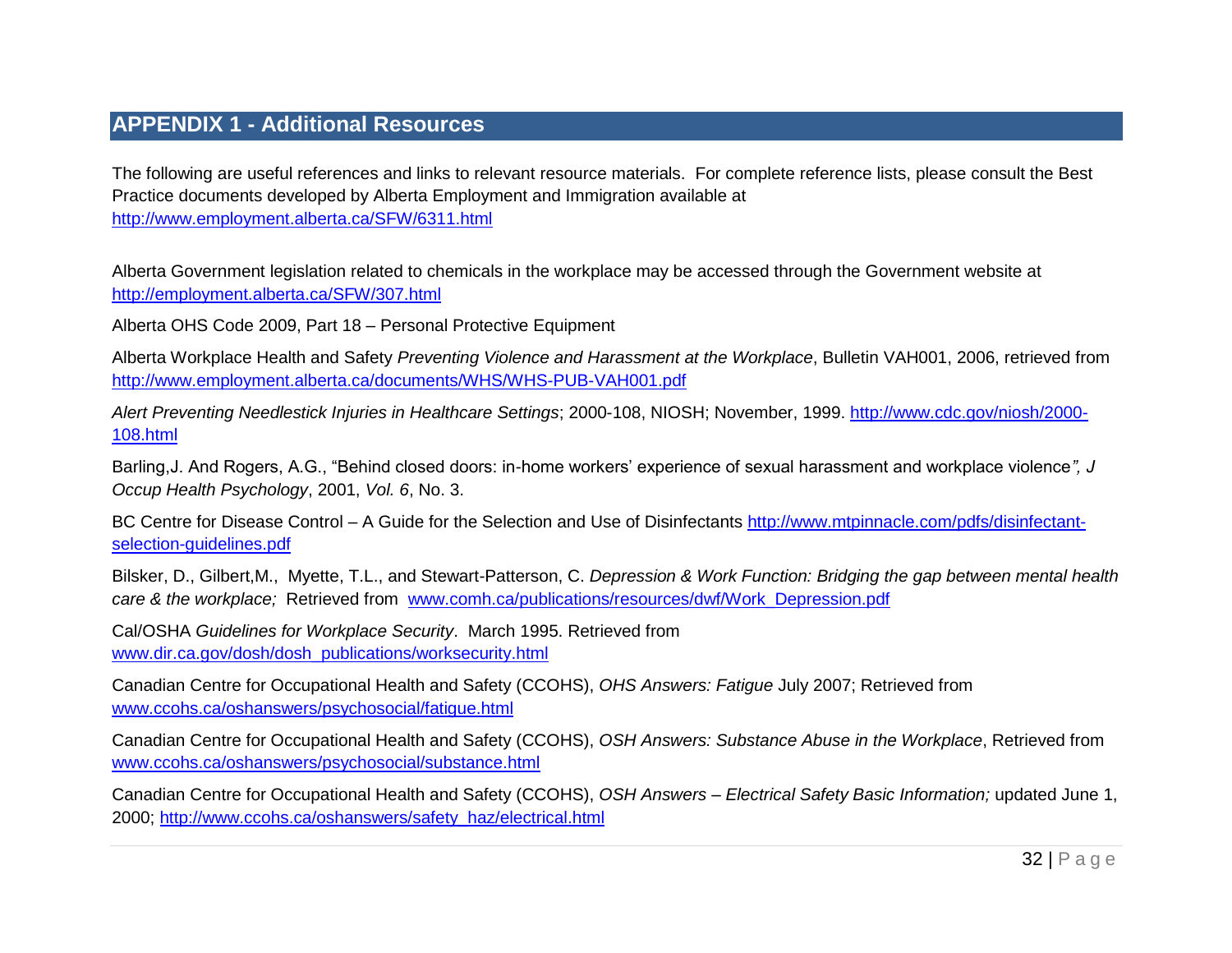Canadian Centre for Occupational Health and Safety (CCOHS), *OSH Answers – OHS Legislation in Canada; Basic Responsibilities*: <http://www.ccohs.ca/oshanswers/legisl/responsi.html>

Canadian Centre for Occupational Health and Safety (CCOHS), *OSH Answers – OHS Legislation in Canada; Due Diligence:* <http://www.ccohs.ca/oshanswers/legisl/diligence.html>

Canadian Centre for Occupational Health and Safety (CCOHS*OSH Answers: Substance Abuse in the Workplace*, Retrieved from [www.ccohs.ca/oshanswers/psychosocial/substance.html](http://www.ccohs.ca/oshanswers/psychosocial/substance.html)

Canadian Employment Safety and Health Guide *Psychological Harassment in the Workplace: How to Draft a Comprehensive Policy* Number 308, May 2006,.

Government of the U.K, Health and Safety Executive; *HSE Information Sheet; Slips and trips in the health services;* 09/03; <http://www.hse.gov.uk/pubns/hsis2.pdf>

Health Canada *Best Advice on Stress Management in the Workplace, Part 1*;, 2001; retrieved from [www.hc-sc.gc.ca/ewh](http://www.hc-sc.gc.ca/ewh-semt/pubs/occup-travail/stress-part-1/index-eng.php)[semt/pubs/occup-travail/stress-part-1/index-eng.php](http://www.hc-sc.gc.ca/ewh-semt/pubs/occup-travail/stress-part-1/index-eng.php)

Health Canada, *Best Advice on Stress Management in the Workplace*, Part 2, 2000 retrieved from [www.mentalhealthpromotion.net/?i=promenpol.en.toolkit.162](http://www.mentalhealthpromotion.net/?i=promenpol.en.toolkit.162)

Loughborough University; *Vehicle Ergonomics: Best Practice Guide*; 2007 The Chartered Society of Physiotherapy; [http://www.lboro.ac.uk/departments/hu/drivingergonomics/downloads/vehicle%20ergonomics%20and%20best%20practice%20guide.](http://www.lboro.ac.uk/departments/hu/drivingergonomics/downloads/vehicle%20ergonomics%20and%20best%20practice%20guide.pdf) [pdf](http://www.lboro.ac.uk/departments/hu/drivingergonomics/downloads/vehicle%20ergonomics%20and%20best%20practice%20guide.pdf)

McPhaul, K. And Lipscomb, J., "Workplace violence in health care: Recognized but not regulated", *Online Journal of Issues in Nursing Vol. 9,* No. 3, Retrieved from

[www.nursingworld.org/MainMenuCategories/ANAMarketplace/ANAPeriodicals/OJIN/TableofContents/Volume92004/No3Sept04/Viol](http://www.nursingworld.org/MainMenuCategories/ANAMarketplace/ANAPeriodicals/OJIN/TableofContents/Volume92004/No3Sept04/ViolenceinHealthCare.aspx) [enceinHealthCare.aspx](http://www.nursingworld.org/MainMenuCategories/ANAMarketplace/ANAPeriodicals/OJIN/TableofContents/Volume92004/No3Sept04/ViolenceinHealthCare.aspx)

Occupational Health Clinics for Ontario Workers, Office Ergonomics Handbook, 5<sup>th</sup> Ed., May 2008 <http://www.ohcow.on.ca/resources/workbooks/ergonomics.pdf>

OSHA, e-tools: *Computer workstation checklist*, 04/04/2008<http://www.osha.gov/SLTC/etools/computerworkstations/checklist.html>

OSHA, *Guidelines for Preventing Workplace Violence for Health Care & Social Service Workers*, 3148-01R 2004; retrieved from [www.osha.gov/Publications/osha3148.pdf](http://www.osha.gov/Publications/osha3148.pdf)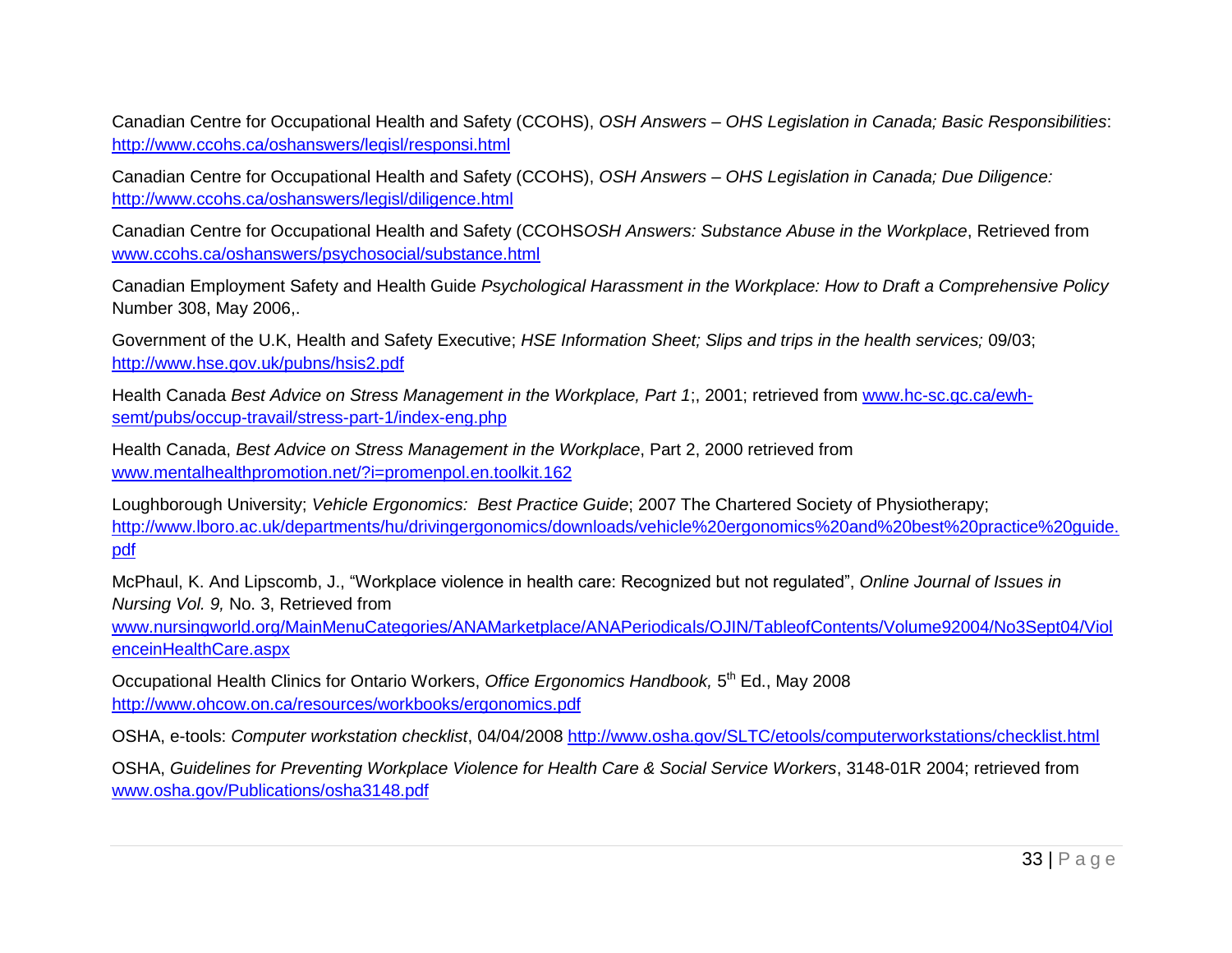The Chartered Society of Physiotherapy; *Taking the Pain out of Driving;* n.d.; [http://www.lboro.ac.uk/departments/hu/drivingergonomics/downloads/takethepainoutofdriving.pdf;](http://www.lboro.ac.uk/departments/hu/drivingergonomics/downloads/takethepainoutofdriving.pdf)

UCLA, *Computer workstation self evaluation; n.d.*; [http://ergonomics.ucla.edu/Seval\\_Gen.cfm](http://ergonomics.ucla.edu/Seval_Gen.cfm)

United States Department of Labor - OSHA; *Steps to Workplace Driving Safety*; January 26, 2009; <http://blog.nationalsafetycompliance.com/2009/01/steps-to-workplace-driving-safety-part.html>

WCB-Alberta; Working Safely Behind the Wheel; 2009; [http://www.wcb.ab.ca/pdfs/public/driving\\_safely.pdf](http://www.wcb.ab.ca/pdfs/public/driving_safely.pdf)

WorkSafe BC *Preventing Violence in Healthcare*, 2005 Retrieved from [http://www.worksafebc.com/publications/health\\_and\\_safety/by\\_topic/assets/pdf/violhealthcare.pdf](http://www.worksafebc.com/publications/health_and_safety/by_topic/assets/pdf/violhealthcare.pdf)

WorkSafeBC; *Home and Community Health Worker Handbook*; 2006; [http://www.worksafebc.com/publications/health\\_and\\_safety/by\\_topic/assets/pdf/community\\_health\\_workers.pdf](http://www.worksafebc.com/publications/health_and_safety/by_topic/assets/pdf/community_health_workers.pdf)

WorkSafeBC; *Understanding the Risks of Musculoskeletal Injury (MSI);* 2008; *[http://www.worksafebc.com/publications/Health\\_and\\_Safety/by\\_topic/assets/pdf/msi\\_workers.pdf](http://www.worksafebc.com/publications/Health_and_Safety/by_topic/assets/pdf/msi_workers.pdf)*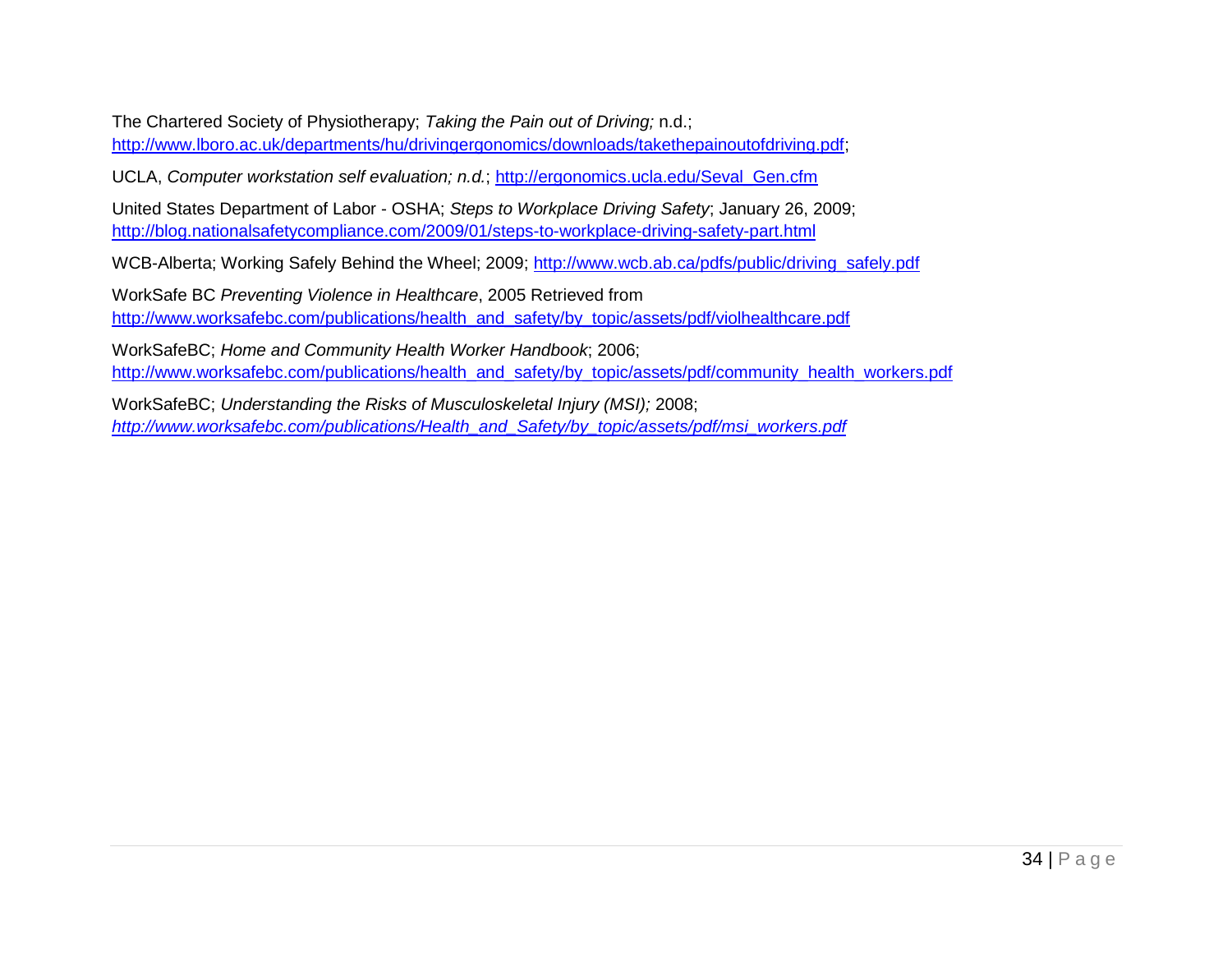# **APPENDIX 2 - Learning Objectives for this Module**

- 1. Understand the need for and the procedure for conducting hazard assessments and risk evaluations.
- 2. Identify significant biological hazards that may impact administrative personnel.
- 3. Identify significant chemical hazards that may impact administrative personnel.
- 4. Identify significant physical hazards that may impact administrative personnel.
- 5. Identify potential psychological hazards that may impact administrative personnel.
- 6. Identify the hierarchy of controls that should be implemented to control hazards in the workplace.
- 7. Identify engineering controls and describe how they work.
- 8. Provide examples of administrative controls.
- 9. Describe the important considerations when selecting personal protective equipment.
- 10. For each type of hazards, identify possible engineering, administrative and personal protective equipment controls.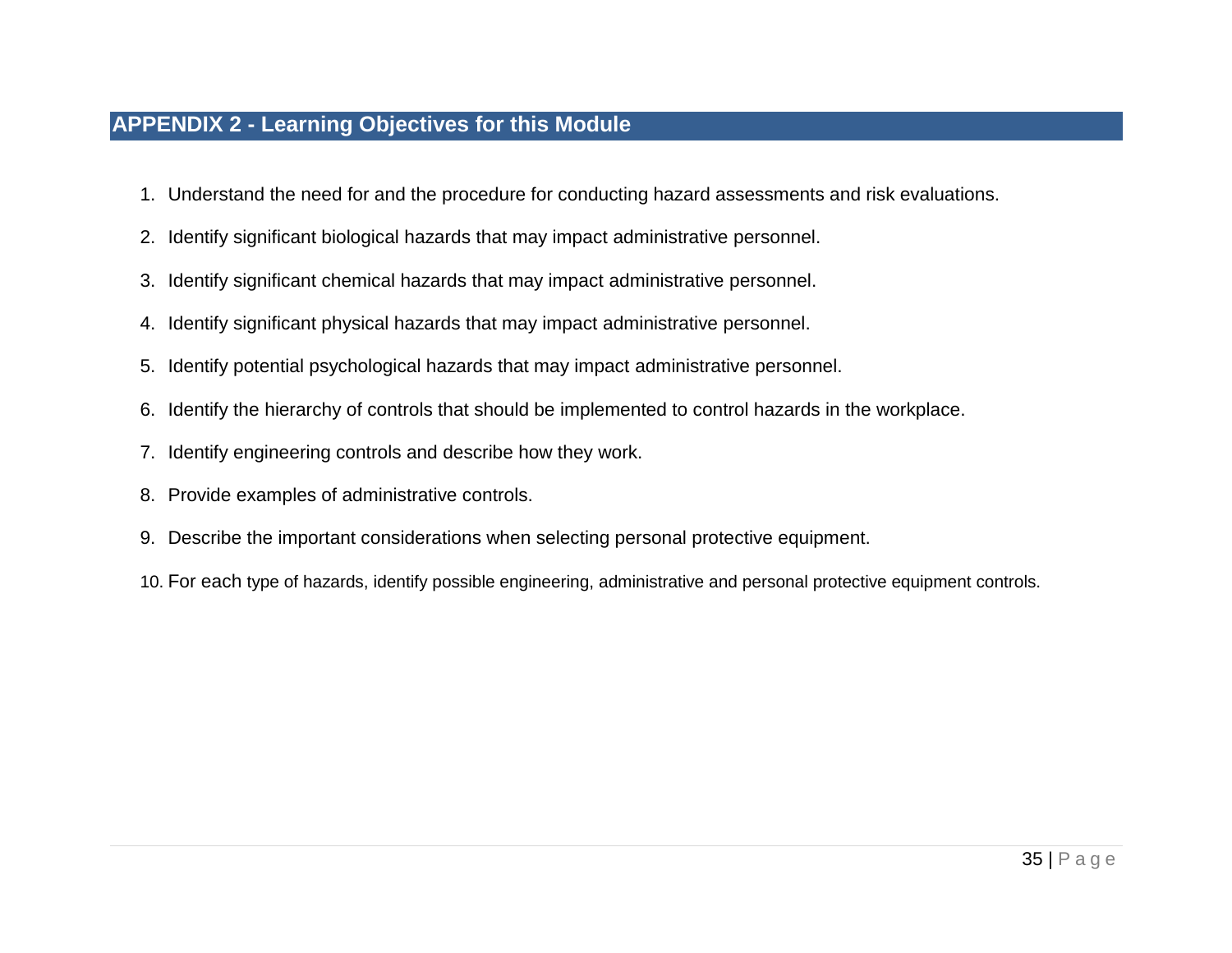# **APPENDIX 3 - Test Your Knowledge**

- 1. In what way can administrative personnel be exposed to biological hazards?
- 2. What is meant by the "hierarchy of controls"?
- 3. Give three examples of engineering controls.
- 4. Give three examples of administrative controls.
- 5. Name two chemical hazards to which administrative workers may be exposed.
- 6. What are the major physical hazards that administrative personnel may be exposed to?
- 7. What controls may be in place to reduce hazards associated with biological hazards?
- 8. Does working alone legislation apply to administrative workers?
- 9. How can the risk of violence be reduced?
- 10.Identify three strategies to deal with workplace stress.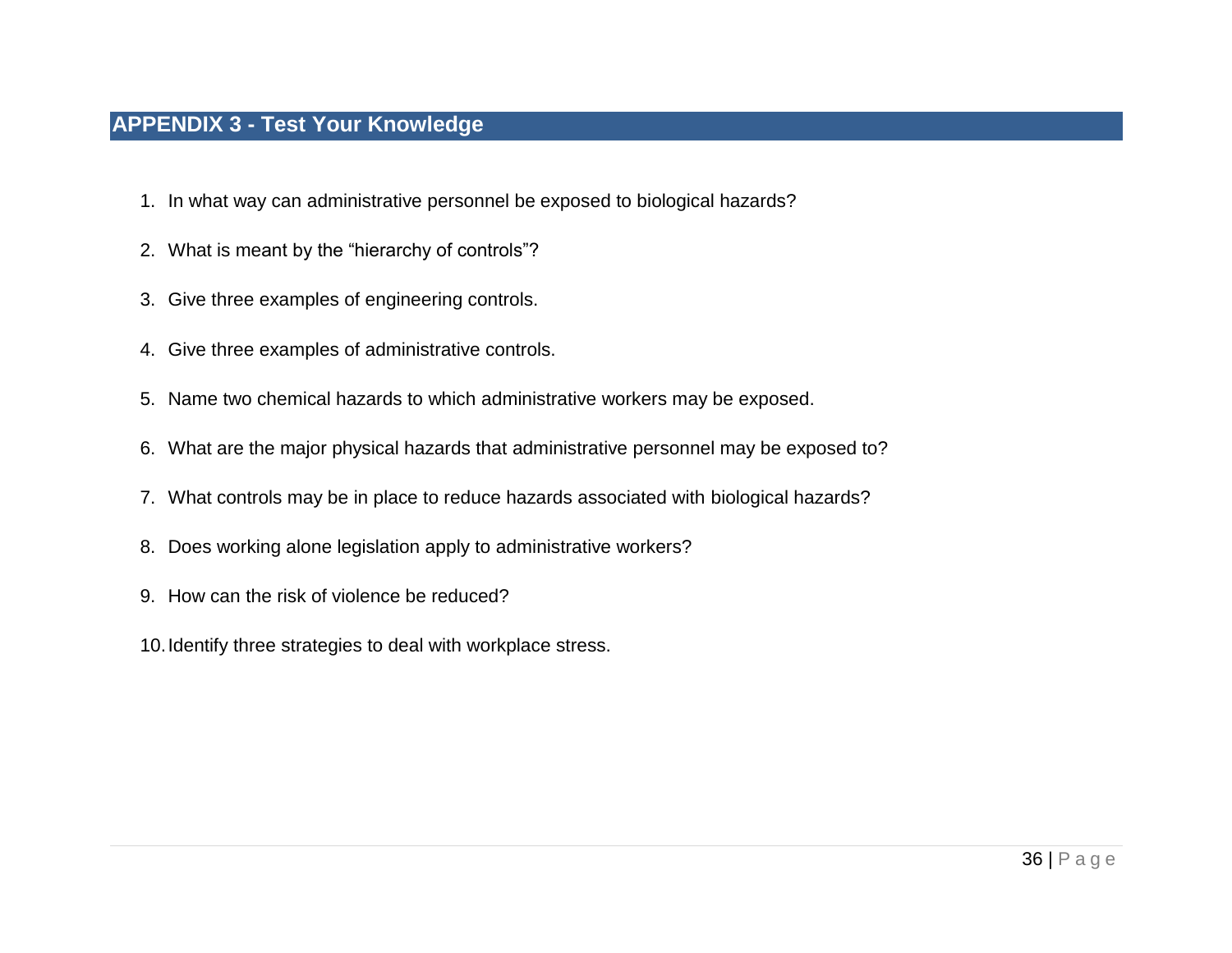#### **Test Your Knowledge - Answers**

- 1. Administrative personnel may be exposed to biological hazards through contact with clients, members of the public or through contaminated products or contaminated ventilation systems.
- 2. The hierarchy of controls refers to a preferred order of controls for implementation. The highest level is engineering controls, because these control the exposure at the source. The next level is administrative controls, which relies on worker compliance. The least effective and lowest level of control is personal protective equipment, because if the equipment fails the worker is likely to be exposed.
- 3. Preventive maintenance of equipment, segregated areas, installation of panic buttons, room design to avoid entrapment, automated procedures, windows in interview rooms, ergonomically designed work stations, machine guarding, etc.
- 4. Training, policies, safe work procedures, restricted access, appropriate staffing, signage, purchasing standards, working alone policies, education, non-violent crisis intervention, etc.
- 5. Cleaning disinfectants, drugs that clients may be on, tobacco smoke, toner or other office supplies, scented products
- 6. Ergonomic, slips, trips, falls, musculoskeletal injuries related to poor ergonomics of work stations or driving, motor vehicle collisions
- 7. Identification of clients who may have infectious respiratory disease and quarantine or provide procedure masks for clients; ensure sharps containers are not overfilled and dispose of them properly; regularly disinfect surfaces and equipment, etc.
- 8. Yes, working alone legislation applies to all workers. Employers must, for any worker working alone, provide an effective communication system consisting of
	- o radio communication,
	- o and land line or cellular telephone communication, or
	- $\circ$  some other effective means of electronic communication that includes regular contact by the employer or designate at intervals appropriate to the nature of the hazard associated with the worker's work.
- 9. Having a violence prevention and management program that includes engineering and administrative controls; establishing and communicating a policy that indicates no tolerance of abusive behaviour; conducting hazard assessments for all administrative worker tasks to identify and control the potential for violence.
- 10. Strategies to deal with workplace stress include organizational efforts to improve work-life balance, awareness and control of specific hazards, avenues of communication for staff, staff participation and involvement in health and safety programs and work organization, providing critical incident stress responses, etc.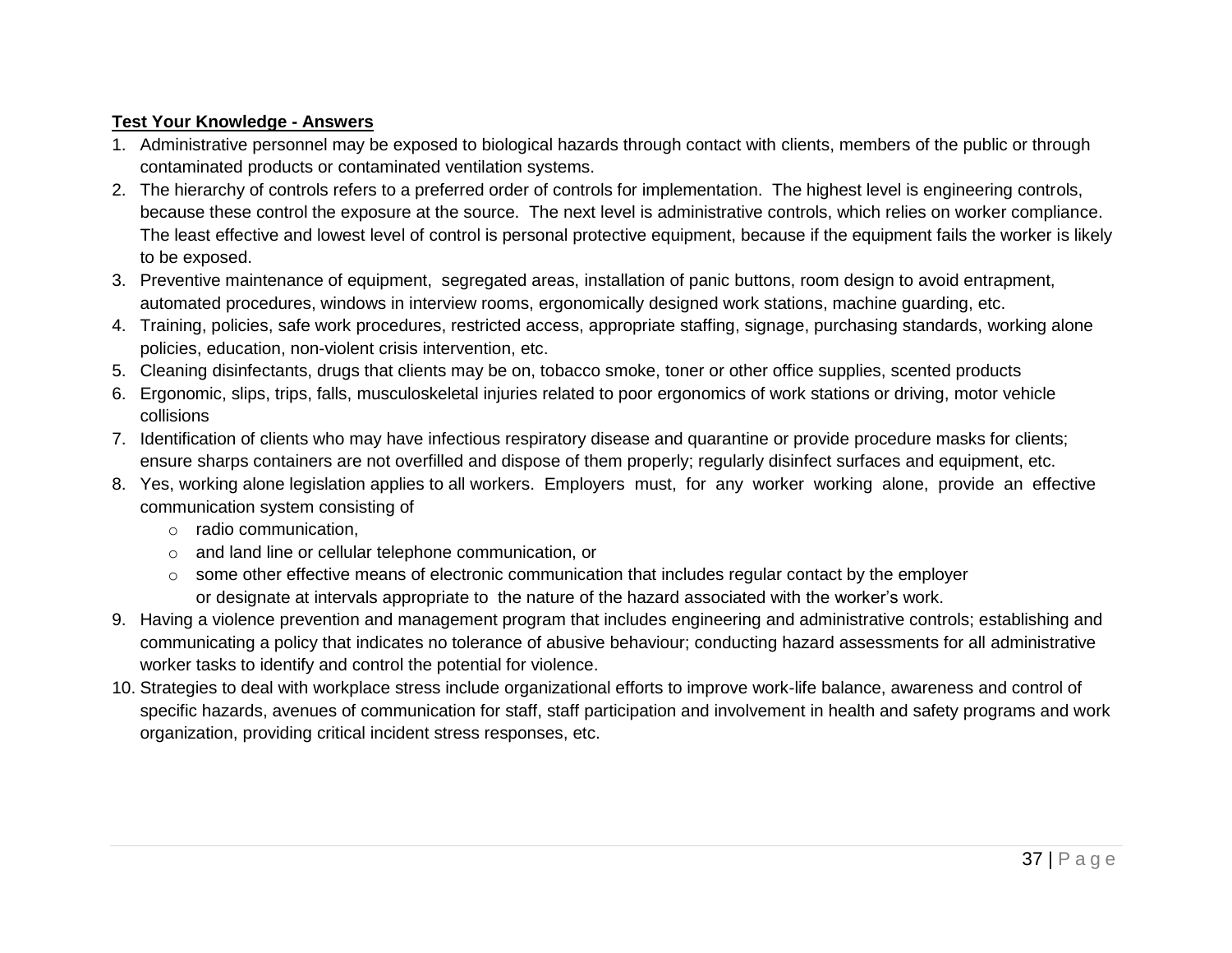# **INDEX**

#### **A**

Abuse 23, 27 Alarm systems 23, 27 co-workers 23 Anxiety 24-5, 27 Awkward postures 19

#### **B**

Biological hazards 2, 5-7, 9-10, 15, 35-7 Body fluids 6-7

## **C**

Chairs 17 Chemical hazards 2-3, 11, 14-15, 35-6 Chemicals 12-13, 15-16, 32 Circuit breakers 20 Clients, infectious 5 Communication 24-7, 37 Communication processes 5, 14, 17, 23 Compressed work 28-9 Computer ergonomics 19 Computer workstations 19, 21 Control strategies 5, 14, 17, 19, 23 Cords 20-1 electrical 18, 20

Counselling services 23-4 Cuts 18, 20-2

#### **D**

De-escalation procedures 23 Decontamination 6-7, 9, 11 Depression 24-5, 27 Design 25-6, 28-9, 31 Disinfectants, chemical 9, 11 Disposal 6, 16, 20

#### **E**

Elimination of scented products 13-14 Environment 5, 12-14, 17, 23 Environmental surfaces, cleaning contaminated 5 Ergonomic 17-18, 21, 37 Ergonomic hazards 17-19, 21-2 Extension cords 21-2 Eye protection 5, 10, 12, 14, 22

#### **F**

Fatigue 25, 32 Footwear 22 Fragrances 11, 13, 16 Furniture 18-19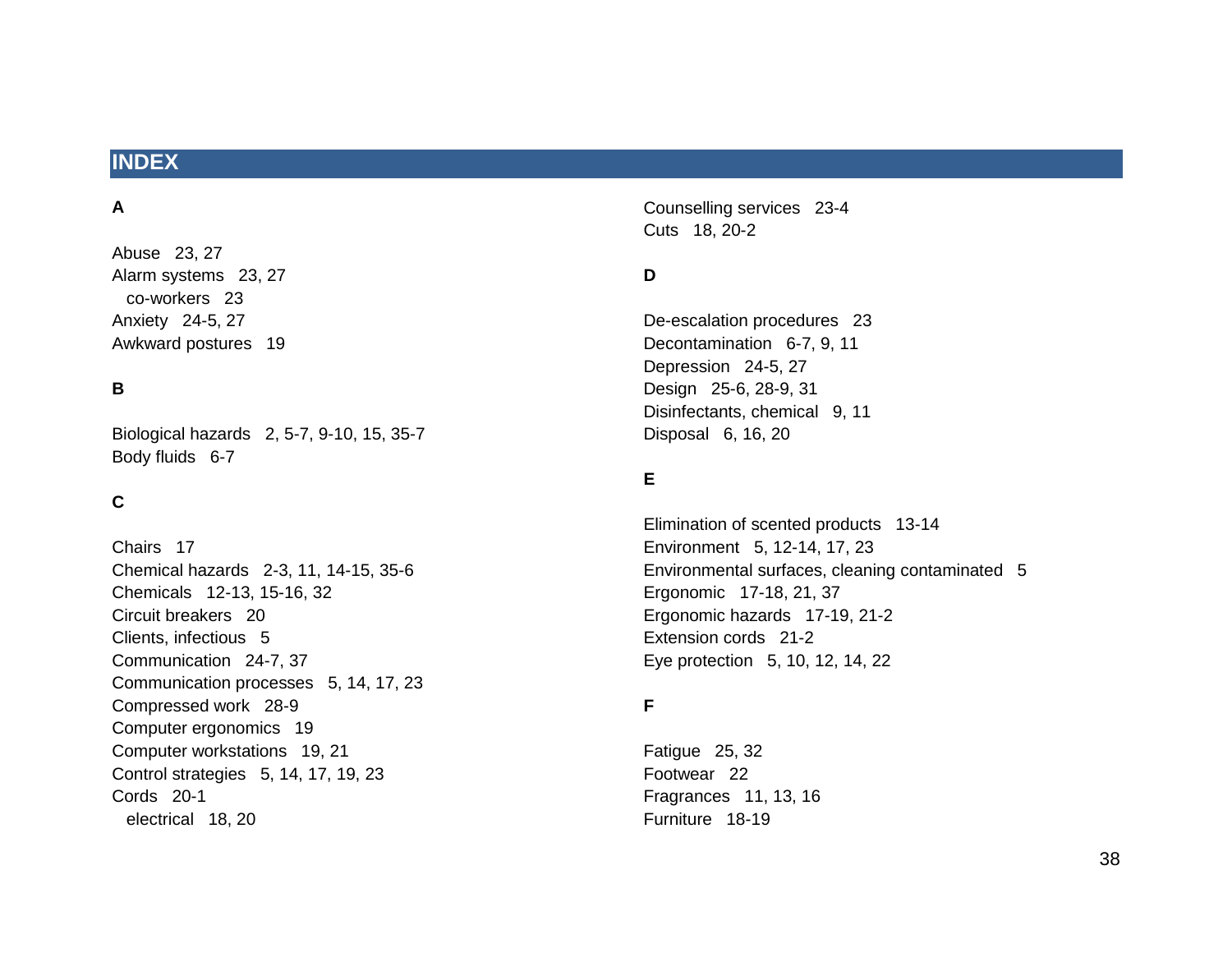#### **G**

General ventilation, adequate 14 GFCIs (Ground fault circuit interrupters) 18, 20 Gloves 5, 10, 12, 14, 16, 18, 22 Ground fault circuit interrupters (GFCIs) 18, 20

#### **H**

Hallways 18, 20 Hand hygiene 8, 12 Hazard assessments 3-5, 14, 17-19, 22-3, 27, 30, 35, 37 Healthy lifestyle 24-5, 30

#### **I**

Illness, mental 25, 27 Immunization policy 10 Immunizations 6-7, 10 Incident stress responses, critical 37 Infection prevention 5, 7-8, 26 Infectious diseases 6, 8, 10 Isolation 5, 7, 13 Items, contaminated 5-6

#### **L**

Lighting, adequate 18, 20

#### **M**

Management policies, work-life conflict 25 Materials, infectious 6, 9-10 MSIs (Musculoskeletal Injury) 19, 21, 34 Musculoskeletal Injury (MSIs) 19, 21, 34

#### **N**

New technologies 24, 29-30

#### **P**

Panic buttons 23, 27, 37 Personal care products 13 Policies 7, 9, 13, 15, 21, 23-4, 27-8, 37 Post-exposure management 10 PPE (personal protective equipment) 4-5, 8, 10-11, 14, 16- 17, 22, 32, 37 Practice Guideline for Shift Work Schedule Design 30 Psychological hazards 2-4, 23, 27, 31

#### **R**

Risk assessment 5, 8, 10-11, 14, 17, 23 Routine Practices and Additional Precautions 8

#### **S**

Scent-free policies 13-14, 16 Scented products 13-14, 37 Sensitization 12, 14